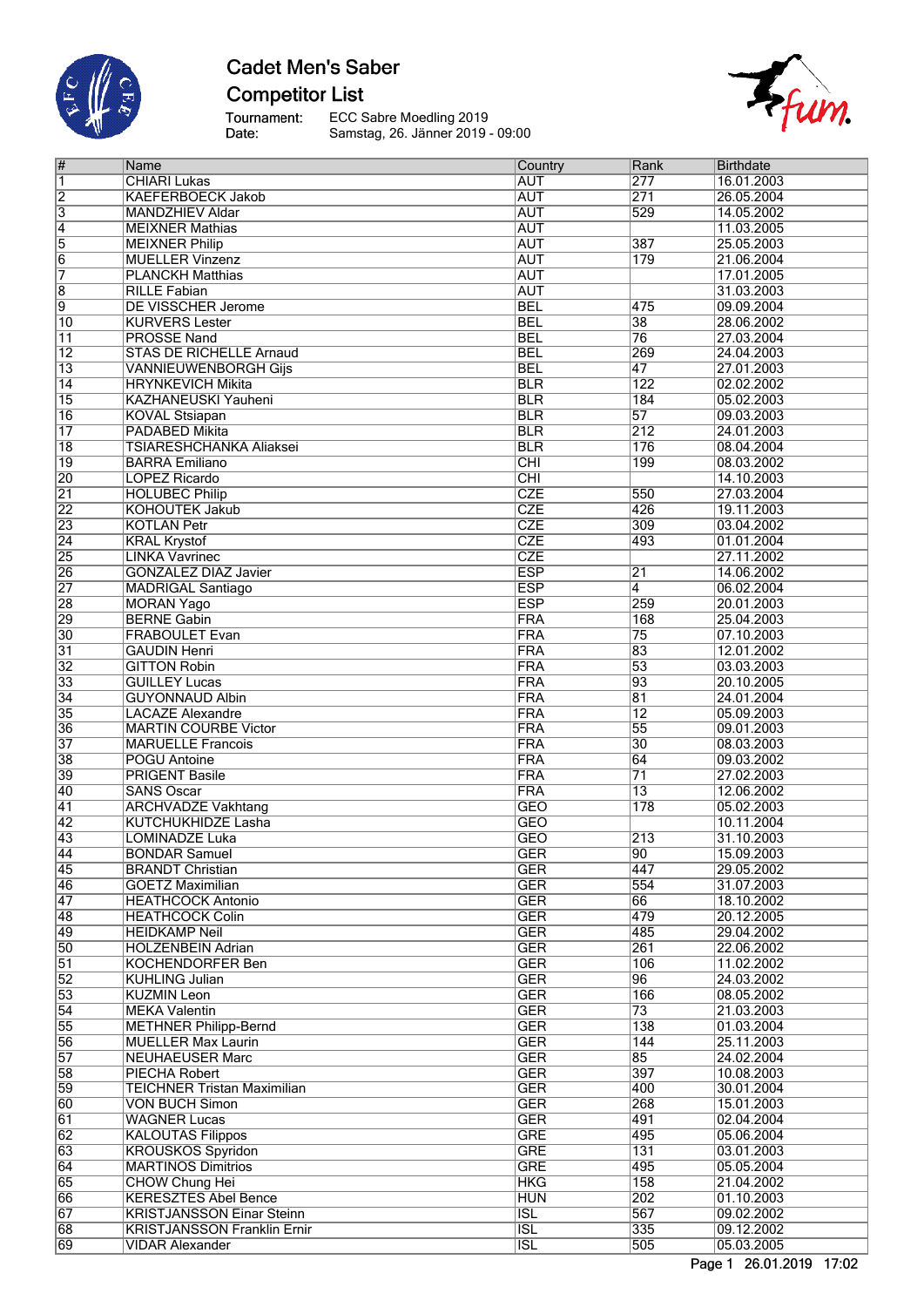|  | <b>Cadet Men's Saber</b> |
|--|--------------------------|
|  |                          |

#### Page 2 26.01.2019 17:02

| $\vert \#$       | Name                            | Country                 | Rank             | <b>Birthdate</b> |
|------------------|---------------------------------|-------------------------|------------------|------------------|
| 70               | <b>FRUMGARZTS David Shlomo</b>  | <b>ISR</b>              | 154              | 10.10.2003       |
| $\overline{71}$  | <b>ABATE Marco</b>              | <b>ITA</b>              | 48               | 30.04.2002       |
| $\overline{72}$  | <b>BERTOLA Pietro</b>           | <b>ITA</b>              | 58               | 01.07.2002       |
| $\overline{73}$  | <b>BUENZA Ciro</b>              | <b>ITA</b>              | 128              | 18.07.2002       |
| $\overline{74}$  | <b>CANTINI Edoardo</b>          | <b>ITA</b>              | 225              | 25.02.2004       |
| 75               | <b>COLAUTTI Christian</b>       | <b>ITA</b>              | 98               | 06.10.2002       |
| 76               | <b>CONVERSI Alessandro</b>      | <b>ITA</b>              | 195              | 02.01.2003       |
| $\overline{77}$  | <b>CUCCIOLETTA Federico</b>     | <b>ITA</b>              | 232              | 26.03.2004       |
| 78               | <b>DI GIANVITO Pietro</b>       | <b>ITA</b>              | $\overline{51}$  | 28.08.2002       |
| 79               | <b>GAGLIARDI Riccardo</b>       | <b>ITA</b>              | 196              | 22.03.2003       |
| 80               | <b>IOVENITTI Leonardo</b>       | <b>ITA</b>              | 349              | 23.02.2003       |
| 81               | <b>LUCARINI Alessandro</b>      | <b>ITA</b>              | $\overline{521}$ | 29.01.2002       |
| 82               | <b>MARCIANO Giorgio</b>         | <b>ITA</b>              | 80               | 09.01.2002       |
| 83               | <b>MASTRULLO Marco</b>          | <b>ITA</b>              | $\overline{72}$  | 11.08.2003       |
| $\overline{84}$  | <b>NARDELLA Emanuele</b>        | <b>ITA</b>              | 40               | 02.01.2003       |
| 85               | <b>OTTAVIANI Lorenzo</b>        | <b>ITA</b>              | 111              | 01.02.2002       |
| 86               | <b>PUCCI Riccardo</b>           | <b>ITA</b>              | 113              | 30.10.2002       |
| $\overline{87}$  | ROUSSIER FUSCO Giovanni         | <b>ITA</b>              | 264              | 16.10.2003       |
| 88               | <b>SARCINELLA Francesco</b>     | <b>ITA</b>              |                  | 20.04.2004       |
| 89               | <b>TOCCI Leonardo</b>           | <b>ITA</b>              | 187              | 10.05.2003       |
| 90               | <b>TORRE Pietro</b>             | <b>ITA</b>              | 6                | 06.05.2002       |
| $\overline{91}$  | <b>ALFADHLI MOHAMMED</b>        | <b>KUW</b>              | 20               | 18.04.2003       |
| $\overline{92}$  | <b>ALI ESSA</b>                 | <b>KUW</b>              | $\overline{74}$  | 02.03.2002       |
| 93               | <b>FAISAL HUSAIN</b>            | <b>KUW</b>              |                  | 19.04.2004       |
| $\overline{94}$  | <b>BUTIN BIK Nathan</b>         | <b>NED</b>              | 410              | 23.04.2005       |
| 95               | <b>SCHAAFSMA Bote</b>           | <b>NED</b>              | $\overline{19}$  | 08.09.2002       |
| 96               | <b>WAASDORP Ryan</b>            | <b>NED</b>              | 414              | 16.11.2004       |
| $\overline{97}$  | <b>ADAMUS Maciej</b>            | POL                     | 297              | 07.05.2003       |
| 98               | <b>BRONISZEWSKI Marcel</b>      | POL                     | 312              | 07.10.2004       |
| 99               | <b>DUBOW Bartosz</b>            | POL                     | 299              | 29.08.2002       |
| 100              | <b>GALECKI Rafal</b>            | POL                     | $\overline{32}$  | 03.01.2002       |
| 101              | <b>GLANC Sebastian</b>          | POL                     | $\overline{27}$  | 13.08.2002       |
| 102              | <b>HADJ BACHIR Sofien</b>       | POL                     | 329              | 25.08.2003       |
| 103              | <b>HRYCIUK Szymon</b>           | POL                     | $\overline{17}$  | 24.08.2002       |
| 104              | <b>JAREK Gabriel</b>            | POL                     | 300              | 01.04.2003       |
| 105              | JEDWABNY Gracjan                | POL                     | 210              | 12.01.2002       |
| 106              | <b>KAJOR Krzysztof</b>          | POL                     | 139              | 06.02.2003       |
| 107              | <b>KUSAK Filip</b>              | POL                     | 204              | 15.07.2003       |
| 108              | <b>KUSAK Oskar</b>              | POL                     | 307              | 22.03.2005       |
| 109              | <b>NOWINOWSKI Kacper</b>        | POL                     | 289              | 03.02.2003       |
| 110              | <b>PELINSKI Oskar</b>           | POL                     | $\overline{52}$  | 19.02.2002       |
| 111              | <b>ROSLON Bartosz</b>           | POL                     | 434              | 22.05.2004       |
| $\overline{112}$ | <b>RYCHTA Krzysztof</b>         | POL                     | 287              | 14.07.2002       |
| 113              | SIKORSKI Kamil                  | POL                     | 174              | 30.10.2003       |
| $\overline{114}$ | <b>STASIAK Olaf</b>             | POL                     | 218              | 18.07.2002       |
| $\overline{115}$ | SZYBALSKI Oskar                 | POL                     | 431              | 15.03.2004       |
| $\overline{116}$ | <b>JEREB Maks</b>               | <b>SLO</b>              | 537              | 09.06.2006       |
| $\overline{117}$ | <b>JEREB Martin</b>             | <b>SLO</b>              | 516              | 02.04.2003       |
| $\overline{118}$ | <b>KRAJNC Peter</b>             | <b>SLO</b>              | $\overline{8}$   | 04.11.2003       |
| $\overline{119}$ | <b>POGLEDNIK Gal</b>            | $\overline{\text{SLO}}$ | 497              | 15.11.2004       |
| $\overline{120}$ | <b>ALVAREZ PEREZ Inaki</b>      | $\overline{\text{SUI}}$ | 412              | 04.12.2004       |
| $\overline{121}$ | <b>URAN Yann</b>                | $\overline{\text{SUI}}$ | 256              | 20.06.2002       |
| 122              | <b>LILJENSTROM Johannes</b>     | <b>SWE</b>              | 504              | 25.04.2002       |
| 123              | <b>THOMAS Bjorn</b>             | <b>SWE</b>              | 474              | 25.11.2003       |
| 124              | YOUNG Nash                      | <b>TPE</b>              |                  | 25.06.2004       |
| 125              | <b>BACAK Erkan Isik</b>         | <b>TUR</b>              | 172              | 23.02.2004       |
| 126              | <b>CIFTCI Emirhan</b>           | <b>TUR</b>              | $\overline{16}$  | 07.04.2002       |
| 127              | <b>ISLIER Ugur</b>              | <b>TUR</b>              | $\overline{68}$  | 02.04.2002       |
| $\overline{128}$ | <b>KALENDER Muhammed Furkan</b> | <b>TUR</b>              | 26               | 06.01.2003       |
| 129              | MESCIOGLU Ismail Kerem          | <b>TUR</b>              | 298              | 15.03.2003       |
| 130              | PAR Sinan                       | <b>TUR</b>              | 103              | 07.05.2004       |
| 131              | <b>SAHLAN Bilgehan</b>          | <b>TUR</b>              | 29               | 04.09.2003       |
| 132              | <b>SIMAV Orhun Erke</b>         | <b>TUR</b>              | 291              | 07.08.2003       |
| 133              | <b>TAFLAN Ahmet Turgut</b>      | <b>TUR</b>              | 104              | 07.02.2003       |
| 134              | <b>ANGLADE Ronald</b>           | <b>USA</b>              | 190              | 20.06.2003       |
| 135              | <b>BACON Elias</b>              | <b>USA</b>              | 369              | 29.10.2002       |
| 136              | <b>CHAYEVSKY Kirk</b>           | <b>USA</b>              | 169              | 11.09.2003       |
| $\overline{137}$ | <b>DENNER Lysander</b>          | <b>USA</b>              |                  | 12.01.2004       |
| 138              | <b>DODRILL Grant</b>            | <b>USA</b>              |                  | 27.06.2004       |
| 139              | <b>ERACHSHAW Taras</b>          | <b>USA</b>              |                  | 15.05.2003       |
| $ 140\rangle$    | <b>HAMMER Peter</b>             | <b>USA</b>              | 152              | 05.02.2003       |
| 141              | <b>HU William</b>               | <b>USA</b>              | $\overline{70}$  | 05.06.2002       |
| $\overline{142}$ | <b>JEFFORDS Alexander</b>       | <b>USA</b>              |                  | 31.08.2004       |
| $\overline{143}$ | <b>JOHNSON Andrew</b>           | <b>USA</b>              | 44               | 12.03.2002       |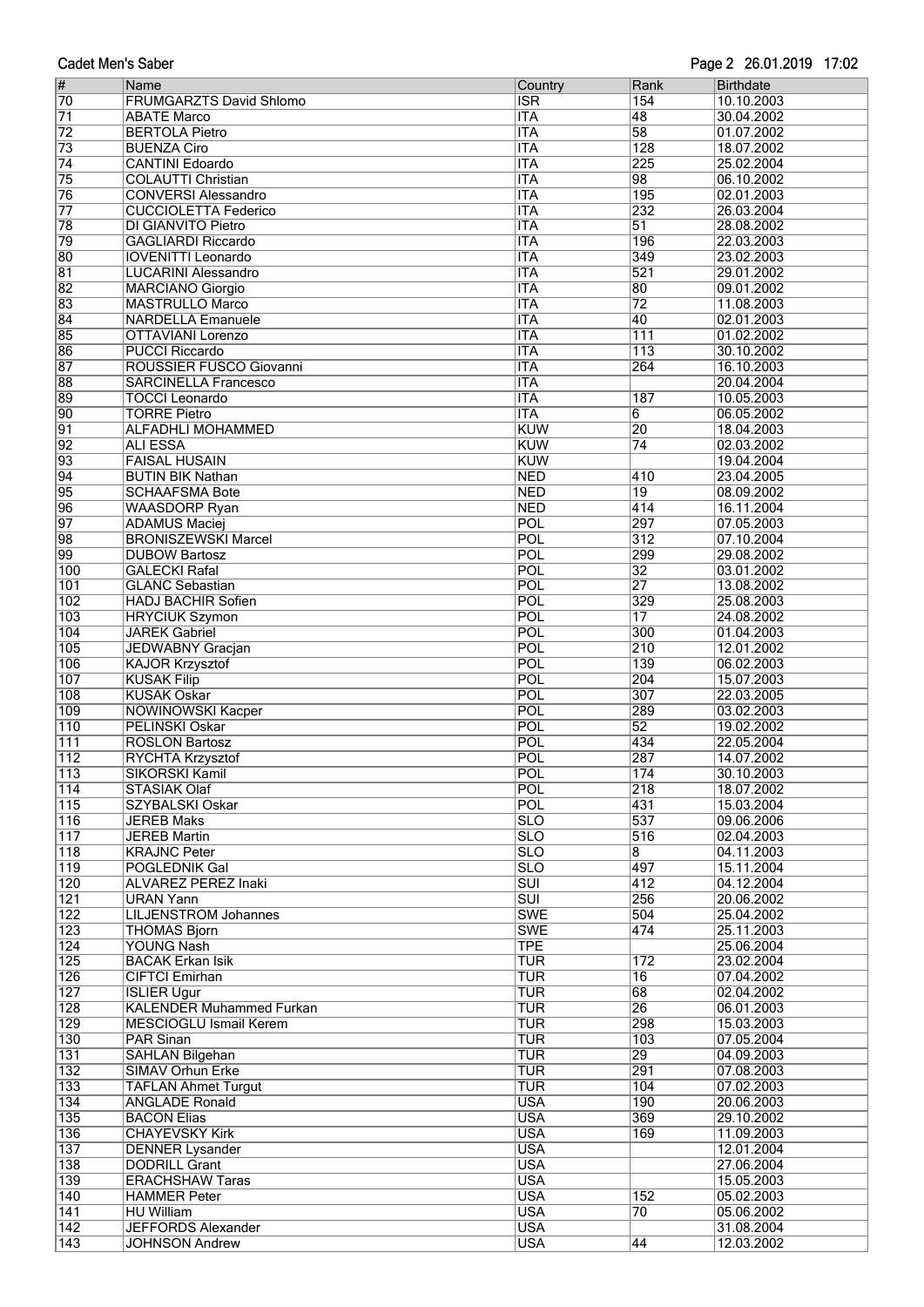#### Page 3 26.01.2019 17:02

| $\vert \#$       | Name                     | Country    | Rank | <b>Birthdate</b> |
|------------------|--------------------------|------------|------|------------------|
| 144              | KIM Stephen              | <b>USA</b> | 42   | 02.02.2002       |
| $\overline{145}$ | <b>KUSHKOV Oleksandr</b> | <b>USA</b> | 15   | 22.05.2003       |
| 146              | LIN John                 | lusa       | 117  | 31.05.2004       |
| 147              | LORTKIPANIDZE Nickoloz   | USA        | 14   | 12.04.2002       |
| 148              | MERCHANT Marcel          | USA        | 11   | 18.04.2002       |
| $\overline{149}$ | MOON Sean                | USA        | 94   | 10.04.2002       |
| 150              | <b>NADILE Henry</b>      | USA        | 49   | 13.09.2002       |
| 151              | PORTMANN Stein           | USA        |      | 19.04.2004       |
| 152              | <b>SCHMITT Trenton</b>   | <b>USA</b> | 25   | 08.02.2002       |
| 153              | ZIELINSKI Nicholaus      | lusa       |      | 01.11.2002       |
| 154              | <b>SCARPATO Ezequiel</b> | <b>VEN</b> |      | 28.06.2003       |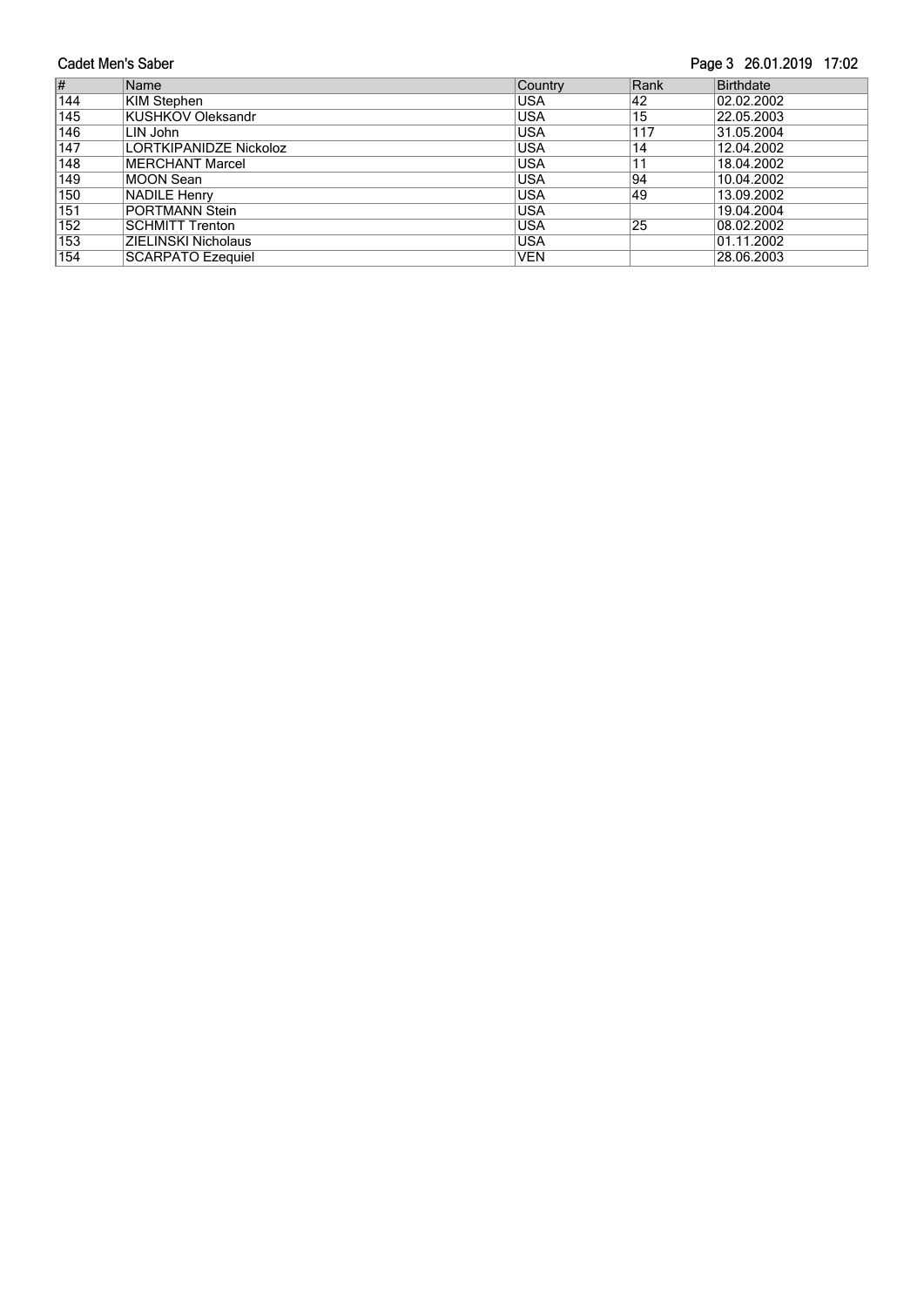| ECC Sabre Moedling 2019                                                                 |                                                                             |  |  |  |  |  |  |  |  |  |  |  |
|-----------------------------------------------------------------------------------------|-----------------------------------------------------------------------------|--|--|--|--|--|--|--|--|--|--|--|
| Moedling                                                                                |                                                                             |  |  |  |  |  |  |  |  |  |  |  |
| Samstag, 26. Jänner 2019                                                                |                                                                             |  |  |  |  |  |  |  |  |  |  |  |
| <b>Cadet Men's Saber</b>                                                                |                                                                             |  |  |  |  |  |  |  |  |  |  |  |
|                                                                                         | Total # of competitors: 154 Total # of pools: 22                            |  |  |  |  |  |  |  |  |  |  |  |
| Round 1                                                                                 | 22 pools of 7<br>114 (74,03% of 154) competitors promoted to the next round |  |  |  |  |  |  |  |  |  |  |  |
| Round 2<br>Incomplete DE table of 128 fenced through the finals, no fence-off for third |                                                                             |  |  |  |  |  |  |  |  |  |  |  |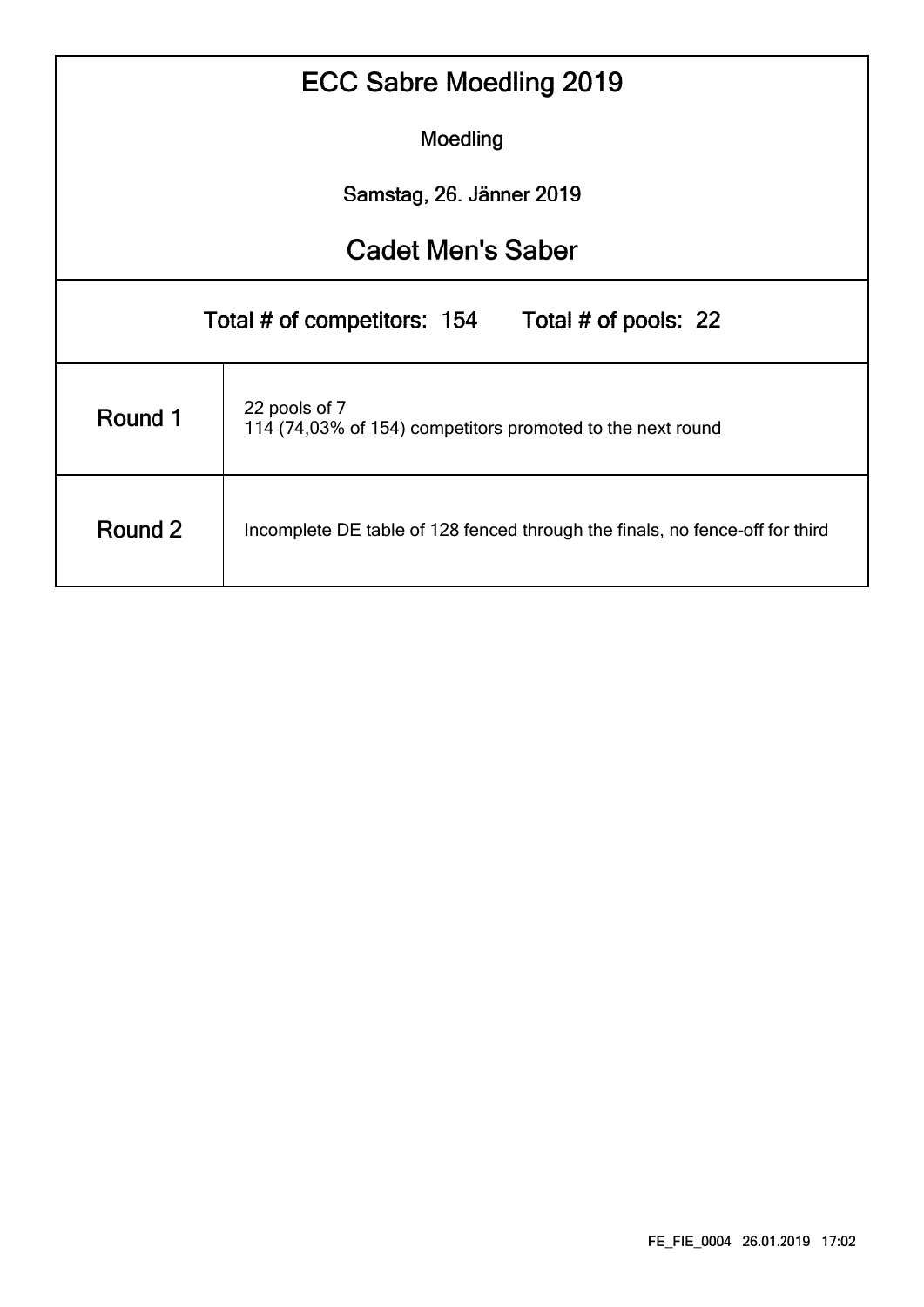

# **Cadet Men's Saber**

### Seeding for Round #1 - Pool

Tournament:<br>Date: FIE Document: ECC Sabre Moedling 2019<br>Samstag, 26. Jänner 2019 - 09:00<br>FE\_FIE\_0001.2



| Seed                               | Name                                                      | Country                  | Rank            | <b>Notes</b> |
|------------------------------------|-----------------------------------------------------------|--------------------------|-----------------|--------------|
| 1                                  | <b>MADRIGAL Santiago</b>                                  | <b>ESP</b>               | 4               |              |
| $\overline{2}$                     | <b>TORRE Pietro</b>                                       | <b>ITA</b>               | $6\overline{6}$ |              |
| $\overline{3}$                     | <b>KRAJNC Peter</b>                                       | <b>SLO</b>               | $\overline{8}$  |              |
| $\overline{4}$                     | <b>MERCHANT Marcel</b>                                    | <b>USA</b>               | $\overline{11}$ |              |
| $\overline{5}$                     | <b>LACAZE Alexandre</b>                                   | <b>FRA</b>               | $\overline{12}$ |              |
| $\overline{6}$                     | <b>SANS Oscar</b>                                         | <b>FRA</b>               | $\overline{13}$ |              |
| 7                                  | <b>LORTKIPANIDZE Nickoloz</b>                             | <b>USA</b>               | $\overline{14}$ |              |
| $\overline{8}$                     | <b>KUSHKOV Oleksandr</b>                                  | <b>USA</b>               | $\overline{15}$ |              |
| g                                  | <b>CIFTCI Emirhan</b>                                     | <b>TUR</b>               | $\overline{16}$ |              |
| 10                                 | <b>HRYCIUK Szymon</b>                                     | POL                      | $\overline{17}$ |              |
| 11                                 | <b>SCHAAFSMA Bote</b>                                     | <b>NED</b>               | $\overline{19}$ |              |
| $\overline{12}$                    | <b>ALFADHLI MOHAMMED</b>                                  | <b>KUW</b>               | 20              |              |
| $\overline{13}$                    | <b>GONZALEZ DIAZ Javier</b>                               | <b>ESP</b>               | $\overline{21}$ |              |
| $\overline{14}$<br>$\overline{15}$ | <b>SCHMITT Trenton</b>                                    | <b>USA</b>               | 25              |              |
| $\overline{16}$                    | <b>KALENDER Muhammed Furkan</b><br><b>GLANC Sebastian</b> | <b>TUR</b><br>POL        | 26<br>27        |              |
| $\overline{17}$                    | <b>SAHLAN Bilgehan</b>                                    | <b>TUR</b>               | 29              |              |
| $\overline{18}$                    | <b>MARUELLE Francois</b>                                  | <b>FRA</b>               | $\overline{30}$ |              |
| $\overline{19}$                    | <b>GALECKI Rafal</b>                                      | <b>POL</b>               | 32              |              |
| 20                                 | <b>KURVERS Lester</b>                                     | <b>BEL</b>               | 38              |              |
| $\overline{21}$                    | <b>NARDELLA Emanuele</b>                                  | <b>ITA</b>               | $\overline{40}$ |              |
| $\overline{22}$                    | <b>KIM Stephen</b>                                        | <b>USA</b>               | 42              |              |
| 23                                 | <b>JOHNSON Andrew</b>                                     | <b>USA</b>               | 44              |              |
| $\overline{24}$                    | <b>VANNIEUWENBORGH Gijs</b>                               | <b>BEL</b>               | 47              |              |
| $\overline{25}$                    | <b>ABATE Marco</b>                                        | <b>ITA</b>               | 48              |              |
| 26                                 | <b>NADILE Henry</b>                                       | <b>USA</b>               | 49              |              |
| $\overline{27}$                    | DI GIANVITO Pietro                                        | <b>ITA</b>               | $\overline{51}$ |              |
| 28                                 | <b>PELINSKI Oskar</b>                                     | POL                      | $\overline{52}$ |              |
| 29                                 | <b>GITTON Robin</b>                                       | <b>FRA</b>               | $\overline{53}$ |              |
| $\overline{30}$                    | <b>MARTIN COURBE Victor</b>                               | <b>FRA</b>               | 55              |              |
| $\overline{31}$                    | <b>KOVAL Stsiapan</b>                                     | <b>BLR</b>               | 57              |              |
| $\overline{32}$                    | <b>BERTOLA Pietro</b>                                     | <b>ITA</b>               | 58              |              |
| 33                                 | <b>POGU Antoine</b>                                       | FRA                      | 64              |              |
| $\overline{34}$                    | <b>HEATHCOCK Antonio</b>                                  | <b>GER</b>               | 66              |              |
| 35                                 | <b>ISLIER Ugur</b>                                        | <b>TUR</b>               | 68              |              |
| 36                                 | <b>HU William</b>                                         | <b>USA</b>               | 70              |              |
| $\overline{37}$                    | <b>PRIGENT Basile</b>                                     | <b>FRA</b>               | 71              |              |
| 38                                 | <b>MASTRULLO Marco</b>                                    | <b>ITA</b>               | $\overline{72}$ |              |
| 39                                 | <b>MEKA Valentin</b>                                      | <b>GER</b>               | $\overline{73}$ |              |
| 40                                 | <b>ALI ESSA</b>                                           | <b>KUW</b>               | $\overline{74}$ |              |
| $\overline{41}$                    | <b>FRABOULET Evan</b>                                     | <b>FRA</b>               | 75              |              |
| $\overline{42}$                    | <b>PROSSE Nand</b>                                        | <b>BEL</b>               | 76              |              |
| 43<br>44                           | <b>MARCIANO Giorgio</b>                                   | <b>ITA</b><br><b>FRA</b> | $ 80\rangle$    |              |
| 45                                 | <b>GUYONNAUD Albin</b><br><b>GAUDIN Henri</b>             | <b>FRA</b>               | 81<br>83        |              |
| 46                                 | <b>NEUHAEUSER Marc</b>                                    | <b>GER</b>               | 85              |              |
| 47                                 | <b>BONDAR Samuel</b>                                      | <b>GER</b>               | $ 90\rangle$    |              |
| 48                                 | <b>GUILLEY Lucas</b>                                      | <b>FRA</b>               | 93              |              |
| 49                                 | <b>MOON Sean</b>                                          | <b>USA</b>               | $\overline{94}$ |              |
| 50                                 | <b>KUHLING Julian</b>                                     | <b>GER</b>               | 96              |              |
| $\overline{51}$                    | <b>COLAUTTI Christian</b>                                 | <b>ITA</b>               | 98              |              |
| 52                                 | <b>PAR Sinan</b>                                          | <b>TUR</b>               | 103             |              |
| 53                                 | <b>TAFLAN Ahmet Turgut</b>                                | <b>TUR</b>               | 104             |              |
| $\overline{54}$                    | <b>KOCHENDORFER Ben</b>                                   | <b>GER</b>               | 106             |              |
| 55                                 | <b>OTTAVIANI Lorenzo</b>                                  | <b>ITA</b>               | 111             |              |
| 56                                 | <b>PUCCI Riccardo</b>                                     | <b>ITA</b>               | 113             |              |
| 57                                 | LIN John                                                  | <b>USA</b>               | 117             |              |
| 58                                 | <b>HRYNKEVICH Mikita</b>                                  | <b>BLR</b>               | 122             |              |
| 59                                 | <b>BUENZA Ciro</b>                                        | ITA                      | 128             |              |
| 60                                 | <b>KROUSKOS Spyridon</b>                                  | <b>GRE</b>               | 131             |              |
| 61                                 | <b>METHNER Philipp-Bernd</b>                              | <b>GER</b>               | 138             |              |
| $\overline{62}$                    | <b>KAJOR Krzysztof</b>                                    | <b>POL</b>               | 139             |              |
| 63                                 | <b>MUELLER Max Laurin</b>                                 | <b>GER</b>               | 144             |              |
| 64                                 | <b>HAMMER Peter</b>                                       | <b>USA</b>               | 152             |              |
| 65                                 | FRUMGARZTS David Shlomo                                   | <b>ISR</b>               | 154             |              |
| 66                                 | <b>CHOW Chung Hei</b>                                     | <b>HKG</b>               | 158             |              |
| 67                                 | <b>KUZMIN Leon</b>                                        | <b>GER</b>               | 166             |              |
| 68                                 | <b>BERNE Gabin</b>                                        | <b>FRA</b>               | 168             |              |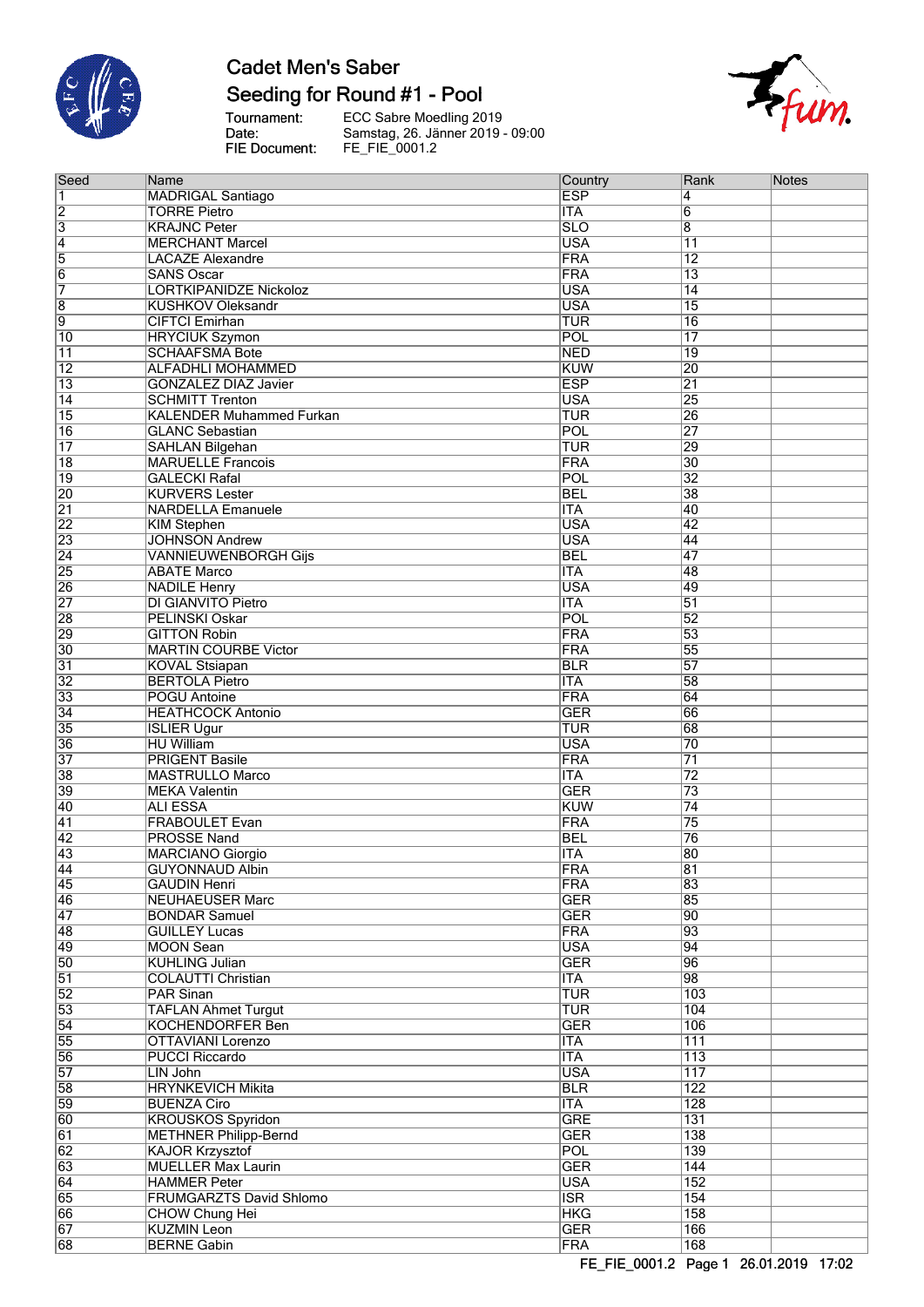| Seed             | Name                               | Country                 | Rank             | <b>Notes</b> |
|------------------|------------------------------------|-------------------------|------------------|--------------|
| 69               | <b>CHAYEVSKY Kirk</b>              | <b>USA</b>              | 169              |              |
| 70               | <b>BACAK Erkan Isik</b>            | TUR                     | 172              |              |
| $\overline{71}$  | <b>SIKORSKI Kamil</b>              | <b>POL</b>              | 174              |              |
| $\overline{72}$  | <b>TSIARESHCHANKA Aliaksei</b>     | <b>BLR</b>              | 176              |              |
|                  |                                    |                         |                  |              |
| 73               | <b>ARCHVADZE Vakhtang</b>          | <b>GEO</b>              | 178              |              |
| $\overline{74}$  | <b>MUELLER Vinzenz</b>             | <b>AUT</b>              | 179              |              |
| 75               | KAZHANEUSKI Yauheni                | <b>BLR</b>              | 184              |              |
| 76               | <b>TOCCI Leonardo</b>              | <b>ITA</b>              | 187              |              |
| $\overline{77}$  | <b>ANGLADE Ronald</b>              | <b>USA</b>              | 190              |              |
| 78               | <b>CONVERSI Alessandro</b>         | <b>ITA</b>              | 195              |              |
| 79               | <b>GAGLIARDI Riccardo</b>          | <b>ITA</b>              | 196              |              |
| 80               | <b>BARRA Emiliano</b>              | $\overline{\text{CHI}}$ | 199              |              |
| $\overline{81}$  | <b>KERESZTES Abel Bence</b>        | <b>HUN</b>              | 202              |              |
| $\overline{82}$  | <b>KUSAK Filip</b>                 | POL                     | 204              |              |
| 83               | JEDWABNY Gracjan                   | POL                     | $\overline{210}$ |              |
| $\overline{84}$  |                                    |                         | 212              |              |
|                  | <b>PADABED Mikita</b>              | <b>BLR</b>              |                  |              |
| 85               | LOMINADZE Luka                     | <b>GEO</b>              | 213              |              |
| 86               | <b>STASIAK Olaf</b>                | POL                     | 218              |              |
| 87               | <b>CANTINI Edoardo</b>             | <b>ITA</b>              | 225              |              |
| 88               | <b>CUCCIOLETTA Federico</b>        | <b>ITA</b>              | 232              |              |
| 89               | <b>URAN Yann</b>                   | $\overline{\text{SUI}}$ | 256              |              |
| 90               | <b>MORAN Yago</b>                  | <b>ESP</b>              | 259              |              |
| $\overline{91}$  | <b>HOLZENBEIN Adrian</b>           | <b>GER</b>              | 261              |              |
| $\overline{92}$  | ROUSSIER FUSCO Giovanni            | <b>ITA</b>              | 264              |              |
| 93               | <b>VON BUCH Simon</b>              | <b>GER</b>              | 268              |              |
| 94               | <b>STAS DE RICHELLE Arnaud</b>     | <b>BEL</b>              | 269              |              |
|                  |                                    | <b>AUT</b>              | 271              |              |
| 95               | <b>KAEFERBOECK Jakob</b>           |                         |                  |              |
| 96               | <b>CHIARI Lukas</b>                | <b>AUT</b>              | 277              |              |
| 97               | RYCHTA Krzysztof                   | POL                     | 287              |              |
| 98               | <b>NOWINOWSKI Kacper</b>           | POL                     | 289              |              |
| 99               | <b>SIMAV Orhun Erke</b>            | TUR                     | 291              |              |
| 100              | <b>ADAMUS Maciej</b>               | POL                     | 297              |              |
| 101              | <b>MESCIOGLU Ismail Kerem</b>      | TUR                     | 298              |              |
| 102              | <b>DUBOW Bartosz</b>               | POL                     | 299              |              |
| 103              | <b>JAREK Gabriel</b>               | POL                     | 300              |              |
| 104              | <b>KUSAK Oskar</b>                 | POL                     | 307              |              |
|                  |                                    | <b>CZE</b>              |                  |              |
| 105              | <b>KOTLAN Petr</b>                 |                         | 309              |              |
| 106              | <b>BRONISZEWSKI Marcel</b>         | POL                     | 312              |              |
| 107              | <b>HADJ BACHIR Sofien</b>          | POL                     | 329              |              |
| 108              | <b>KRISTJANSSON Franklin Ernir</b> | $\overline{\text{ISL}}$ | 335              |              |
| 109              | <b>IOVENITTI Leonardo</b>          | <b>ITA</b>              | 349              |              |
| 110              | <b>BACON Elias</b>                 | <b>USA</b>              | 369              |              |
| 111              | <b>MEIXNER Philip</b>              | <b>AUT</b>              | 387              |              |
| 112              | PIECHA Robert                      | <b>GER</b>              | 397              |              |
| $\overline{113}$ | <b>TEICHNER Tristan Maximilian</b> | <b>GER</b>              | 400              |              |
| 114              | <b>BUTIN BIK Nathan</b>            | <b>NED</b>              | 410              |              |
| 115              | ALVAREZ PEREZ Inaki                | $\overline{\text{SUI}}$ | 412              |              |
| 116              | <b>WAASDORP Ryan</b>               | <b>NED</b>              | 414              |              |
|                  |                                    | <b>CZE</b>              | 426              |              |
| $\overline{117}$ | <b>KOHOUTEK Jakub</b>              |                         |                  |              |
| 118              | SZYBALSKI Oskar                    | POL                     | 431              |              |
| 119              | <b>ROSLON Bartosz</b>              | POL                     | 434              |              |
| 120              | <b>BRANDT Christian</b>            | <b>GER</b>              | 447              |              |
| 121              | <b>THOMAS Bjorn</b>                | <b>SWE</b>              | 474              |              |
| 122              | <b>DE VISSCHER Jerome</b>          | <b>BEL</b>              | 475              |              |
| $\overline{123}$ | <b>HEATHCOCK Colin</b>             | <b>GER</b>              | 479              |              |
| 124              | <b>HEIDKAMP Neil</b>               | <b>GER</b>              | 485              |              |
| 125              | <b>WAGNER Lucas</b>                | <b>GER</b>              | 491              |              |
| 126              | <b>KRAL Krystof</b>                | <b>CZE</b>              | 493              |              |
| $\overline{127}$ | <b>KALOUTAS Filippos</b>           | <b>GRE</b>              | 495              |              |
| $\overline{128}$ | <b>MARTINOS Dimitrios</b>          | <b>GRE</b>              | 495              |              |
| 129              |                                    | $\overline{\text{SLO}}$ | 497              |              |
|                  | POGLEDNIK Gal                      |                         |                  |              |
| 130              | <b>LILJENSTROM Johannes</b>        | <b>SWE</b>              | 504              |              |
| 131              | <b>VIDAR Alexander</b>             | <b>ISL</b>              | 505              |              |
| 132              | <b>JEREB Martin</b>                | $\overline{\text{SLO}}$ | 516              |              |
| 133              | <b>LUCARINI Alessandro</b>         | <b>ITA</b>              | 521              |              |
| 134              | <b>MANDZHIEV Aldar</b>             | <b>AUT</b>              | 529              |              |
| 135              | <b>JEREB Maks</b>                  | $\overline{\text{SLO}}$ | 537              |              |
| 136              | <b>HOLUBEC Philip</b>              | <b>CZE</b>              | 550              |              |
| 137              | <b>GOETZ Maximilian</b>            | <b>GER</b>              | 554              |              |
| 138              | <b>KRISTJANSSON Einar Steinn</b>   | $\overline{ISL}$        | 567              |              |
| 139              | <b>YOUNG Nash</b>                  | <b>TPE</b>              |                  |              |
|                  |                                    | <b>AUT</b>              |                  |              |
| 140              | <b>PLANCKH Matthias</b>            |                         |                  |              |
| 141              | <b>SCARPATO Ezequiel</b>           | <b>VEN</b>              |                  |              |
| $\overline{142}$ | <b>MEIXNER Mathias</b>             | <b>AUT</b>              |                  |              |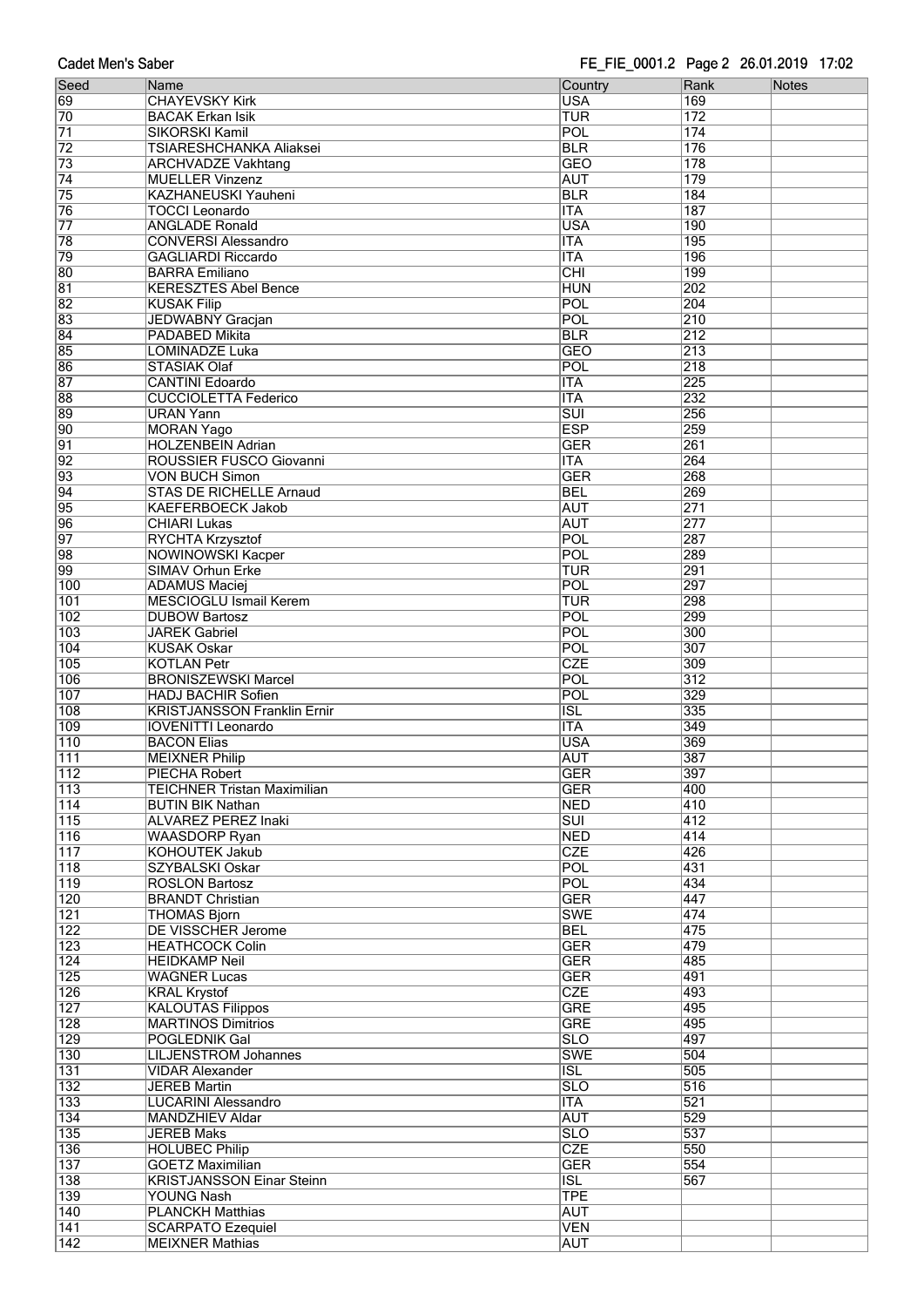**Cadet Men's Saber** FE\_FIE\_0001.2 Page 3 26.01.2019 17:02 Country Seed Name Rank Notes FAISAL HUSAIN<br>JEFFORDS Alexander  $\overline{143}$ KUW  $\overline{\text{USA}}$  $\frac{1}{144}$ **ERACHSHAW Taras** 145 **USA** 146 **ZIELINSKI Nicholaus USA**  $\overline{147}$ RILLE Fabian AUT **SARCINELLA Francesco** 148 **ITA CZE** 149 **LINKA Vavrinec** DENNER Lysander<br>DODRILL Grant<br>KUTCHUKHIDZE Lasha **USA**  $150$ **USA** 151  $\overline{152}$ GEO 153 LOPEZ Ricardo  $|<sub>CHI</sub>$  $\overline{154}$ **PORTMANN Stein** USA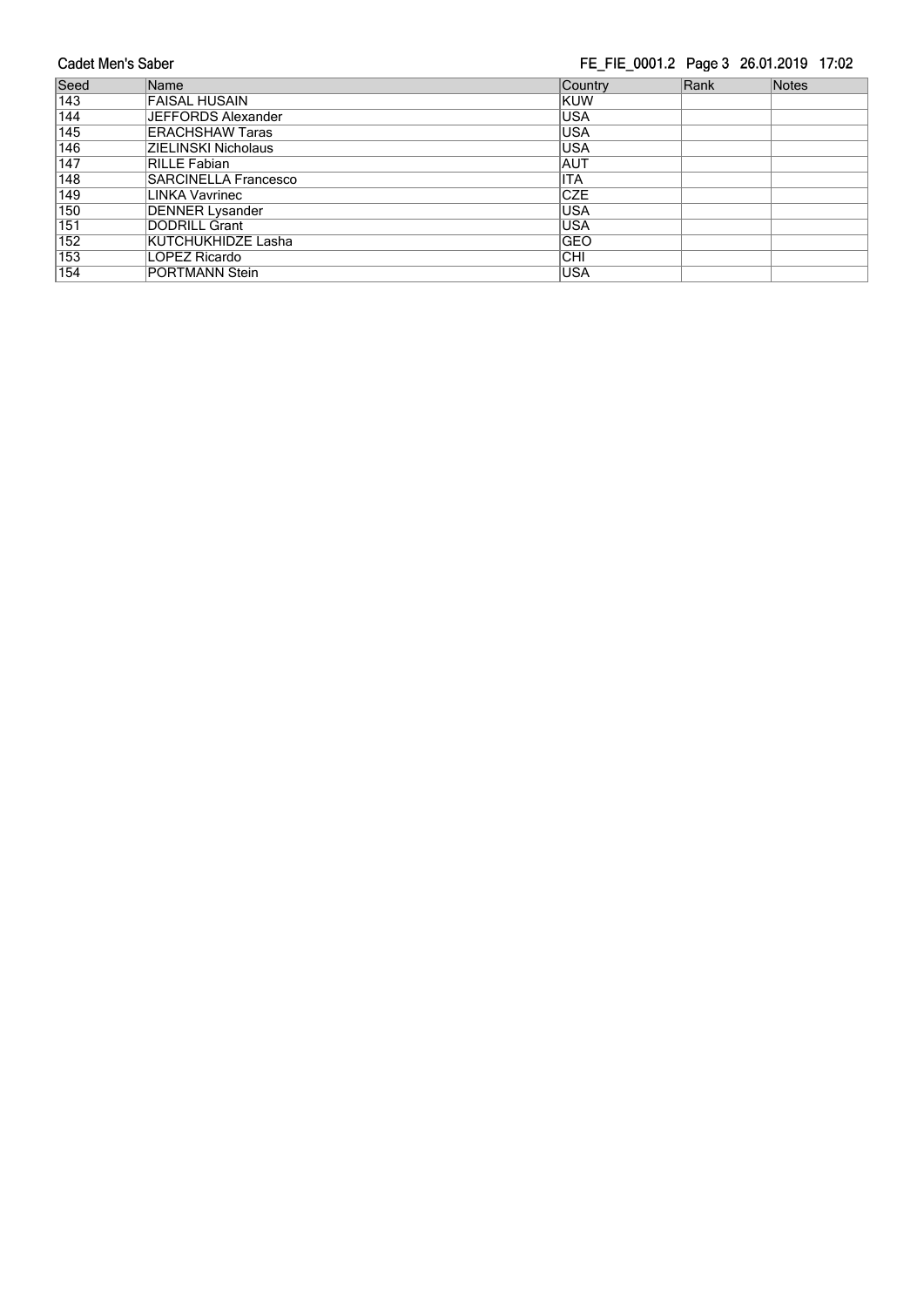

### **Cadet Men's Saber** Round #1 Pool Results



Tournament: Date: FIE Document:

ECC Sabre Moedling 2019 Samstag, 26. Jänner 2019 - 09:00 FE\_FIE\_0007

|                     | Strip 1                  | Referee(s):                  |                | MATT Ryan (USA) |                |                |    |                |                |                |                |                |    |     |       |
|---------------------|--------------------------|------------------------------|----------------|-----------------|----------------|----------------|----|----------------|----------------|----------------|----------------|----------------|----|-----|-------|
|                     | 09:00                    | <b>TOMASIAK Michal (POL)</b> |                |                 |                |                |    |                |                |                |                |                |    |     |       |
| Name                |                          | Affiliation                  | #              |                 | $\overline{2}$ | 3              | 4  | 5              | 6              | 7              | v              | V/M TS         |    | TR. | Ind   |
| <b>GAUDIN Henri</b> |                          | <b>FRA</b>                   | 1              |                 | D4             | D <sub>3</sub> | V5 | V <sub>5</sub> | V <sub>5</sub> | V5             | 4              | 0,67           | 27 | 10  | 17    |
|                     | <b>MARCIANO Giorgio</b>  | <b>ITA</b>                   | $\overline{2}$ | V <sub>5</sub>  |                | V5             | V5 | V <sub>5</sub> | V <sub>5</sub> | V <sub>5</sub> | 6              | 1,00           | 30 | 13  | 17    |
|                     | <b>MADRIGAL Santiago</b> | <b>ESP</b>                   | 3              | V5              | D <sub>3</sub> |                | V5 | V5             | V5             | V5             | 5              | 0,83           | 28 | 14  | 14    |
| <b>JEREB Maks</b>   |                          | <b>SLO</b>                   | $\overline{4}$ | D0              | D <sub>2</sub> | D <sub>1</sub> |    | D <sub>0</sub> | D <sub>3</sub> | D <sub>3</sub> | 0              | 0,00           | 9  | 30  | $-21$ |
|                     | MANDZHIEV Aldar          | <b>AUT</b>                   | 5              | D <sub>0</sub>  | D <sub>2</sub> | D <sub>3</sub> | V5 |                | D <sub>1</sub> | D <sub>3</sub> | 1              | $ 0,17\rangle$ | 14 | 25  | $-11$ |
|                     | <b>HOLZENBEIN Adrian</b> | <b>GER</b>                   | 6              | D0              | D <sub>2</sub> | D1             | V5 | V <sub>5</sub> |                | D <sub>4</sub> | $\overline{2}$ | 0,33           | 17 | 24  | $-7$  |
|                     | STAS DE RICHELLE Arnaud  | <b>BEL</b>                   | 7              | D0              | D <sub>0</sub> | D1             | V5 | V5             | V <sub>5</sub> |                | 3              | 0,50           | 16 | 25  | -9    |

| $\Gamma$              | Strip 2                | Referee(s):<br>PANEBIANCO Michele (AUT) |                         |                |                |                |                |                |                |                |          |      |     |     |       |
|-----------------------|------------------------|-----------------------------------------|-------------------------|----------------|----------------|----------------|----------------|----------------|----------------|----------------|----------|------|-----|-----|-------|
|                       | 09:00                  | PALASZ Patryk (POL)                     |                         |                |                |                |                |                |                |                |          |      |     |     |       |
| Name                  |                        | <b>Affiliation</b>                      | #                       |                | 2              | 3              | 4              | 5              | 6              | 7              | v        | V/M  | TS. | TR. | Ind   |
| <b>MORAN Yago</b>     |                        | <b>ESP</b>                              | 1                       |                | V <sub>5</sub> | V5             | V5             | V <sub>5</sub> | V <sub>5</sub> | D <sub>2</sub> | 5        | 0,83 | 27  | 14  | 13    |
| <b>JEREB Martin</b>   |                        | <b>SLO</b>                              | 2 <sup>2</sup>          | D <sub>0</sub> |                | D <sub>3</sub> | D <sub>0</sub> | D <sub>2</sub> | D <sub>0</sub> | D <sub>1</sub> | $\bf{0}$ | 0,00 | 6   | 30  | $-24$ |
| <b>HOLUBEC Philip</b> |                        | <b>CZE</b>                              | 3                       | D1             | V <sub>5</sub> |                | V <sub>5</sub> | D0             | V <sub>5</sub> | D1             | 3        | 0,50 | 17  | 23  | -6    |
|                       | <b>GUYONNAUD Albin</b> | <b>FRA</b>                              | $\overline{\mathbf{4}}$ | D <sub>3</sub> | V <sub>5</sub> | D <sub>4</sub> |                | V <sub>5</sub> | V <sub>5</sub> | D <sub>3</sub> | 3        | 0,50 | 25  | 19  | 6     |
|                       | <b>NEUHAEUSER Marc</b> | <b>GER</b>                              | 5                       | D <sub>2</sub> | V <sub>5</sub> | V5             | D <sub>3</sub> |                | V <sub>5</sub> | D <sub>3</sub> | 3        | 0,50 | 23  | 19  | 4     |
| <b>URAN Yann</b>      |                        | <b>SUI</b>                              | 6                       | D <sub>3</sub> | V5             | D <sub>1</sub> | D1             | D <sub>2</sub> |                | D1             | 1        | 0,17 | 13  | 25  | $-12$ |
| <b>TORRE Pietro</b>   |                        | <b>ITA</b>                              | $\overline{7}$          | V5             | V5             | V5             | V <sub>5</sub> | V5             | V <sub>5</sub> |                | 6        | 1,00 | 30  | 11  | 19    |

| 3                      | Strip 3 | Referee(s):<br>FIHUE Lysiane (FRA) |                     |                |                |                |                |                |                |                |                |        |    |     |            |
|------------------------|---------|------------------------------------|---------------------|----------------|----------------|----------------|----------------|----------------|----------------|----------------|----------------|--------|----|-----|------------|
|                        | 09:00   |                                    | WISSOTZKY Yan (ISR) |                |                |                |                |                |                |                |                |        |    |     |            |
| Name                   |         | <b>Affiliation</b>                 | #                   |                | 2              | 3              | 4              | 5              | 6              | 7              | V              | V/M TS |    | TR. | <b>Ind</b> |
| <b>CANTINI Edoardo</b> |         | <b>ITA</b>                         |                     |                | V <sub>5</sub> | V5             | V5             | V5             | V <sub>5</sub> | V5             | 6              | 1,00   | 30 | 11  | 19         |
| <b>KRAJNC Peter</b>    |         | <b>SLO</b>                         | $\overline{2}$      | D <sub>3</sub> |                | V5             | V5             | V5             | V5             | D <sub>2</sub> | 4              | 0,67   | 25 | 19  | 6          |
| <b>DODRILL Grant</b>   |         | <b>USA</b>                         | 3                   | D1             | D <sub>2</sub> |                | V5             | V5             | D <sub>3</sub> | V5             | 3              | 0,50   | 21 | 23  | $-2$       |
| <b>VIDAR Alexander</b> |         | <b>ISL</b>                         | $\overline{4}$      | D <sub>0</sub> | D <sub>1</sub> | D <sub>3</sub> |                | D1             | D <sub>2</sub> | D <sub>0</sub> | 0              | 0,00   | 7  | 30  | $-23$      |
| <b>BONDAR Samuel</b>   |         | <b>GER</b>                         | 5                   | D <sub>2</sub> | D <sub>3</sub> | D <sub>4</sub> | V <sub>5</sub> |                | V5             | D4             | $\overline{2}$ | 0,33   | 23 | 23  | $\Omega$   |
| <b>PROSSE Nand</b>     |         | <b>BEL</b>                         | 6                   | D <sub>2</sub> | D <sub>3</sub> | V <sub>5</sub> | V5             | D <sub>2</sub> |                | D4             | $\overline{2}$ | 0,33   | 21 | 25  | $-4$       |
| <b>STASIAK Olaf</b>    |         | POL                                | 7                   | D <sub>3</sub> | V5             | D1             | V5             | V5             | V5             |                | 4              | 0.67   | 24 | 20  | 4          |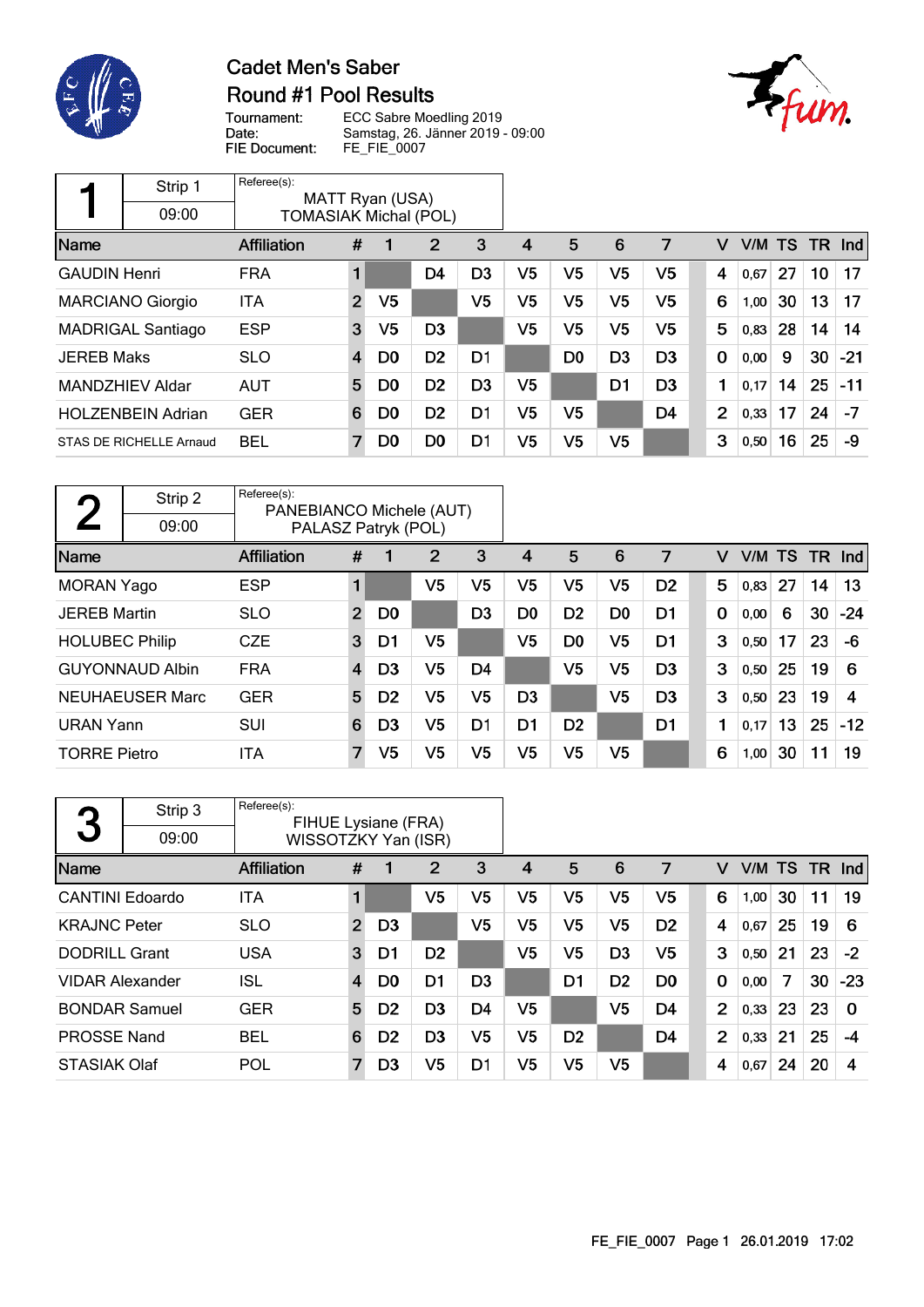Cadet Men's Saber  $\overline{\phantom{a}}$ 

|                       | Strip 4<br>09:00                 | Referee(s):<br>GAL Lukasz (POL)<br><b>BILGIN Begumhan (TUR)</b> |                |                |                |                |                |                |                |                |                |        |                 |     |            |
|-----------------------|----------------------------------|-----------------------------------------------------------------|----------------|----------------|----------------|----------------|----------------|----------------|----------------|----------------|----------------|--------|-----------------|-----|------------|
| Name                  |                                  | Affiliation                                                     | #              | $\mathbf 1$    | $\overline{2}$ | 3              | 4              | 5              | 6              | 7              | v              | V/M TS |                 | -TR | <b>Ind</b> |
|                       | LOMINADZE Luka                   | GEO                                                             |                |                | D4             | V5             | D1             | V5             | D <sub>3</sub> | D <sub>0</sub> | $\overline{2}$ | 0,33   | 18              | 26  | -8         |
|                       | <b>MERCHANT Marcel</b>           | <b>USA</b>                                                      | $\overline{2}$ | V5             |                | V5             | V5             | V5             | V5             | V5             | 6              | 1,00   | 30              | 12  | 18         |
|                       | LILJENSTROM Johannes             | <b>SWE</b>                                                      | 3              | D <sub>2</sub> | D <sub>2</sub> |                | D <sub>2</sub> | V5             | D1             | D <sub>0</sub> | 1              | 0,17   | 12 <sub>2</sub> | 26  | $-14$      |
| <b>KUHLING Julian</b> |                                  | <b>GER</b>                                                      | $\overline{4}$ | V5             | D <sub>3</sub> | V5             |                | V5             | V5             | V5             | 5              | 0,83   | 28              | 15  | 13         |
|                       | <b>KRISTJANSSON Einar Steinn</b> | ISL                                                             | 5              | D4             | D <sub>0</sub> | D <sub>1</sub> | D <sub>3</sub> |                | V <sub>5</sub> | V5             | $\mathbf{2}$   | 0,33   | 18              | 22  | -4         |
|                       | <b>FRABOULET Evan</b>            | <b>FRA</b>                                                      | 6              | V5             | D <sub>2</sub> | V5             | D <sub>3</sub> | D <sub>2</sub> |                | V <sub>5</sub> | 3              | 0,50   | 22              | 20  | 2          |
|                       | <b>CUCCIOLETTA Federico</b>      | <b>ITA</b>                                                      | 7              | V5             | D1             | V5             | D1             | D <sub>0</sub> | D1             |                | $\overline{2}$ | 0,33   | 13              | 20  | -7         |

|                       | Strip 5                 | Referee(s):        |                                                               |                |                |                |                |                |                |                |                |      |        |     |            |
|-----------------------|-------------------------|--------------------|---------------------------------------------------------------|----------------|----------------|----------------|----------------|----------------|----------------|----------------|----------------|------|--------|-----|------------|
| J                     | 09:00                   |                    | <b>BENDIK Konstantin (RUS)</b><br><b>BEREUTER Roman (AUT)</b> |                |                |                |                |                |                |                |                |      |        |     |            |
| Name                  |                         | <b>Affiliation</b> | #                                                             | 1              | 2              | 3              | 4              | 5              | 6              | 7              | v              |      | V/M TS | TR. | <b>Ind</b> |
| <b>WAGNER Lucas</b>   |                         | <b>GER</b>         | 1                                                             |                | D3             | D4             | V5             | V5             | D <sub>2</sub> | D <sub>0</sub> | $\overline{2}$ | 0,33 | 19     | 22  | -3         |
| ALI ESSA              |                         | <b>KUW</b>         | $\overline{2}$                                                | V <sub>5</sub> |                | D <sub>3</sub> | D <sub>2</sub> | V5             | D1             | V5             | 3              | 0,50 | 21     | 23  | $-2$       |
| <b>MOON Sean</b>      |                         | <b>USA</b>         | 3                                                             | V <sub>5</sub> | V <sub>5</sub> |                | V <sub>5</sub> | V <sub>5</sub> | D <sub>2</sub> | V <sub>5</sub> | 5              | 0,83 | 27     | 15  | 12         |
| <b>PADABED Mikita</b> |                         | <b>BLR</b>         | $\overline{4}$                                                | D1             | V <sub>5</sub> | D1             |                | V5             | D <sub>2</sub> | D <sub>1</sub> | $\overline{2}$ | 0,33 | 15     | 24  | -9         |
| <b>ROSLON Bartosz</b> |                         | POL                | 5                                                             | D1             | D <sub>2</sub> | D <sub>0</sub> | D <sub>2</sub> |                | D <sub>0</sub> | D <sub>0</sub> | $\bf{0}$       | 0,00 | 5      | 30  | $-25$      |
|                       | ROUSSIER FUSCO Giovanni | <b>ITA</b>         | 6                                                             | V5             | V <sub>5</sub> | V5             | V5             | V5             |                | V5             | 6              | 1,00 | 30     | 10  | 20         |
|                       | <b>LACAZE Alexandre</b> | <b>FRA</b>         | $\overline{7}$                                                | V5             | D <sub>3</sub> | D <sub>2</sub> | V5             | V5             | D <sub>3</sub> |                | 3              | 0,50 | 23     | 16  | 7          |

|                      | Strip 6                    | Referee(s):<br>LOLUA Lasha (GEO) |                |                |                |                |                |                |                |                |                |      |           |     |                |
|----------------------|----------------------------|----------------------------------|----------------|----------------|----------------|----------------|----------------|----------------|----------------|----------------|----------------|------|-----------|-----|----------------|
|                      | 09:00                      | <b>SCHULZ Marcus (GER)</b>       |                |                |                |                |                |                |                |                |                |      |           |     |                |
| Name                 |                            | <b>Affiliation</b>               | #              | 1              | 2              | 3              | 4              | 5              | 6              | 7              | v              | V/M  | <b>TS</b> | TR. | Ind            |
|                      | <b>ZIELINSKI Nicholaus</b> | <b>USA</b>                       | 1              |                | D4             | V5             | V5             | V5             | D <sub>0</sub> | V5             | 4              | 0,67 | 24        | 18  | 6              |
| <b>SANS Oscar</b>    |                            | <b>FRA</b>                       | $\overline{2}$ | V <sub>5</sub> |                | V <sub>5</sub> | V <sub>5</sub> | V <sub>5</sub> | V <sub>5</sub> | V <sub>5</sub> | 6              | 1,00 | 30        | 16  | 14             |
| <b>MEKA Valentin</b> |                            | <b>GER</b>                       | 3              | D4             | D <sub>3</sub> |                | V <sub>5</sub> | V <sub>5</sub> | D <sub>3</sub> | V <sub>5</sub> | 3              | 0,50 | 25        | 23  | $\overline{2}$ |
| <b>POGLEDNIK Gal</b> |                            | <b>SLO</b>                       | 4              | D <sub>0</sub> | D <sub>1</sub> | D <sub>2</sub> |                | D1             | D <sub>3</sub> | D <sub>3</sub> | $\mathbf 0$    | 0,00 | 10        | 30  | $-20$          |
|                      | JEDWABNY Gracjan           | POL                              | 5              | D <sub>2</sub> | D1             | D <sub>4</sub> | V <sub>5</sub> |                | D <sub>0</sub> | D1             | 1              | 0,17 | 13        | 26  | $-13$          |
|                      | <b>COLAUTTI Christian</b>  | <b>ITA</b>                       | 6              | V <sub>5</sub> | D <sub>4</sub> | V5             | V <sub>5</sub> | V <sub>5</sub> |                | V <sub>5</sub> | 5              | 0,83 | 29        | 15  | 14             |
|                      | KAEFERBOECK Jakob          | AUT                              | $\overline{7}$ | D <sub>2</sub> | D <sub>3</sub> | D <sub>2</sub> | V <sub>5</sub> | V5             | D4             |                | $\overline{2}$ | 0,33 | 21        | 24  | -3             |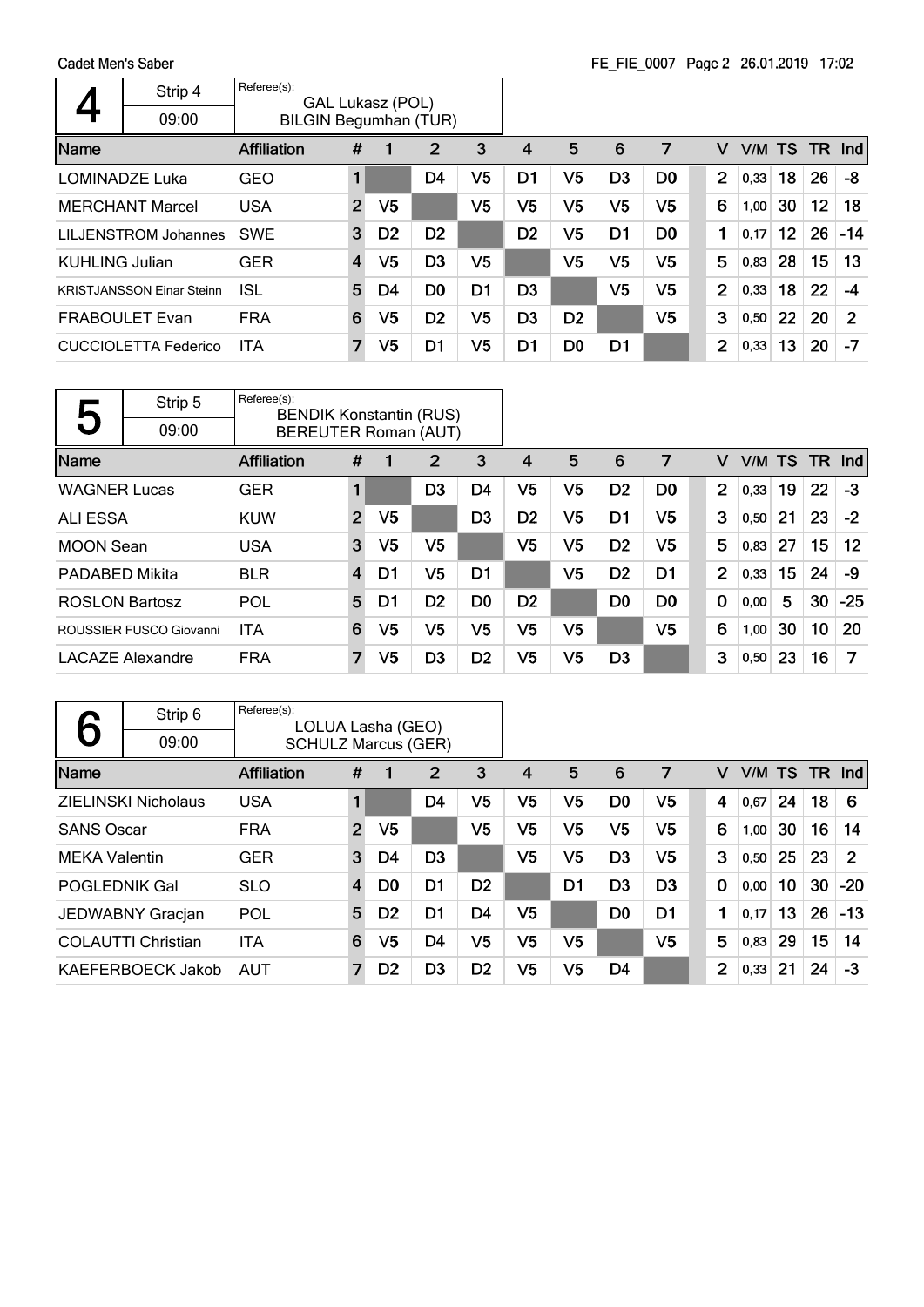|                      | Strip 7<br>09:00          | Referee(s):<br>VAN NIEUWENHOVE Tiebe (BEL) |                |                |                |                |                |                |                |                |             |        |    |           |       |
|----------------------|---------------------------|--------------------------------------------|----------------|----------------|----------------|----------------|----------------|----------------|----------------|----------------|-------------|--------|----|-----------|-------|
| <b>Name</b>          |                           | <b>GUARNERI Paola (ITA)</b><br>Affiliation | #              |                | 2              | 3              | 4              | 5              | 6              | 7              | v           | V/M TS |    | <b>TR</b> | Ind   |
| <b>GUILLEY Lucas</b> |                           | <b>FRA</b>                                 |                |                | V <sub>5</sub> | D1             | V <sub>5</sub> | V <sub>5</sub> | D <sub>1</sub> | V5             | 4           | 0,67   | 22 | 19        | 3     |
|                      | <b>MARTINOS Dimitrios</b> | <b>GRE</b>                                 | $\overline{2}$ | D4             |                | D <sub>1</sub> | D4             | V <sub>5</sub> | D <sub>0</sub> | V5             | 2           | 0,33   | 19 | 21        | $-2$  |
|                      | LORTKIPANIDZE Nickoloz    | <b>USA</b>                                 | 3              | V <sub>5</sub> | V <sub>5</sub> |                | V <sub>5</sub> | V <sub>5</sub> | D <sub>1</sub> | V5             | 5           | 0,83   | 26 | 9         | 17    |
| <b>KUSAK Filip</b>   |                           | POL                                        | $\overline{4}$ | D <sub>2</sub> | V5             | D <sub>2</sub> |                | V5             | D <sub>0</sub> | D <sub>3</sub> | 2           | 0,33   | 17 | 24        | $-7$  |
|                      | <b>PLANCKH Matthias</b>   | <b>AUT</b>                                 | 5              | D <sub>0</sub> | D <sub>0</sub> | D <sub>0</sub> | D0             |                | D1             | D <sub>0</sub> | $\mathbf 0$ | 0,00   | 1  | 30        | $-29$ |
|                      | <b>MASTRULLO Marco</b>    | <b>ITA</b>                                 | 6              | V5             | V5             | V5             | V5             | V5             |                | V5             | 6           | 1,00   | 30 | 5         | 25    |
|                      | <b>VON BUCH Simon</b>     | <b>GER</b>                                 | $\overline{7}$ | D <sub>3</sub> | D1             | D <sub>0</sub> | V5             | V5             | D <sub>2</sub> |                | 2           | 0,33   | 16 | 23        | $-7$  |

 $\label{eq:2.1} \mathcal{L}(\mathcal{L}^{\mathcal{L}}_{\mathcal{L}}(\mathcal{L}^{\mathcal{L}}_{\mathcal{L}})) \leq \mathcal{L}(\mathcal{L}^{\mathcal{L}}_{\mathcal{L}}(\mathcal{L}^{\mathcal{L}}_{\mathcal{L}})) \leq \mathcal{L}(\mathcal{L}^{\mathcal{L}}_{\mathcal{L}}(\mathcal{L}^{\mathcal{L}}_{\mathcal{L}}))$ 

|                       | Strip 8                   | Referee(s):<br>DE NICOLA Roberto (SLO) |                |                |                |                |                |                |                |                |                |      |                 |           |                   |
|-----------------------|---------------------------|----------------------------------------|----------------|----------------|----------------|----------------|----------------|----------------|----------------|----------------|----------------|------|-----------------|-----------|-------------------|
|                       | 09:00                     | <b>STAPLETON Lindsay (USA)</b>         |                |                |                |                |                |                |                |                |                |      |                 |           |                   |
| Name                  |                           | <b>Affiliation</b>                     | #              | 1              | 2              | 3              | 4              | 5              | 6              | 7              | v              | V/M  | <b>TS</b>       | <b>TR</b> | Ind               |
|                       | <b>SZYBALSKI Oskar</b>    | POL                                    | 1              |                | D <sub>0</sub> | D <sub>3</sub> | D <sub>1</sub> | V <sub>5</sub> | D <sub>0</sub> | D <sub>3</sub> | 1              | 0.17 | 12 <sub>2</sub> | 28        | $-16$             |
|                       | <b>GAGLIARDI Riccardo</b> | <b>ITA</b>                             | $\overline{2}$ | V <sub>5</sub> |                | V5             | D1             | V <sub>5</sub> | V <sub>5</sub> | V5             | 5              | 0,83 | 26              | 14        | $12 \overline{ }$ |
|                       | <b>KUSHKOV Oleksandr</b>  | <b>USA</b>                             | 3              | V5             | D <sub>4</sub> |                | V <sub>5</sub> | V <sub>5</sub> | V <sub>5</sub> | V <sub>5</sub> | 5              | 0,83 | 29              | 19        | 10                |
| <b>PAR Sinan</b>      |                           | TUR                                    | $\overline{4}$ | V5             | V <sub>5</sub> | D <sub>2</sub> |                | V <sub>5</sub> | D <sub>2</sub> | V <sub>5</sub> | 4              | 0,67 | 24              | 16        | 8                 |
|                       | <b>GOETZ Maximilian</b>   | <b>GER</b>                             | 5              | D <sub>3</sub> | D <sub>1</sub> | D <sub>3</sub> | D <sub>2</sub> |                | D <sub>2</sub> | D <sub>0</sub> | 0              | 0,00 | 11              | 30        | $-19$             |
| <b>PRIGENT Basile</b> |                           | <b>FRA</b>                             | 6              | V5             | D <sub>3</sub> | D <sub>4</sub> | V <sub>5</sub> | V <sub>5</sub> |                | V <sub>5</sub> | 4              | 0,67 | 27              | 15        | 12                |
| <b>CHIARI Lukas</b>   |                           | <b>AUT</b>                             | $\overline{7}$ | V <sub>5</sub> | D <sub>1</sub> | D <sub>2</sub> | D <sub>2</sub> | V <sub>5</sub> | D1             |                | $\overline{2}$ | 0,33 | 16              | 23        | -7                |

|                       | Strip 9                    | Referee(s):                 |                | ALY Sherif (EGY) |                |                |                |                |                |                |             |   |      |           |           |       |
|-----------------------|----------------------------|-----------------------------|----------------|------------------|----------------|----------------|----------------|----------------|----------------|----------------|-------------|---|------|-----------|-----------|-------|
| 9                     | 09:00                      | <b>WICHER Mateusz (POL)</b> |                |                  |                |                |                |                |                |                |             |   |      |           |           |       |
| Name                  |                            | <b>Affiliation</b>          | #              |                  | 2              | 3              | $\overline{4}$ | 5              | 6              | 7              |             | v | V/M  | <b>TS</b> | <b>TR</b> | Ind   |
|                       | <b>MEIXNER Mathias</b>     | <b>AUT</b>                  | $\blacksquare$ |                  | D1             | V5             | D <sub>0</sub> | D <sub>2</sub> | D <sub>0</sub> | D <sub>0</sub> | 1           |   | 0.17 | 8         | 28        | $-20$ |
|                       | KOCHENDORFER Ben           | <b>GER</b>                  | $\overline{2}$ | V5               |                | V <sub>5</sub> | V <sub>5</sub> | V <sub>5</sub> | D <sub>3</sub> | D <sub>4</sub> | 4           |   | 0.67 | 27        | 20        | 7     |
|                       | <b>KALOUTAS Filippos</b>   | <b>GRE</b>                  | 3              | D <sub>3</sub>   | D <sub>2</sub> |                | D <sub>3</sub> | D <sub>2</sub> | D <sub>0</sub> | D <sub>1</sub> | $\mathbf 0$ |   | 0,00 | 11        | 30        | $-19$ |
|                       | RYCHTA Krzysztof           | POL                         | 4              | V5               | D <sub>3</sub> | V <sub>5</sub> |                | V <sub>5</sub> | D <sub>1</sub> | D <sub>0</sub> | 3           |   | 0,50 | 19        | 21        | $-2$  |
| <b>HU William</b>     |                            | <b>USA</b>                  | 5              | V5               | D4             | V5             | D3             |                | V <sub>5</sub> | V5             | 4           |   | 0,67 | 27        | 18        | 9     |
| <b>CIFTCI</b> Emirhan |                            | <b>TUR</b>                  | 6              | V5               | V <sub>5</sub> | V <sub>5</sub> | V <sub>5</sub> | D <sub>4</sub> |                | V <sub>5</sub> | 5           |   | 0,83 | 29        | 12        | 17    |
|                       | <b>CONVERSI Alessandro</b> | <b>ITA</b>                  | 7              | V <sub>5</sub>   | V <sub>5</sub> | V5             | V <sub>5</sub> | D <sub>0</sub> | D <sub>3</sub> |                | 4           |   | 0,67 | 23        | 15        | 8     |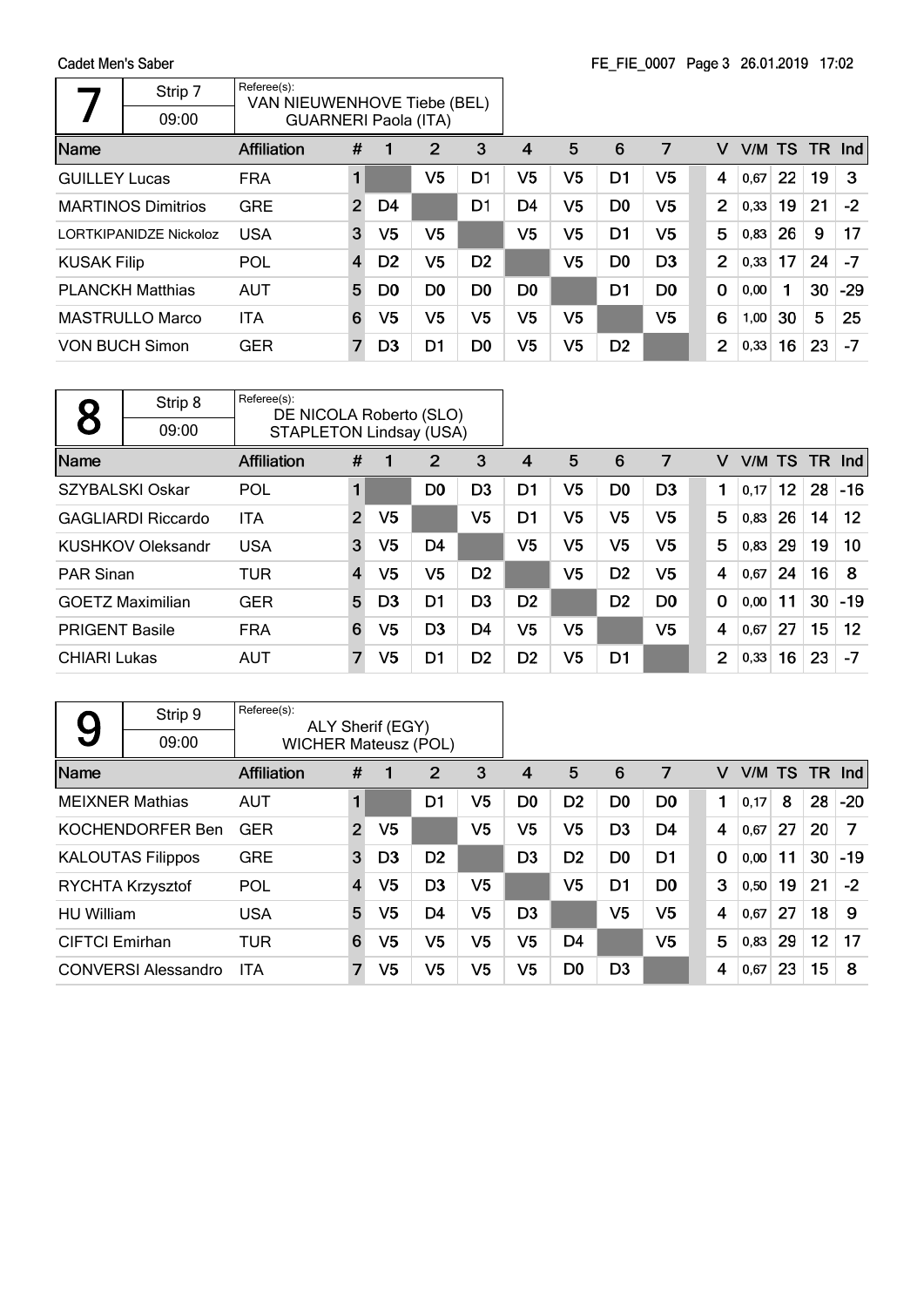|                       | Strip 10<br>09:00           | Referee(s):<br>LEVEQUE Thomas (FRA)<br><b>OPRZEDEK Maximilian (AUT)</b> |                |                |                |                |                |                |                |                |                |        |    |      |       |
|-----------------------|-----------------------------|-------------------------------------------------------------------------|----------------|----------------|----------------|----------------|----------------|----------------|----------------|----------------|----------------|--------|----|------|-------|
| Name                  |                             | Affiliation                                                             | #              |                | 2              | 3              | 4              | 5              | 6              | 7              | v              | V/M TS |    | TR . | Ind   |
| <b>HRYCIUK Szymon</b> |                             | POL                                                                     |                |                | D4             | V5             | V <sub>5</sub> | D <sub>4</sub> | D <sub>4</sub> | D <sub>3</sub> | $\overline{2}$ | 0,33   | 25 | 21   | 4     |
| <b>HEIDKAMP Neil</b>  |                             | <b>GER</b>                                                              | $\overline{2}$ | V <sub>5</sub> |                | D <sub>2</sub> | D4             | D <sub>4</sub> | V <sub>5</sub> | V5             | 3              | 0,50   | 25 | 25   | 0     |
|                       | <b>DENNER Lysander</b>      | <b>USA</b>                                                              | 3              | D1             | V <sub>5</sub> |                | D <sub>3</sub> | D <sub>3</sub> | V <sub>5</sub> | V5             | 3              | 0,50   | 22 | 21   |       |
| <b>KOTLAN Petr</b>    |                             | <b>CZE</b>                                                              | $\overline{4}$ | D <sub>0</sub> | V5             | V5             |                | D <sub>1</sub> | D <sub>3</sub> | V5             | 3              | 0,50   | 19 | 25   | -6    |
|                       | OTTAVIANI Lorenzo           | <b>ITA</b>                                                              | 5              | V5             | V5             | V5             | V5             |                | V5             | V5             | 6              | 1,00   | 30 | 15   | 15    |
| <b>ISLIER Ugur</b>    |                             | TUR                                                                     | 6              | V5             | D <sub>3</sub> | D <sub>2</sub> | V <sub>5</sub> | D <sub>3</sub> |                | V5             | 3              | 0, 50  | 23 | 24   | $-1$  |
|                       | <b>KERESZTES Abel Bence</b> | <b>HUN</b>                                                              | 7              | V5             | D <sub>3</sub> | D <sub>2</sub> | D3             | D <sub>0</sub> | D <sub>2</sub> |                | 1              | 0,17   | 15 | 28   | $-13$ |

|                       | Strip 11                   | Referee(s):<br><b>LERAY Thomas (FRA)</b> |                |                |                |                |                |                |                |          |      |                 |    |               |
|-----------------------|----------------------------|------------------------------------------|----------------|----------------|----------------|----------------|----------------|----------------|----------------|----------|------|-----------------|----|---------------|
|                       | 09:00                      | SAVIOZZI Tommaso (ITA)                   |                |                |                |                |                |                |                |          |      |                 |    |               |
| Name                  |                            | <b>Affiliation</b>                       | #              |                | $\overline{2}$ | 3              | $\overline{4}$ | 5              | 6              | v        |      |                 |    | V/M TS TR Ind |
|                       | <b>NOWINOWSKI Kacper</b>   | <b>POL</b>                               |                |                | D <sub>0</sub> | D1             | D4             | D <sub>0</sub> | V <sub>5</sub> |          | 0.20 | 10 <sup>1</sup> |    | $24 - 14$     |
|                       | <b>TAFLAN Ahmet Turgut</b> | TUR                                      | $\overline{2}$ | V <sub>5</sub> |                | D <sub>3</sub> | V <sub>5</sub> | D <sub>1</sub> | V <sub>5</sub> | 3        | 0,60 | 19              | 14 | 5             |
| <b>TOCCI Leonardo</b> |                            | ITA                                      | 3              | V5             | V5             |                | D <sub>3</sub> | V <sub>5</sub> | V <sub>5</sub> | 4        | 0.80 | 23              | 14 | -9            |
|                       | <b>SCHAAFSMA Bote</b>      | <b>NED</b>                               | 4              | V <sub>5</sub> | D <sub>4</sub> | V <sub>5</sub> |                | V <sub>5</sub> | V <sub>5</sub> | 4        | 0,80 | 24              | 15 | -9            |
|                       | <b>JEFFORDS Alexander</b>  | <b>USA</b>                               | 5              | V5             | V <sub>5</sub> | D4             | D <sub>1</sub> |                | V <sub>5</sub> | 3        | 0,60 | 20              | 15 | 5             |
| <b>KRAL Krystof</b>   |                            | <b>CZE</b>                               | 6              | D4             | D <sub>0</sub> | D <sub>1</sub> | D <sub>2</sub> | D <sub>4</sub> |                | $\bf{0}$ | 0,00 | 11              | 25 | $-14$         |

| $\boldsymbol{\mathcal{D}}$ | Strip 12                  | Referee(s):<br><b>BRANDT Florian (GER)</b> |                |                |                |                |                |                |                |                |   |      |           |     |            |
|----------------------------|---------------------------|--------------------------------------------|----------------|----------------|----------------|----------------|----------------|----------------|----------------|----------------|---|------|-----------|-----|------------|
|                            | 09:00                     | <b>LANGE Robert (GER)</b>                  |                |                |                |                |                |                |                |                |   |      |           |     |            |
| Name                       |                           | <b>Affiliation</b>                         | #              | 1              | 2              | 3              | 4              | 5              | 6              | 7              | v | V/M  | <b>TS</b> | TR. | <b>Ind</b> |
|                            | ALFADHLI MOHAMMED         | <b>KUW</b>                                 | 1              |                | V <sub>5</sub> | V5             | V <sub>5</sub> | V5             | V <sub>5</sub> | V5             | 6 | 1,00 | 30        | 16  | 14         |
| <b>POGU Antoine</b>        |                           | <b>FRA</b>                                 | $\overline{2}$ | D <sub>3</sub> |                | D <sub>2</sub> | V5             | D <sub>0</sub> | V <sub>5</sub> | V5             | 3 | 0,50 | 20        | 18  | 2          |
|                            | <b>ANGLADE Ronald</b>     | <b>USA</b>                                 | 3              | D <sub>2</sub> | V <sub>5</sub> |                | V <sub>5</sub> | D <sub>2</sub> | V <sub>5</sub> | V <sub>5</sub> | 4 | 0,67 | 24        | 16  | 8          |
|                            | SIMAV Orhun Erke          | <b>TUR</b>                                 | 4              | D4             | D <sub>2</sub> | D <sub>1</sub> |                | D <sub>2</sub> | D <sub>4</sub> | V <sub>5</sub> | 1 | 0,17 | 18        | 26  | -8         |
| <b>PUCCI Riccardo</b>      |                           | <b>ITA</b>                                 | 5              | D <sub>3</sub> | V <sub>5</sub> | V5             | V5             |                | V <sub>5</sub> | V5             | 5 | 0,83 | 28        | 12  | 16         |
|                            | <b>SCARPATO Ezequiel</b>  | <b>VEN</b>                                 | 6              | D1             | D1             | D <sub>3</sub> | V <sub>5</sub> | D <sub>2</sub> |                | D <sub>3</sub> | 1 | 0,17 | 15        | 29  | $-14$      |
|                            | <b>HADJ BACHIR Sofien</b> | POL                                        | $\overline{7}$ | D <sub>3</sub> | D <sub>0</sub> | D <sub>0</sub> | D1             | D <sub>1</sub> | V <sub>5</sub> |                | 1 | 0,17 | 10        | 28  | $-18$      |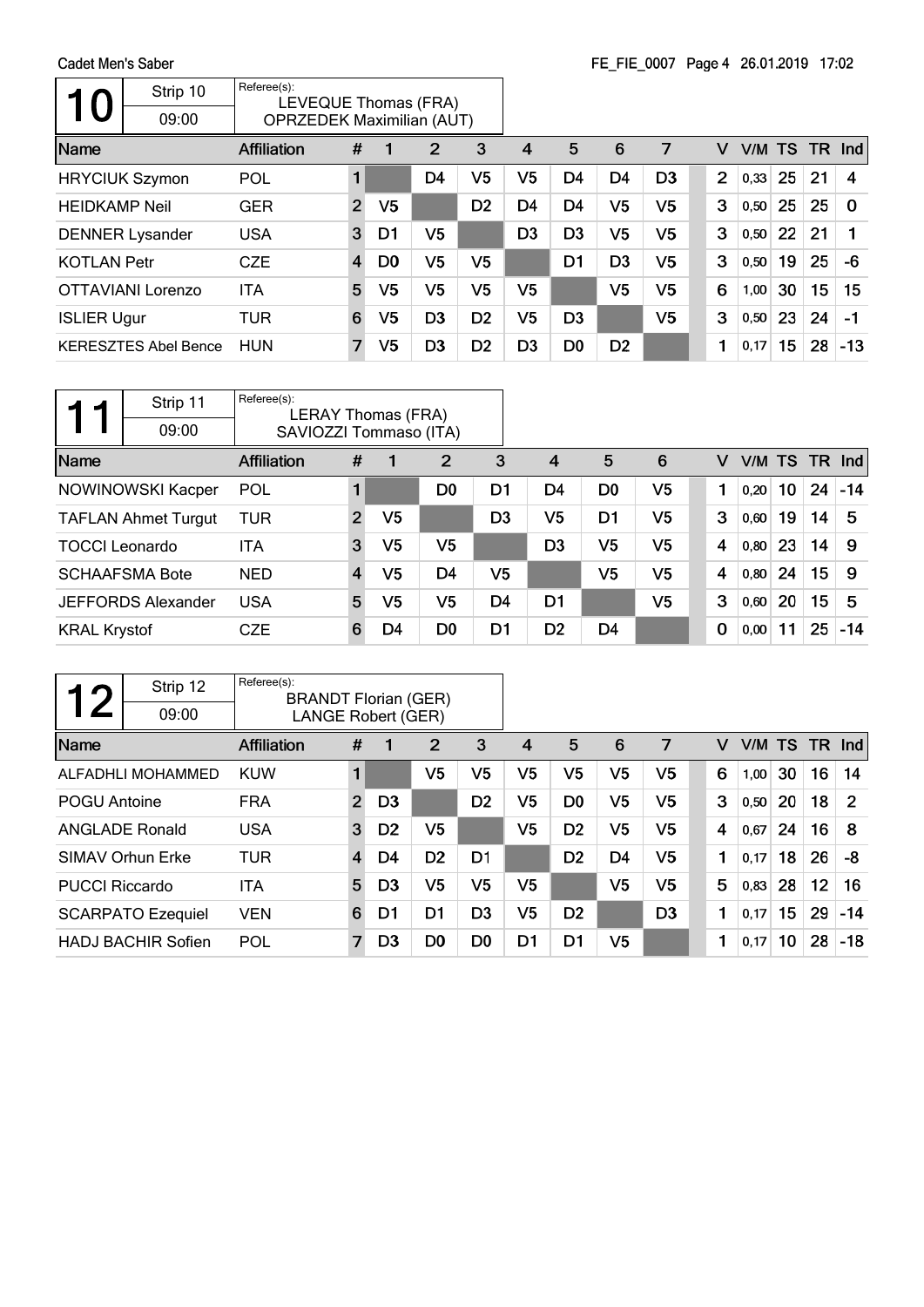Cadet Men's Saber  $\overline{\phantom{a}}$ 

| 3                    | Strip 1<br>10:30                | Referee(s):<br><b>FOSCHINI Gabriele (ITA)</b> |                         | LOLUA Lasha (GEO) |                |    |                |                |                |             |      |    |    |               |
|----------------------|---------------------------------|-----------------------------------------------|-------------------------|-------------------|----------------|----|----------------|----------------|----------------|-------------|------|----|----|---------------|
| <b>Name</b>          |                                 | Affiliation                                   | #                       |                   | 2              | 3  | $\overline{4}$ | 5              | 6              | v           |      |    |    | V/M TS TR Ind |
|                      | <b>KAZHANEUSKI Yauheni</b>      | <b>BLR</b>                                    |                         |                   | D4             | V5 | V5             | V5             | D4             | 3           | 0,60 | 23 | 19 | 4             |
|                      | <b>HEATHCOCK Colin</b>          | <b>GER</b>                                    | $\overline{2}$          | V5                |                | V5 | V5             | V5             | V <sub>5</sub> | 5           | 1,00 | 25 | 12 | 13            |
| <b>RILLE Fabian</b>  |                                 | <b>AUT</b>                                    | 3                       | D <sub>3</sub>    | D1             |    | D3             | D1             | D <sub>3</sub> | $\mathbf 0$ | 0,00 | 11 | 25 | $-14$         |
|                      | <b>GONZALEZ DIAZ Javier ESP</b> |                                               | $\overline{\mathbf{4}}$ | D <sub>2</sub>    | D <sub>3</sub> | V5 |                | D <sub>3</sub> | D <sub>3</sub> | 1           | 0,20 | 16 | 23 | $-7$          |
| LIN John             |                                 | <b>USA</b>                                    | 5                       | D4                | D <sub>3</sub> | V5 | V5             |                | V5             | 3           | 0,60 | 22 | 15 | 7             |
| <b>ADAMUS Maciej</b> |                                 | POL                                           | 6                       | V5                | D1             | V5 | V5             | D <sub>1</sub> |                | 3           | 0,60 | 17 | 20 | -3            |

| 4                     | Strip 2<br>10:30           | Referee(s):<br><b>SCHAICH Thomas (GER)</b><br>LEVEQUE Thomas (FRA) |                |                |                |                |                |                |                |                |   |      |      |     |            |
|-----------------------|----------------------------|--------------------------------------------------------------------|----------------|----------------|----------------|----------------|----------------|----------------|----------------|----------------|---|------|------|-----|------------|
| Name                  |                            | <b>Affiliation</b>                                                 | #              | 1              | 2              | 3              | 4              | 5              | 6              | 7              | v | V/M  | - TS | TR. | <b>Ind</b> |
|                       | <b>SCHMITT Trenton</b>     | <b>USA</b>                                                         |                |                | V5             | V5             | V5             | V <sub>5</sub> | V <sub>5</sub> | V5             | 6 | 1,00 | 30   | 9   | 21         |
|                       | MESCIOGLU Ismail Kerem     | <b>TUR</b>                                                         | $\overline{2}$ | D <sub>2</sub> |                | D1             | V5             | V5             | V5             | D <sub>3</sub> | 3 | 0,50 | 21   | 23  | $-2$       |
| <b>KOVAL Stsiapan</b> |                            | <b>BLR</b>                                                         | 3              | D <sub>2</sub> | V5             |                | D <sub>4</sub> | V5             | D <sub>2</sub> | V5             | 3 | 0,50 | 23   | 21  | 2          |
| <b>BUENZA Ciro</b>    |                            | ITA                                                                | $\overline{4}$ | D <sub>2</sub> | D <sub>4</sub> | V5             |                | V5             | V <sub>5</sub> | V <sub>5</sub> | 4 | 0,67 | 26   | 16  | 10         |
|                       | <b>BRONISZEWSKI Marcel</b> | <b>POL</b>                                                         | 5              | D1             | D <sub>2</sub> | D <sub>2</sub> | D <sub>1</sub> |                | V <sub>5</sub> | D <sub>2</sub> | 1 | 0,17 | 13   | 26  | $-13$      |
| <b>LINKA Vavrinec</b> |                            | <b>CZE</b>                                                         | 6              | D1             | D <sub>2</sub> | V5             | D <sub>0</sub> | D <sub>1</sub> |                | D <sub>0</sub> | 1 | 0,17 | 9    | 27  | $-18$      |
| <b>BARRA Emiliano</b> |                            | <b>CHI</b>                                                         | 7              | D1             | V5             | D <sub>3</sub> | D <sub>1</sub> | V5             | V <sub>5</sub> |                | 3 | 0,50 | 20   | 20  | $\Omega$   |

| 5                  | Strip 3                            | Referee(s):<br>DE NICOLA Roberto (SLO) |                |                |                |                |                |                |                |                |                |      |    |     |                |
|--------------------|------------------------------------|----------------------------------------|----------------|----------------|----------------|----------------|----------------|----------------|----------------|----------------|----------------|------|----|-----|----------------|
|                    | 10:30                              | FIHUE Lysiane (FRA)                    |                |                |                |                |                |                |                |                |                |      |    |     |                |
| Name               |                                    | <b>Affiliation</b>                     | #              |                | 2              | 3              | 4              | 5              | 6              | 7              | v              | V/M  | TS | TR. | Ind            |
|                    | DE VISSCHER Jerome                 | <b>BEL</b>                             | 1              |                | D1             | D <sub>2</sub> | D <sub>3</sub> | D <sub>2</sub> | D1             | D4             | 0              | 0.00 | 13 | 30  | $-17$          |
|                    | <b>HRYNKEVICH Mikita</b>           | <b>BLR</b>                             | $\overline{2}$ | V <sub>5</sub> |                | D <sub>3</sub> | V <sub>5</sub> | V <sub>5</sub> | D <sub>2</sub> | D <sub>2</sub> | 3              | 0,50 | 22 | 20  | $\overline{2}$ |
| SIKORSKI Kamil     |                                    | POL                                    | 3              | V5             | V5             |                | V5             | D1             | D <sub>3</sub> | D <sub>2</sub> | 3              | 0,50 | 21 | 21  | $\Omega$       |
|                    | <b>LUCARINI Alessandro</b>         | <b>ITA</b>                             | 4              | V5             | D <sub>2</sub> | D1             |                | V5             | D <sub>2</sub> | D <sub>3</sub> | $\overline{2}$ | 0,33 | 18 | 27  | -9             |
|                    | <b>KRISTJANSSON Franklin Ernir</b> | ISL                                    | 5              | V5             | D <sub>2</sub> | V5             | D <sub>4</sub> |                | D <sub>3</sub> | D <sub>0</sub> | $\overline{2}$ | 0.33 | 19 | 23  | -4             |
| <b>KIM Stephen</b> |                                    | <b>USA</b>                             | 6              | V5             | V5             | V5             | V5             | V <sub>5</sub> |                | V <sub>5</sub> | 6              | 1,00 | 30 | 15  | 15             |
|                    | <b>KALENDER Muhammed Furkan</b>    | TUR                                    | 7              | V5             | V5             | V5             | V5             | V5             | D4             |                | 5              | 0,83 | 29 | 16  | 13             |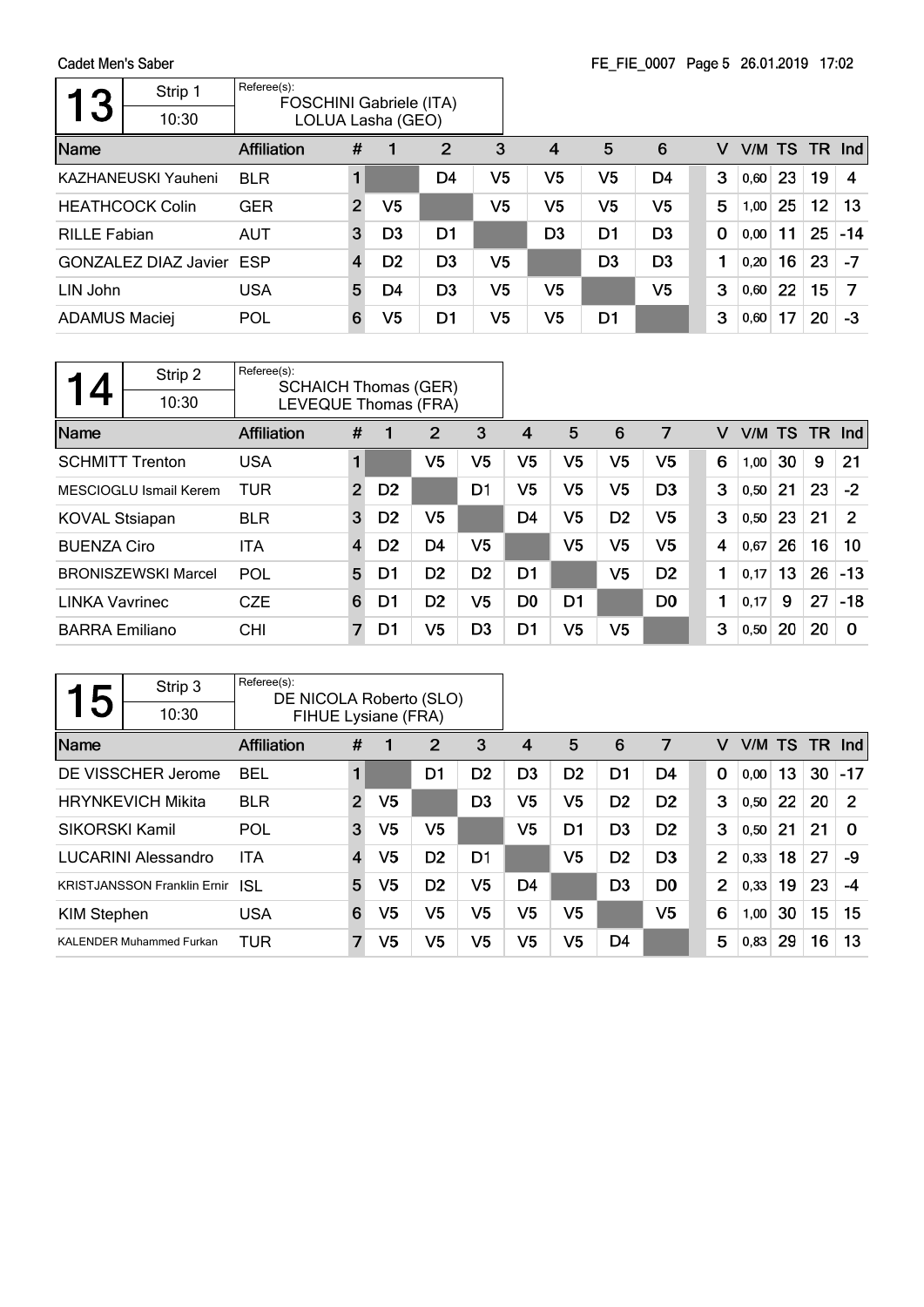|                     |                           |                             |                |                         |                |                |                |                |                | $\frac{1}{2}$ $\frac{1}{2}$ $\frac{1}{2}$ $\frac{1}{2}$ $\frac{1}{2}$ $\frac{1}{2}$ $\frac{1}{2}$ $\frac{1}{2}$ $\frac{1}{2}$ $\frac{1}{2}$ $\frac{1}{2}$ $\frac{1}{2}$ $\frac{1}{2}$ $\frac{1}{2}$ $\frac{1}{2}$ $\frac{1}{2}$ $\frac{1}{2}$ $\frac{1}{2}$ $\frac{1}{2}$ $\frac{1}{2}$ $\frac{1}{2}$ $\frac{1}{2}$ |                |      |        |        |       |
|---------------------|---------------------------|-----------------------------|----------------|-------------------------|----------------|----------------|----------------|----------------|----------------|---------------------------------------------------------------------------------------------------------------------------------------------------------------------------------------------------------------------------------------------------------------------------------------------------------------------|----------------|------|--------|--------|-------|
| 6                   | Strip 4                   | Referee(s):                 |                | <b>BAKER Brad (USA)</b> |                |                |                |                |                |                                                                                                                                                                                                                                                                                                                     |                |      |        |        |       |
|                     | 10:30                     | VAN NIEUWENHOVE Tiebe (BEL) |                |                         |                |                |                |                |                |                                                                                                                                                                                                                                                                                                                     |                |      |        |        |       |
| Name                |                           | <b>Affiliation</b>          | #              |                         | 2              | 3              | 4              | 5              | 6              | 7                                                                                                                                                                                                                                                                                                                   | v              |      | V/M TS | TR Ind |       |
|                     | <b>IOVENITTI Leonardo</b> | <b>ITA</b>                  | $\blacksquare$ |                         | D <sub>3</sub> | V5             | D3             | V <sub>5</sub> | V <sub>5</sub> | D <sub>3</sub>                                                                                                                                                                                                                                                                                                      | 3              | 0,50 | 24     | 23     |       |
|                     | <b>GLANC Sebastian</b>    | POL                         | $\overline{2}$ | V5                      |                | V5             | V5             | V5             | V5             | V5                                                                                                                                                                                                                                                                                                                  | 6              | 1,00 | 30     | 9      | 21    |
|                     | <b>ERACHSHAW Taras</b>    | <b>USA</b>                  | 3              | D <sub>3</sub>          | D <sub>2</sub> |                | V5             | D <sub>1</sub> | D <sub>3</sub> | D <sub>3</sub>                                                                                                                                                                                                                                                                                                      | 1              | 0,17 | 17     | 26     | -9    |
|                     | <b>MUELLER Vinzenz</b>    | <b>AUT</b>                  | $\overline{4}$ | V5                      | D <sub>0</sub> | D <sub>1</sub> |                | D <sub>4</sub> | D <sub>1</sub> | V5                                                                                                                                                                                                                                                                                                                  | $\overline{2}$ | 0,33 | 16     | 27     | $-11$ |
|                     | <b>BRANDT Christian</b>   | <b>GER</b>                  | 5              | D4                      | D <sub>1</sub> | V5             | V <sub>5</sub> |                | D <sub>4</sub> | D <sub>1</sub>                                                                                                                                                                                                                                                                                                      | 2              | 0,33 | 20     | 25     | $-5$  |
| <b>GITTON Robin</b> |                           | <b>FRA</b>                  | 6              | D1                      | D <sub>2</sub> | V5             | V <sub>5</sub> | V5             |                | D <sub>2</sub>                                                                                                                                                                                                                                                                                                      | 3              | 0,50 | 20     | 23     | $-3$  |
|                     | <b>KROUSKOS Spyridon</b>  | <b>GRE</b>                  | $\overline{7}$ | V <sub>5</sub>          | D1             | V5             | D4             | V5             | V5             |                                                                                                                                                                                                                                                                                                                     | 4              | 0,67 | 25     | 19     | 6     |
|                     |                           |                             |                |                         |                |                |                |                |                |                                                                                                                                                                                                                                                                                                                     |                |      |        |        |       |

|                        | Strip 5                      | Referee(s):<br><b>MURACA Marco (ITA)</b> |                |                  |    |                |                |                |                |                |                |        |    |           |            |
|------------------------|------------------------------|------------------------------------------|----------------|------------------|----|----------------|----------------|----------------|----------------|----------------|----------------|--------|----|-----------|------------|
|                        | 10:30                        |                                          |                | ALY Sherif (EGY) |    |                |                |                |                |                |                |        |    |           |            |
| Name                   |                              | <b>Affiliation</b>                       | #              | 1                | 2  | 3              | 4              | 5              | 6              | 7              | v              | V/M TS |    | <b>TR</b> | <b>Ind</b> |
|                        | <b>METHNER Philipp-Bernd</b> | <b>GER</b>                               | 1              |                  | V5 | D1             | V5             | D <sub>3</sub> | D <sub>0</sub> | D4             | $\overline{2}$ | 0,33   | 18 | 25        | $-7$       |
| <b>THOMAS Bjorn</b>    |                              | <b>SWE</b>                               | $\overline{2}$ | D <sub>3</sub>   |    | D1             | D <sub>0</sub> | D <sub>2</sub> | D <sub>3</sub> | D <sub>4</sub> | $\bf{0}$       | 0,00   | 13 | 30        | $-17$      |
| <b>SAHLAN Bilgehan</b> |                              | <b>TUR</b>                               | 3              | V5               | V5 |                | V5             | V5             | V5             | V5             | 6              | 1,00   | 30 | 13        | 17         |
|                        | <b>ARCHVADZE Vakhtang</b>    | <b>GEO</b>                               | $\overline{4}$ | D <sub>2</sub>   | V5 | D4             |                | D <sub>3</sub> | D <sub>3</sub> | D <sub>0</sub> | 1              | 0,17   | 17 | 25        | -8         |
| <b>BACON Elias</b>     |                              | <b>USA</b>                               | 5              | V5               | V5 | D <sub>4</sub> | V <sub>5</sub> |                | D <sub>4</sub> | D <sub>4</sub> | 3              | 0,50   | 27 | 23        | 4          |
| <b>PELINSKI Oskar</b>  |                              | POL                                      | 6              | V5               | V5 | D <sub>2</sub> | V <sub>5</sub> | V5             |                | D <sub>2</sub> | 4              | 0,67   | 24 | 20        | 4          |
|                        | <b>SARCINELLA Francesco</b>  | <b>ITA</b>                               | 7              | V5               | V5 | D1             | V <sub>5</sub> | V <sub>5</sub> | V5             |                | 5              | 0,83   | 26 | 19        | 7          |

| 8                      | Strip 6                  | Referee(s):<br>LANGE Robert (GER) |                |                |                |                |                |                |                |                |             |           |                 |    |       |
|------------------------|--------------------------|-----------------------------------|----------------|----------------|----------------|----------------|----------------|----------------|----------------|----------------|-------------|-----------|-----------------|----|-------|
|                        | 10:30                    | WISSOTZKY Yan (ISR)               |                |                |                |                |                |                |                |                |             |           |                 |    |       |
| Name                   |                          | <b>Affiliation</b>                | #              |                | 2              | 3              | 4              | 5              | 6              | 7              | v           | V/M TS TR |                 |    | Ind   |
|                        | <b>MARUELLE Francois</b> | <b>FRA</b>                        | 1              |                | V <sub>5</sub> | V <sub>5</sub> | V <sub>5</sub> | V <sub>5</sub> | V <sub>5</sub> | V5             | 6           | 1,00      | 30              | 14 | 16    |
|                        | <b>WAASDORP Ryan</b>     | <b>NED</b>                        | $\overline{2}$ | D <sub>2</sub> |                | D <sub>2</sub> | D <sub>2</sub> | D <sub>0</sub> | V <sub>5</sub> | D <sub>1</sub> | 1           | 0.17      | 12 <sup>2</sup> | 28 | $-16$ |
| <b>FAISAL HUSAIN</b>   |                          | <b>KUW</b>                        | 3              | D1             | V5             |                | D <sub>2</sub> | V <sub>5</sub> | V <sub>5</sub> | D <sub>1</sub> | 3           | 0,50      | 19              | 22 | -3    |
|                        | DI GIANVITO Pietro       | <b>ITA</b>                        | $\overline{4}$ | D4             | V <sub>5</sub> | V <sub>5</sub> |                | V <sub>5</sub> | V <sub>5</sub> | D <sub>4</sub> | 4           | 0,67      | 28              | 17 | 11    |
| <b>KAJOR Krzysztof</b> |                          | POL                               | 5              | D <sub>2</sub> | V <sub>5</sub> | D <sub>3</sub> | D <sub>3</sub> |                | V <sub>5</sub> | D <sub>3</sub> | 2           | 0.33      | 21              | 23 | $-2$  |
| <b>MEIXNER Philip</b>  |                          | <b>AUT</b>                        | 6              | D <sub>2</sub> | D <sub>3</sub> | D <sub>2</sub> | D <sub>0</sub> | D <sub>3</sub> |                | D <sub>3</sub> | $\mathbf 0$ | 0,00      | 13              | 30 | $-17$ |
| <b>CHAYEVSKY Kirk</b>  |                          | <b>USA</b>                        | 7              | D3             | V <sub>5</sub> | V <sub>5</sub> | V <sub>5</sub> | V <sub>5</sub> | V <sub>5</sub> |                | 5           | 0,83      | 28              | 17 | 11    |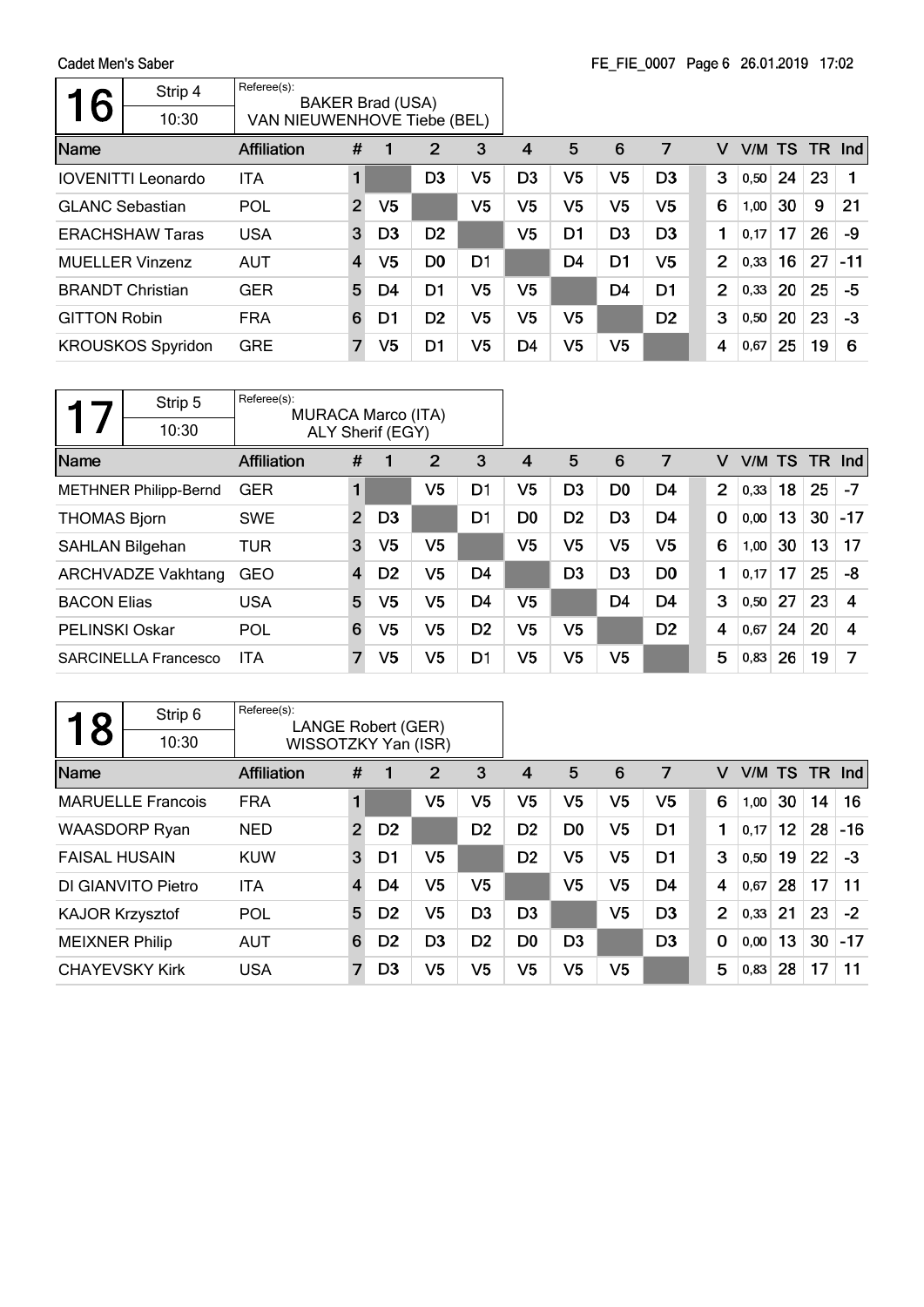| 9                    | Strip 7                        | Referee(s):<br><b>OPRZEDEK Maximilian (AUT)</b> |                |                |                |                |                |                |                |             |      |        |    |        |
|----------------------|--------------------------------|-------------------------------------------------|----------------|----------------|----------------|----------------|----------------|----------------|----------------|-------------|------|--------|----|--------|
|                      | 10:30                          | SAVIOZZI Tommaso (ITA)                          |                |                |                |                |                |                |                |             |      |        |    |        |
| Name                 |                                | <b>Affiliation</b>                              | #              |                | 2              | 3              | 4              | 5              | 6              | v           |      | V/M TS |    | TR Ind |
|                      | <b>TSIARESHCHANKA Aliaksei</b> | <b>BLR</b>                                      |                |                | D <sub>4</sub> | V <sub>5</sub> | V5             | V5             | D <sub>3</sub> | 3           | 0,60 | 22     | 15 |        |
| <b>NADILE Henry</b>  |                                | <b>USA</b>                                      | $\overline{2}$ | V <sub>5</sub> |                | V <sub>5</sub> | V <sub>5</sub> | D <sub>4</sub> | D <sub>3</sub> | 3           | 0,60 | 22     | 14 | 8      |
|                      | <b>BUTIN BIK Nathan</b>        | <b>NED</b>                                      | 3              | D0             | D <sub>0</sub> |                | D <sub>3</sub> | D <sub>2</sub> | D <sub>3</sub> | $\mathbf 0$ | 0,00 | 8      | 25 | $-17$  |
|                      | <b>MUELLER Max Laurin</b>      | <b>GER</b>                                      | 4              | D4             | D <sub>0</sub> | V5             |                | D <sub>3</sub> | D <sub>0</sub> | 1           | 0,20 | 12     | 23 | $-11$  |
| <b>GALECKI Rafal</b> |                                | POL                                             | 5              | D1             | V5             | V5             | V5             |                | V5             | 4           | 0,80 | 21     | 18 | 3      |
| YOUNG Nash           |                                | <b>TPE</b>                                      | 6              | V5             | V5             | V5             | V5             | D <sub>4</sub> |                | 4           | 0,80 | 24     | 14 | 10     |

| <b>20</b>               | Strip 8<br>10:30                   | Referee(s):        | LERAY Thomas (FRA)<br><b>BEREUTER Roman (AUT)</b> |                |                |                |                |                |                |                |                |      |     |    |        |
|-------------------------|------------------------------------|--------------------|---------------------------------------------------|----------------|----------------|----------------|----------------|----------------|----------------|----------------|----------------|------|-----|----|--------|
| Name                    |                                    | <b>Affiliation</b> | #                                                 |                | 2              | 3              | $\overline{4}$ | 5              | 6              | 7              | v              | V/M  | TS. |    | TR Ind |
| <b>BACAK Erkan Isik</b> |                                    | TUR                |                                                   |                | V <sub>5</sub> | V5             | V <sub>5</sub> | V <sub>5</sub> | D <sub>1</sub> | D <sub>0</sub> | 4              | 0,67 | 21  | 23 | $-2$   |
|                         | KUTCHUKHIDZE Lasha                 | GEO                | $\overline{2}$                                    | D <sub>2</sub> |                | D <sub>4</sub> | D <sub>3</sub> | D <sub>3</sub> | D <sub>2</sub> | D <sub>2</sub> | $\mathbf 0$    | 0,00 | 16  | 30 | $-14$  |
|                         | <b>TEICHNER Tristan Maximilian</b> | <b>GER</b>         | 3                                                 | D4             | V <sub>5</sub> |                | V5             | D <sub>1</sub> | D <sub>2</sub> | V5             | 3              | 0,50 | 22  | 24 | $-2$   |
| <b>KURVERS Lester</b>   |                                    | <b>BEL</b>         | $\overline{4}$                                    | D <sub>3</sub> | V <sub>5</sub> | D <sub>3</sub> |                | V <sub>5</sub> | D1             | D <sub>3</sub> | $\overline{2}$ | 0,33 | 20  | 25 | -5     |
| <b>HAMMER Peter</b>     |                                    | <b>USA</b>         | 5                                                 | D4             | V <sub>5</sub> | V5             | D <sub>2</sub> |                | D <sub>0</sub> | V5             | 3              | 0,50 | 21  | 23 | $-2$   |
| <b>ABATE Marco</b>      |                                    | <b>ITA</b>         | 6                                                 | V <sub>5</sub> | V <sub>5</sub> | V5             | V <sub>5</sub> | V <sub>5</sub> |                | V <sub>5</sub> | 6              | 1,00 | 30  | 9  | 21     |
| <b>DUBOW Bartosz</b>    |                                    | POL                | $\overline{7}$                                    | V5             | V5             | D <sub>2</sub> | V <sub>5</sub> | D <sub>4</sub> | D <sub>3</sub> |                | 3              | 0,50 | 24  | 20 | 4      |

|                      | Strip 9                        | Referee(s):<br><b>BENDIK Konstantin (RUS)</b> |                |                |                |                |                |                |                |    |   |        |    |           |       |
|----------------------|--------------------------------|-----------------------------------------------|----------------|----------------|----------------|----------------|----------------|----------------|----------------|----|---|--------|----|-----------|-------|
|                      | 10:30                          | <b>BILGIN Begumhan (TUR)</b>                  |                |                |                |                |                |                |                |    |   |        |    |           |       |
| Name                 |                                | <b>Affiliation</b>                            | #              | 1              | 2              | 3              | 4              | 5              | 6              | 7  | v | V/M TS |    | <b>TR</b> | Ind   |
|                      | <b>JOHNSON Andrew</b>          | <b>USA</b>                                    | 1              |                | D4             | V5             | D <sub>3</sub> | V5             | V <sub>5</sub> | V5 | 4 | 0,67   | 27 | 14        | 13    |
|                      | <b>FRUMGARZTS David Shlomo</b> | <b>ISR</b>                                    | $\overline{2}$ | V <sub>5</sub> |                | D <sub>3</sub> | D <sub>2</sub> | V5             | D <sub>0</sub> | V5 | 3 | 0,50   | 20 | 23        | $-3$  |
| <b>BERNE Gabin</b>   |                                | <b>FRA</b>                                    | 3              | D <sub>2</sub> | V <sub>5</sub> |                | V <sub>5</sub> | V5             | V <sub>5</sub> | V5 | 5 | 0,83   | 27 | 13        | 14    |
|                      | <b>NARDELLA Emanuele</b>       | <b>ITA</b>                                    | 4              | V5             | V <sub>5</sub> | D <sub>0</sub> |                | V5             | V <sub>5</sub> | V5 | 5 | 0,83   | 25 | 17        | 8     |
| LOPEZ Ricardo        |                                | <b>CHI</b>                                    | 5              | D1             | D <sub>1</sub> | D <sub>1</sub> | D <sub>3</sub> |                | D <sub>3</sub> | V5 | 1 | 0.17   | 14 | 25        | -11   |
| PIECHA Robert        |                                | <b>GER</b>                                    | 6              | D1             | V5             | D <sub>2</sub> | D3             | V5             |                | D3 | 2 | 0,33   | 19 | 23        | -4    |
| <b>JAREK Gabriel</b> |                                | POL                                           | 7              | D <sub>0</sub> | D <sub>3</sub> | D <sub>2</sub> | D1             | D <sub>0</sub> | V <sub>5</sub> |    | 1 | 0,17   | 11 | 28        | $-17$ |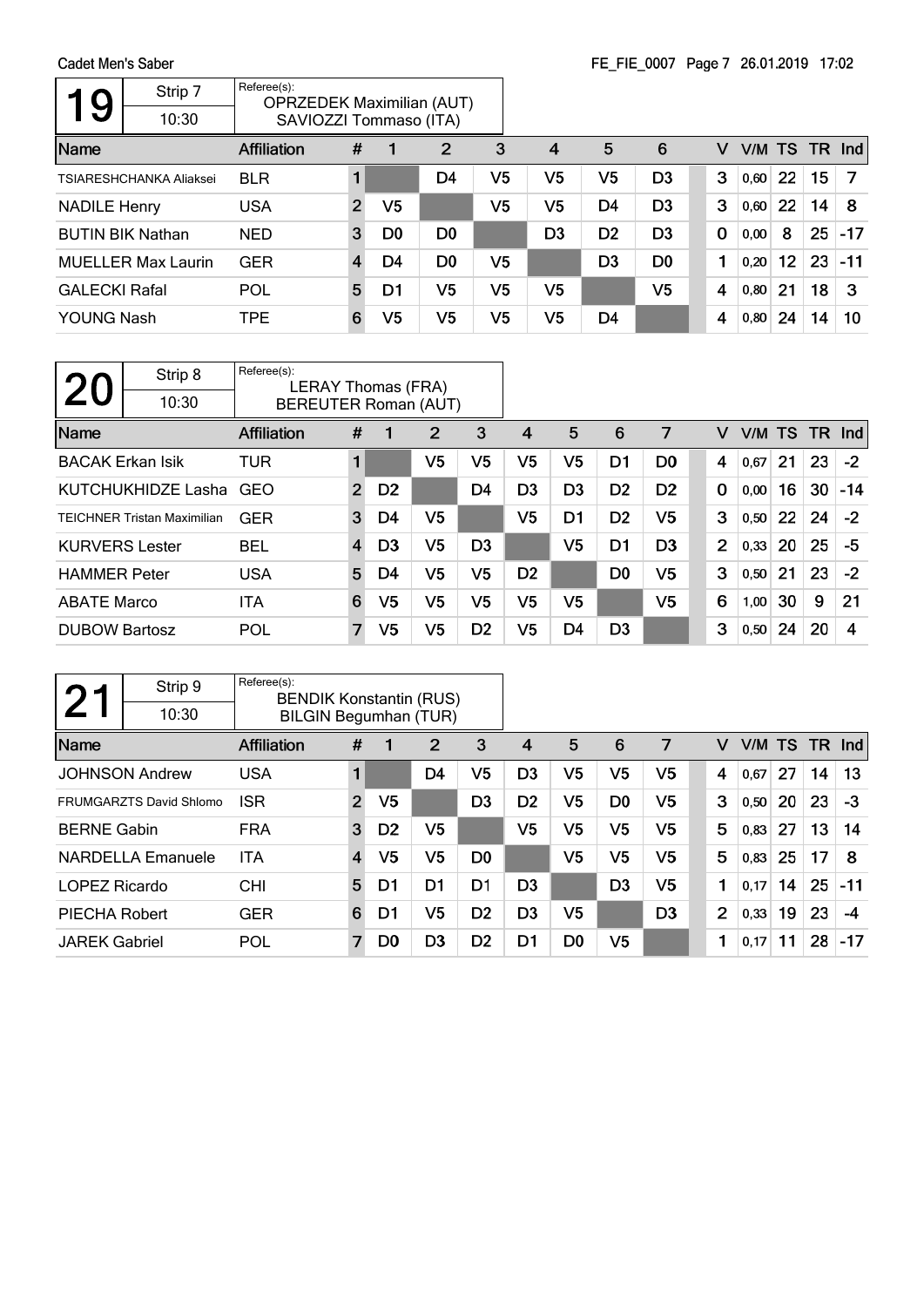|                       | Strip 10                    | Referee(s):<br>PANEBIANCO Michele (AUT) |                |                |                |                |                |                |                |                |   |        |    |           |                |
|-----------------------|-----------------------------|-----------------------------------------|----------------|----------------|----------------|----------------|----------------|----------------|----------------|----------------|---|--------|----|-----------|----------------|
|                       | 10:30                       | <b>GUARNERI Paola (ITA)</b>             |                |                |                |                |                |                |                |                |   |        |    |           |                |
| Name                  |                             | <b>Affiliation</b>                      | #              |                | 2              | 3              | 4              | 5              | 6              | 7              | v | V/M TS |    | <b>TR</b> | <b>Ind</b>     |
|                       | <b>PORTMANN Stein</b>       | <b>USA</b>                              |                |                | D <sub>2</sub> | V5             | V <sub>5</sub> | D <sub>2</sub> | V <sub>5</sub> | D <sub>3</sub> | 3 | 0,50   | 22 | 20        | $\overline{2}$ |
| <b>KUZMIN Leon</b>    |                             | <b>GER</b>                              | $\overline{2}$ | V <sub>5</sub> |                | V <sub>5</sub> | D <sub>3</sub> | D <sub>4</sub> | V <sub>5</sub> | V5             | 4 | 0,67   | 27 | 16        | 11             |
| <b>KUSAK Oskar</b>    |                             | POL                                     | 3              | D1             | D <sub>0</sub> |                | D1             | D <sub>3</sub> | D <sub>1</sub> | D <sub>3</sub> | 0 | 0,00   | 9  | 30        | $-21$          |
|                       | <b>MARTIN COURBE Victor</b> | <b>FRA</b>                              | 4              | D <sub>3</sub> | V <sub>5</sub> | V5             |                | D <sub>4</sub> | V5             | V <sub>5</sub> | 4 | 0,67   | 27 | 16        | 11             |
| <b>CHOW Chung Hei</b> |                             | <b>HKG</b>                              | 5              | V <sub>5</sub> | V <sub>5</sub> | V <sub>5</sub> | V5             |                | V <sub>5</sub> | D <sub>2</sub> | 5 | 0,83   | 27 | 18        | 9              |
|                       | ALVAREZ PEREZ Inaki         | SUI                                     | 6              | D1             | D1             | V5             | D1             | D <sub>0</sub> |                | D <sub>0</sub> | 1 | 0,17   | 8  | 26        | $-18$          |
|                       | <b>VANNIEUWENBORGH Gijs</b> | <b>BEL</b>                              | 7              | V5             | D <sub>3</sub> | V5             | D1             | V5             | V5             |                | 4 | 0,67   | 24 | 18        | 6              |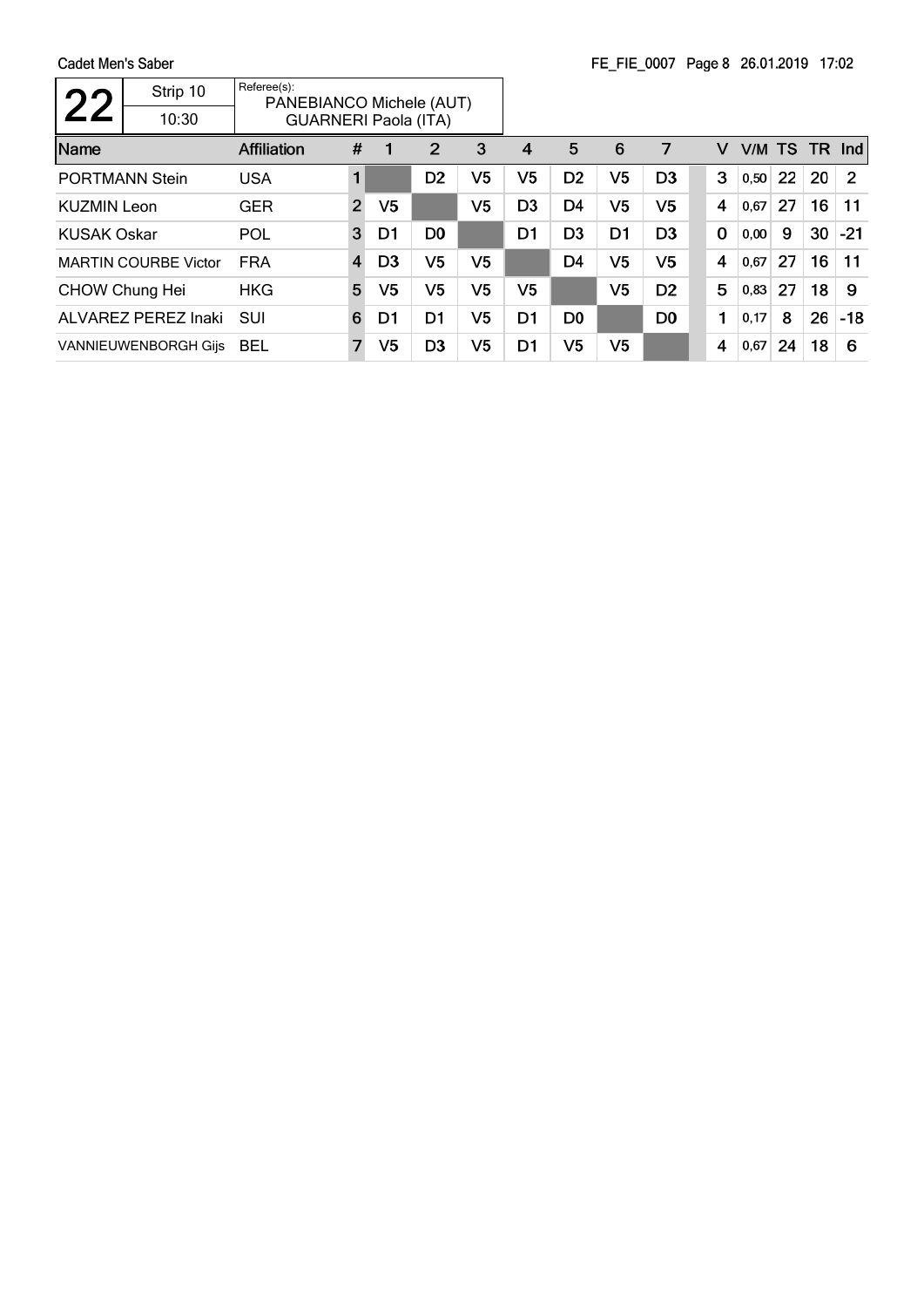

## **Cadet Men's Saber** Seeding for Round #2 - DE

Tournament:<br>Date:<br>FIE Document:

ECC Sabre Moedling 2019 Samstag, 26. Jänner 2019 - 09:00 FE\_FIE\_0008



| Seed                    | Name                            | Country    | ٧                       | V/M  | $ \mathsf{TS} $ | <b>TR</b>       | Ind              | Notes    |
|-------------------------|---------------------------------|------------|-------------------------|------|-----------------|-----------------|------------------|----------|
|                         |                                 |            |                         |      |                 |                 |                  |          |
| 1                       | <b>MASTRULLO Marco</b>          | <b>ITA</b> | 6                       | 1,00 | $\overline{30}$ | 5               | $+25$            | Advanced |
| $\overline{2T}$         | <b>ABATE Marco</b>              | <b>ITA</b> | $\overline{6}$          | 1,00 | $\overline{30}$ | $\overline{9}$  | $+21$            | Advanced |
| $\overline{2T}$         | <b>SCHMITT Trenton</b>          | <b>USA</b> | 6                       | 1,00 | 30              | 9               | $+21$            | Advanced |
| $\overline{2T}$         | <b>GLANC Sebastian</b>          | POL        | 6                       | 1,00 | $\overline{30}$ | $\overline{9}$  | $+21$            | Advanced |
| $\overline{5}$          | ROUSSIER FUSCO Giovanni         | <b>ITA</b> | $\overline{6}$          | 1,00 | $\overline{30}$ | $\overline{10}$ | $+20$            | Advanced |
| 6T                      | <b>TORRE Pietro</b>             | <b>ITA</b> | $\overline{6}$          | 1,00 | 30              | $\overline{11}$ | $+19$            | Advanced |
|                         |                                 |            |                         |      |                 |                 |                  |          |
| $\overline{6T}$         | <b>CANTINI Edoardo</b>          | <b>ITA</b> | $\overline{6}$          | 1,00 | $\overline{30}$ | $\overline{11}$ | $+19$            | Advanced |
| $\overline{\mathbf{8}}$ | <b>MERCHANT Marcel</b>          | <b>USA</b> | $\overline{6}$          | 1,00 | $\overline{30}$ | $\overline{12}$ | $+18$            | Advanced |
| 9T                      | <b>MARCIANO Giorgio</b>         | <b>ITA</b> | 6                       | 1,00 | $\overline{30}$ | $\overline{13}$ | $+17$            | Advanced |
| $\overline{9T}$         | <b>SAHLAN Bilgehan</b>          | <b>TUR</b> | $\overline{6}$          | 1,00 | $\overline{30}$ | $\overline{13}$ | $+17$            | Advanced |
| $\overline{11}$         | <b>MARUELLE Francois</b>        | FRA        | 6                       | 1,00 | $\overline{30}$ | $\overline{14}$ | $+16$            | Advanced |
| 12T                     | <b>KIM Stephen</b>              | <b>USA</b> | $\overline{6}$          | 1,00 | $\overline{30}$ | $\overline{15}$ | $+15$            | Advanced |
| 12T                     | <b>OTTAVIANI Lorenzo</b>        | <b>ITA</b> | $\overline{6}$          | 1,00 | $\overline{30}$ | $\overline{15}$ | $+15$            |          |
|                         |                                 |            |                         |      |                 |                 |                  | Advanced |
| 14T                     | <b>SANS Oscar</b>               | FRA        | $\overline{6}$          | 1,00 | $\overline{30}$ | $\overline{16}$ | $+14$            | Advanced |
| 14T                     | <b>ALFADHLI MOHAMMED</b>        | <b>KUW</b> | $\overline{6}$          | 1,00 | $\overline{30}$ | 16              | $+14$            | Advanced |
| $\overline{16}$         | <b>HEATHCOCK Colin</b>          | <b>GER</b> | $\overline{5}$          | 1,00 | 25              | $\overline{12}$ | $+13$            | Advanced |
| $\overline{17}$         | <b>CIFTCI Emirhan</b>           | <b>TUR</b> | 5                       | 0,83 | 29              | $\overline{12}$ | $+17$            | Advanced |
| $\overline{18}$         | <b>LORTKIPANIDZE Nickoloz</b>   | <b>USA</b> | 5                       | 0,83 | 26              | 9               | $+17$            | Advanced |
| $\overline{19}$         | <b>PUCCI Riccardo</b>           | <b>ITA</b> | 5                       | 0,83 | 28              | $\overline{12}$ | $+16$            | Advanced |
|                         |                                 |            |                         |      |                 |                 |                  |          |
| 20                      | <b>COLAUTTI Christian</b>       | <b>ITA</b> | $\overline{5}$          | 0,83 | 29              | $\overline{15}$ | $+14$            | Advanced |
| $\overline{21}$         | <b>MADRIGAL Santiago</b>        | <b>ESP</b> | 5                       | 0,83 | 28              | $\overline{14}$ | $+14$            | Advanced |
| 22                      | <b>BERNE Gabin</b>              | FRA        | 5                       | 0,83 | 27              | $\overline{13}$ | $+14$            | Advanced |
| 23                      | <b>KALENDER Muhammed Furkan</b> | <b>TUR</b> | $\overline{5}$          | 0,83 | 29              | $\overline{16}$ | $+13$            | Advanced |
| $\overline{24}$         | <b>KUHLING Julian</b>           | <b>GER</b> | $\overline{5}$          | 0,83 | 28              | $\overline{15}$ | $+13$            | Advanced |
| 25                      | MORAN Yago                      | <b>ESP</b> | 5                       | 0,83 | $\overline{27}$ | $\overline{14}$ | $+13$            | Advanced |
|                         |                                 |            |                         |      |                 |                 |                  |          |
| 26                      | <b>MOON Sean</b>                | <b>USA</b> | 5                       | 0,83 | 27              | $\overline{15}$ | $+12$            | Advanced |
| $\overline{27}$         | <b>GAGLIARDI Riccardo</b>       | <b>ITA</b> | $\overline{5}$          | 0,83 | 26              | $\overline{14}$ | $\overline{+12}$ | Advanced |
| 28                      | <b>CHAYEVSKY Kirk</b>           | <b>USA</b> | 5                       | 0,83 | 28              | $\overline{17}$ | $+11$            | Advanced |
| 29                      | <b>KUSHKOV Oleksandr</b>        | <b>USA</b> | 5                       | 0,83 | 29              | $\overline{19}$ | $+10$            | Advanced |
| $\overline{30}$         | <b>CHOW Chung Hei</b>           | <b>HKG</b> | $\overline{5}$          | 0,83 | 27              | $\overline{18}$ | $+9$             | Advanced |
| $\overline{31}$         | <b>NARDELLA</b> Emanuele        | <b>ITA</b> | 5                       | 0,83 | 25              | $\overline{17}$ | $+8$             | Advanced |
|                         |                                 |            |                         |      |                 |                 |                  |          |
| $\overline{32}$         | <b>SARCINELLA Francesco</b>     | <b>ITA</b> | 5                       | 0,83 | 26              | $\overline{19}$ | $+7$             | Advanced |
| $\overline{33}$         | <b>YOUNG Nash</b>               | <b>TPE</b> | 4                       | 0,80 | $\overline{24}$ | $\overline{14}$ | $+10$            | Advanced |
| $\overline{34}$         | <b>SCHAAFSMA Bote</b>           | <b>NED</b> | 4                       | 0,80 | $\overline{24}$ | $\overline{15}$ | $+9$             | Advanced |
| 35                      | <b>TOCCI Leonardo</b>           | <b>ITA</b> | 4                       | 0,80 | 23              | $\overline{14}$ | $\overline{+9}$  | Advanced |
| 36                      | <b>GALECKI Rafal</b>            | POL        | 4                       | 0,80 | $\overline{21}$ | $\overline{18}$ | $\overline{+3}$  | Advanced |
| $\overline{37}$         | <b>GAUDIN Henri</b>             | FRA        | 4                       | 0,67 | 27              | 10              | $+17$            | Advanced |
|                         |                                 |            |                         |      | 27              |                 |                  |          |
| $\overline{38}$         | <b>JOHNSON Andrew</b>           | <b>USA</b> | 4                       | 0,67 |                 | $\overline{14}$ | $+13$            | Advanced |
| 39                      | <b>PRIGENT Basile</b>           | <b>FRA</b> | 4                       | 0,67 | 27              | $\overline{15}$ | $+12$            | Advanced |
| 40                      | <b>DI GIANVITO Pietro</b>       | <b>ITA</b> | 4                       | 0,67 | 28              | $\overline{17}$ | $+11$            | Advanced |
| $\overline{41}$         | <b>MARTIN COURBE Victor</b>     | FRA        | 4                       | 0,67 | 27              | $\overline{16}$ | $+11$            | Advanced |
| $\overline{41T}$        | <b>KUZMIN Leon</b>              | <b>GER</b> | 4                       | 0,67 | 27              | $\overline{16}$ | $+11$            | Advanced |
| 43                      | <b>BUENZA Ciro</b>              | <b>ITA</b> | 4                       | 0,67 | 26              | 16              | $+10$            | Advanced |
| 44                      | HU William                      | USA        | 4                       | 0,67 | 27              | 18              | $+9$             | Advanced |
|                         |                                 |            |                         |      |                 |                 |                  |          |
| $\overline{45T}$        | <b>ANGLADE Ronald</b>           | <b>USA</b> | $\overline{4}$          | 0,67 | $\overline{24}$ | $\overline{16}$ | $+8$             | Advanced |
| 45T                     | PAR Sinan                       | <b>TUR</b> | 4                       | 0,67 | $\overline{24}$ | $\overline{16}$ | $+8$             | Advanced |
| 47                      | <b>CONVERSI Alessandro</b>      | <b>ITA</b> | 4                       | 0,67 | 23              | $\overline{15}$ | $+8$             | Advanced |
| 48                      | <b>KOCHENDORFER Ben</b>         | <b>GER</b> | 4                       | 0,67 | $\overline{27}$ | $\overline{20}$ | $+7$             | Advanced |
| 49T                     | <b>KRAJNC Peter</b>             | <b>SLO</b> | 4                       | 0,67 | 25              | $\overline{19}$ | $+6$             | Advanced |
| 49T                     | <b>KROUSKOS Spyridon</b>        | <b>GRE</b> | 4                       | 0,67 | 25              | $\overline{19}$ | $+6$             | Advanced |
| 51T                     | ZIELINSKI Nicholaus             | <b>USA</b> | 4                       | 0,67 | $\overline{24}$ | $\overline{18}$ | $\overline{+6}$  | Advanced |
|                         |                                 |            |                         |      |                 |                 |                  |          |
| 51T                     | VANNIEUWENBORGH Gijs            | <b>BEL</b> | 4                       | 0,67 | $\overline{24}$ | $\overline{18}$ | $+6$             | Advanced |
| 53T                     | PELINSKI Oskar                  | POL        | 4                       | 0,67 | $\overline{24}$ | 20              | $+4$             | Advanced |
| 53T                     | <b>STASIAK Olaf</b>             | <b>POL</b> | 4                       | 0,67 | $\overline{24}$ | $\overline{20}$ | $+4$             | Advanced |
| 55                      | <b>GUILLEY Lucas</b>            | <b>FRA</b> | 4                       | 0,67 | 22              | $\overline{19}$ | $\overline{+3}$  | Advanced |
| 56                      | <b>BACAK Erkan Isik</b>         | <b>TUR</b> | 4                       | 0,67 | $\overline{21}$ | 23              | $-2$             | Advanced |
| $\overline{57}$         | <b>NADILE Henry</b>             | <b>USA</b> | 3                       | 0,60 | 22              | $\overline{14}$ | $+\sqrt{8}$      | Advanced |
|                         |                                 |            |                         |      |                 |                 |                  |          |
| 58T                     | LIN John                        | <b>USA</b> | $\overline{\mathbf{3}}$ | 0,60 | 22              | $\overline{15}$ | $+7$             | Advanced |
| 58T                     | TSIARESHCHANKA Aliaksei         | <b>BLR</b> | 3                       | 0,60 | 22              | $\overline{15}$ | $+7$             | Advanced |
| 60                      | <b>JEFFORDS Alexander</b>       | <b>USA</b> | $\overline{\mathbf{3}}$ | 0,60 | $\overline{20}$ | $\overline{15}$ | $+5$             | Advanced |
| $\overline{61}$         | <b>TAFLAN Ahmet Turgut</b>      | <b>TUR</b> | 3                       | 0,60 | $\overline{19}$ | $\overline{14}$ | $\overline{+5}$  | Advanced |
| 62                      | <b>KAZHANEUSKI Yauheni</b>      | <b>BLR</b> | 3                       | 0,60 | 23              | $\overline{19}$ | $+4$             | Advanced |
| 63                      | ADAMUS Maciej                   | <b>POL</b> | 3                       | 0,60 | 17              | $\overline{20}$ | $\overline{-3}$  | Advanced |
|                         |                                 |            |                         |      |                 |                 |                  |          |
| 64                      | <b>LACAZE Alexandre</b>         | <b>FRA</b> | 3                       | 0,50 | 23              | $\overline{16}$ | $+7$             | Advanced |
| 65                      | <b>GUYONNAUD Albin</b>          | <b>FRA</b> | $\overline{\mathbf{3}}$ | 0,50 | 25              | $\overline{19}$ | $+6$             | Advanced |
| 66                      | <b>BACON Elias</b>              | <b>USA</b> | $\overline{\mathbf{3}}$ | 0,50 | $\overline{27}$ | 23              | +4               | Advanced |
| 67                      | <b>DUBOW Bartosz</b>            | <b>POL</b> | $\overline{3}$          | 0,50 | $\overline{24}$ | 20              | $+4$             | Advanced |
| 68                      | <b>NEUHAEUSER Marc</b>          | <b>GER</b> | 3                       | 0,50 | 23              | $\overline{19}$ | $+4$             | Advanced |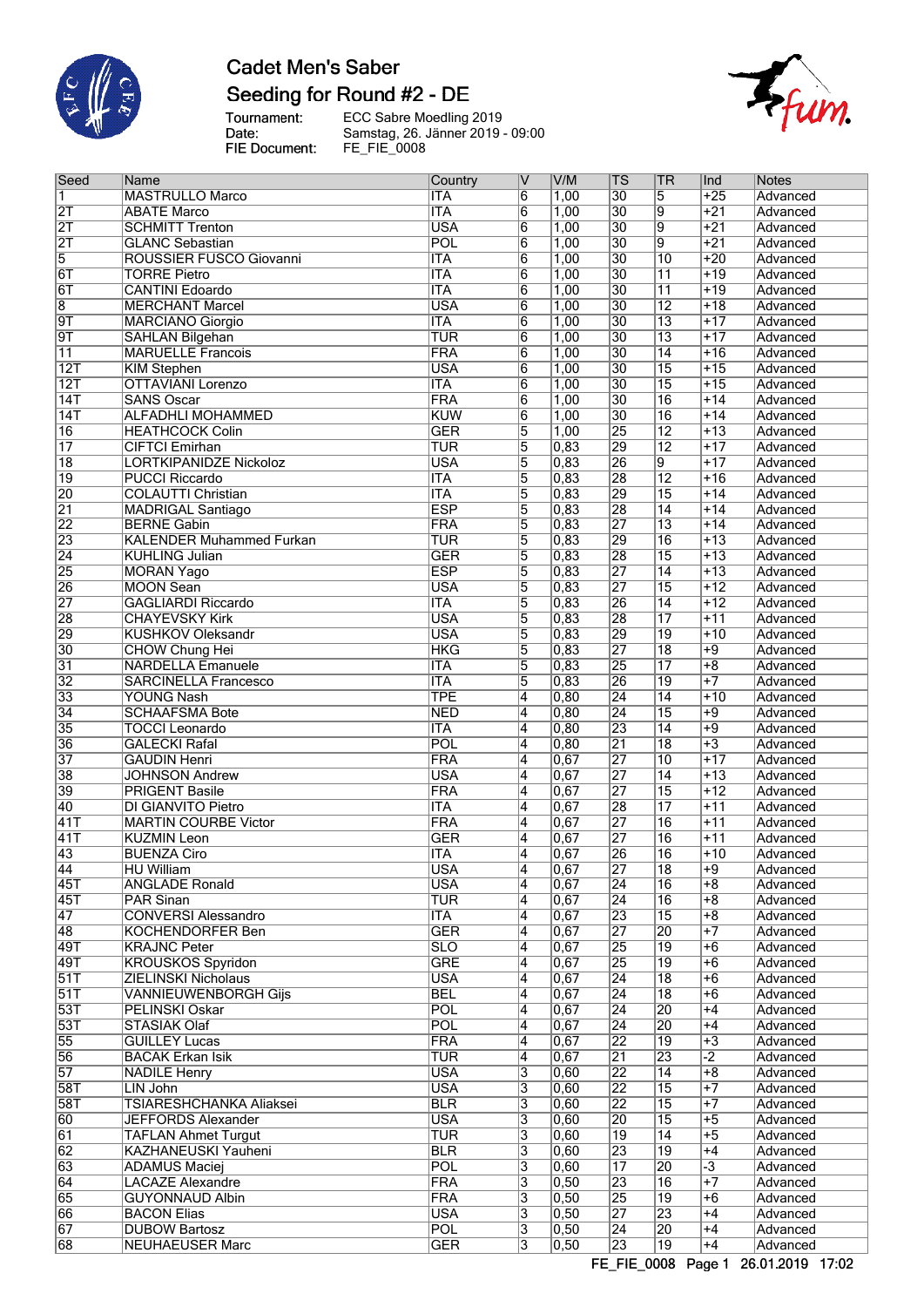Cadet Men's Saber

#### FE FIE 0008 Page 2 26.01.2019 17:02

| Seed             | Name                               | Country                 | V                         | V/M               | <b>TS</b>       | TR              | Ind                  | <b>Notes</b> |
|------------------|------------------------------------|-------------------------|---------------------------|-------------------|-----------------|-----------------|----------------------|--------------|
| 69               | <b>MEKA Valentin</b>               | <b>GER</b>              | $\overline{\mathbf{3}}$   | 0,50              | 25              | 23              | $+2$                 | Advanced     |
|                  |                                    |                         |                           |                   |                 |                 |                      |              |
| 70               | <b>KOVAL Stsiapan</b>              | <b>BLR</b>              | $\overline{3}$            | 0,50              | 23              | $\overline{21}$ | $\overline{+2}$      | Advanced     |
| 71T              | <b>PORTMANN Stein</b>              | <b>USA</b>              | $\overline{\mathbf{3}}$   | 0,50              | $\overline{22}$ | 20              | $+2$                 | Advanced     |
| 71T              | <b>FRABOULET Evan</b>              | <b>FRA</b>              | $\overline{\mathbf{3}}$   | 0,50              | $\overline{22}$ | 20              | $+2$                 | Advanced     |
|                  |                                    |                         |                           |                   |                 |                 |                      |              |
| 71T              | <b>HRYNKEVICH Mikita</b>           | <b>BLR</b>              | $\overline{\mathbf{3}}$   | 0,50              | $\overline{22}$ | 20              | $\overline{+2}$      | Advanced     |
| $\overline{74}$  | <b>POGU Antoine</b>                | <b>FRA</b>              | $\overline{\overline{3}}$ | 0,50              | 20              | $\overline{18}$ | $+2$                 | Advanced     |
|                  |                                    |                         |                           |                   |                 |                 |                      |              |
| 75               | <b>IOVENITTI Leonardo</b>          | <b>ITA</b>              | 3                         | 0,50              | $\overline{24}$ | 23              | $\overline{+1}$      | Advanced     |
| 76               | <b>DENNER Lysander</b>             | <b>USA</b>              | 3                         | 0,50              | $\overline{22}$ | $\overline{21}$ | $+1$                 | Advanced     |
| $\overline{77}$  | <b>HEIDKAMP Neil</b>               | <b>GER</b>              | $\overline{\overline{3}}$ | 0,50              | $\overline{25}$ | 25              | $\overline{0}$       | Advanced     |
|                  |                                    |                         |                           |                   |                 |                 |                      |              |
| 78               | SIKORSKI Kamil                     | POL                     | 3                         | 0,50              | $\overline{21}$ | $\overline{21}$ | $\overline{0}$       | Advanced     |
| 79               | <b>BARRA Emiliano</b>              | CHI                     | $\overline{3}$            | 0,50              | 20              | 20              | $\overline{0}$       | Advanced     |
| 80               |                                    |                         |                           |                   | 23              | $\overline{24}$ | $\overline{1}$       |              |
|                  | <b>ISLIER Ugur</b>                 | <b>TUR</b>              | $\overline{3}$            | 0,50              |                 |                 |                      | Advanced     |
| 81               | <b>TEICHNER Tristan Maximilian</b> | <b>GER</b>              | 3                         | 0,50              | $\overline{22}$ | $\overline{24}$ | $\overline{2}$       | Advanced     |
| 82T              | <b>ALI ESSA</b>                    | <b>KUW</b>              | $\overline{\mathbf{3}}$   | 0,50              | $\overline{21}$ | 23              | $\overline{-2}$      | Advanced     |
|                  |                                    |                         |                           |                   |                 |                 |                      |              |
| 82T              | <b>MESCIOGLU Ismail Kerem</b>      | <b>TUR</b>              | $\overline{\overline{3}}$ | 0,50              | $\overline{21}$ | 23              | $\overline{-2}$      | Advanced     |
| 82T              | <b>DODRILL Grant</b>               | <b>USA</b>              | 3                         | 0,50              | $\overline{21}$ | 23              | $\overline{2}$       | Advanced     |
| 82T              |                                    |                         |                           | 0,50              | $\overline{21}$ | 23              | $\overline{2}$       |              |
|                  | <b>HAMMER Peter</b>                | <b>USA</b>              | 3                         |                   |                 |                 |                      | Advanced     |
| 86               | RYCHTA Krzysztof                   | POL                     | 3                         | 0,50              | $\overline{19}$ | $\overline{21}$ | $\overline{2}$       | Advanced     |
| 87T              | <b>GITTON Robin</b>                | FRA                     | 3                         | 0,50              | 20              | 23              | $\overline{\cdot}$ 3 | Advanced     |
|                  |                                    |                         |                           |                   |                 |                 |                      |              |
| 87T              | <b>FRUMGARZTS David Shlomo</b>     | $\overline{\text{ISR}}$ | $\overline{3}$            | $\overline{0,50}$ | $\overline{20}$ | 23              | $\overline{\cdot 3}$ | Advanced     |
| 89               | <b>FAISAL HUSAIN</b>               | <b>KUW</b>              | 3                         | 0,50              | $\overline{19}$ | $\overline{22}$ | $\overline{\cdot 3}$ | Advanced     |
| 90               | <b>KOTLAN Petr</b>                 | <b>CZE</b>              | 3                         | 0,50              | $\overline{19}$ | 25              | $-\overline{6}$      | Advanced     |
|                  |                                    |                         |                           |                   |                 |                 |                      |              |
| 91               | <b>HOLUBEC Philip</b>              | <b>CZE</b>              | $\overline{\mathbf{3}}$   | $\overline{0,50}$ | $\overline{17}$ | 23              | $-\overline{6}$      | Advanced     |
| 92               | <b>STAS DE RICHELLE Arnaud</b>     | <b>BEL</b>              | 3                         | 0,50              | $\overline{16}$ | 25              | -9                   | Advanced     |
|                  |                                    |                         |                           |                   |                 |                 |                      |              |
| 93               | <b>HRYCIUK Szymon</b>              | POL                     | $\overline{2}$            | 0,33              | $\overline{25}$ | $\overline{21}$ | $+4$                 | Advanced     |
| 94               | <b>BONDAR Samuel</b>               | <b>GER</b>              | $\overline{2}$            | 0,33              | $\overline{23}$ | 23              | 0                    | Advanced     |
|                  |                                    |                         |                           |                   |                 |                 |                      |              |
| 95               | <b>KAJOR Krzysztof</b>             | POL                     | $\overline{2}$            | 0,33              | $\overline{21}$ | 23              | $\overline{2}$       | Advanced     |
| 96               | <b>MARTINOS Dimitrios</b>          | <b>GRE</b>              | $\overline{2}$            | 0,33              | $\overline{19}$ | $\overline{21}$ | $\overline{2}$       | Advanced     |
| $\overline{97}$  | <b>KAEFERBOECK Jakob</b>           | <b>AUT</b>              | $\overline{2}$            | 0,33              | $\overline{21}$ | $\overline{24}$ | $\overline{-3}$      | Advanced     |
|                  |                                    |                         |                           |                   |                 |                 |                      |              |
| 98               | <b>WAGNER Lucas</b>                | <b>GER</b>              | $\overline{2}$            | 0,33              | $\overline{19}$ | $\overline{22}$ | $\overline{\cdot 3}$ | Advanced     |
| 99               | <b>PROSSE Nand</b>                 | <b>BEL</b>              | $\overline{2}$            | 0,33              | $\overline{21}$ | 25              | $\overline{-4}$      | Advanced     |
|                  |                                    | <b>GER</b>              |                           | 0,33              | $\overline{19}$ | 23              | $\overline{-4}$      |              |
| <b>100T</b>      | <b>PIECHA Robert</b>               |                         | $\overline{2}$            |                   |                 |                 |                      | Advanced     |
| 100T             | <b>KRISTJANSSON Franklin Ernir</b> | <b>ISL</b>              | $\overline{2}$            | 0,33              | $\overline{19}$ | 23              | $-4$                 | Advanced     |
| 102              | <b>KRISTJANSSON Einar Steinn</b>   | $\overline{\text{ISL}}$ | $\overline{2}$            | 0,33              | $\overline{18}$ | $\overline{22}$ | $\overline{-4}$      | Advanced     |
|                  |                                    |                         |                           |                   |                 |                 |                      |              |
| 103T             | <b>KURVERS Lester</b>              | <b>BEL</b>              | $\overline{2}$            | 0,33              | 20              | 25              | $\overline{-5}$      | Advanced     |
| <b>103T</b>      | <b>BRANDT Christian</b>            | <b>GER</b>              | $\overline{2}$            | 0,33              | $\overline{20}$ | 25              | $\overline{-5}$      | Advanced     |
|                  |                                    |                         | $\overline{2}$            | 0,33              | $\overline{18}$ | 25              |                      |              |
| 105              | <b>METHNER Philipp-Bernd</b>       | <b>GER</b>              |                           |                   |                 |                 |                      | Advanced     |
| 106T             | <b>KUSAK Filip</b>                 | POL                     | $\overline{2}$            | $\overline{0,33}$ | $\overline{17}$ | $\overline{24}$ |                      | Advanced     |
| 106T             | <b>HOLZENBEIN Adrian</b>           | <b>GER</b>              | $\overline{2}$            | 0,33              | $\overline{17}$ | $\overline{24}$ | -7                   | Advanced     |
|                  |                                    |                         |                           |                   |                 |                 |                      |              |
| <b>108T</b>      | <b>VON BUCH Simon</b>              | <b>GER</b>              | $\overline{2}$            | 0,33              | $\overline{16}$ | 23              | $\overline{\cdot}$   | Advanced     |
| <b>108T</b>      | <b>CHIARI Lukas</b>                | <b>AUT</b>              | $\overline{2}$            | 0,33              | $\overline{16}$ | 23              |                      | Advanced     |
|                  |                                    |                         |                           |                   |                 |                 |                      |              |
| $\overline{110}$ | <b>CUCCIOLETTA Federico</b>        | <b>ITA</b>              | $\overline{2}$            | 0,33              | $\overline{13}$ | 20              | -7                   | Advanced     |
| $\overline{111}$ | <b>LOMINADZE Luka</b>              | <b>GEO</b>              | $\overline{2}$            | $\overline{0,33}$ | $\overline{18}$ | 26              | -8                   | Advanced     |
| $\overline{112}$ | <b>LUCARINI Alessandro</b>         | <b>ITA</b>              | 2                         | $\overline{0,33}$ | 18              | 27              | -9                   | Advanced     |
|                  |                                    |                         |                           |                   |                 |                 |                      |              |
| 113              | PADABED Mikita                     | <b>BLR</b>              | $\overline{2}$            | 0,33              | $\overline{15}$ | 24              | -9                   | Advanced     |
| 114              | <b>MUELLER Vinzenz</b>             | <b>AUT</b>              | $\overline{2}$            | 0,33              | $\overline{16}$ | 27              | $-11$                | Advanced     |
| $\overline{115}$ | <b>GONZALEZ DIAZ Javier</b>        | <b>ESP</b>              | 1                         | 0,20              | $\overline{16}$ | 23              |                      | Eliminated   |
|                  |                                    |                         |                           |                   |                 |                 |                      |              |
| 116              | <b>MUELLER Max Laurin</b>          | <b>GER</b>              | 1                         | 0,20              | $\overline{12}$ | 23              | $-11$                | Eliminated   |
| 117              | <b>NOWINOWSKI Kacper</b>           | POL                     | 1                         | $\overline{0,20}$ | $\overline{10}$ | $\overline{24}$ | $-14$                | Eliminated   |
|                  |                                    |                         |                           |                   |                 |                 |                      |              |
| 118              | <b>SIMAV Orhun Erke</b>            | <b>TUR</b>              | 1                         | 0,17              | $\overline{18}$ | 26              | -8                   | Eliminated   |
| $\overline{119}$ | <b>ARCHVADZE Vakhtang</b>          | <b>GEO</b>              | 1                         | 0,17              | 17              | 25              | $\overline{-8}$      | Eliminated   |
| 120              | <b>ERACHSHAW Taras</b>             | <b>USA</b>              | 1                         | $\overline{0,17}$ | $\overline{17}$ | 26              | -9                   | Eliminated   |
|                  |                                    |                         |                           |                   |                 |                 |                      |              |
| 121T             | <b>MANDZHIEV Aldar</b>             | <b>AUT</b>              | 1                         | $\overline{0,17}$ | 14              | 25              | $-11$                | Eliminated   |
| 121T             | LOPEZ Ricardo                      | CHI                     | 1                         | $\overline{0,17}$ | 14              | 25              | $-11$                | Eliminated   |
| 123              | <b>URAN Yann</b>                   | $\overline{\text{SUI}}$ | 1                         | $\overline{0,17}$ | $\overline{13}$ | 25              | $-12$                |              |
|                  |                                    |                         |                           |                   |                 |                 |                      | Eliminated   |
| 124              | <b>KERESZTES Abel Bence</b>        | <b>HUN</b>              | 1                         | $\overline{0,17}$ | $\overline{15}$ | 28              | $-13$                | Eliminated   |
| 125T             | <b>BRONISZEWSKI Marcel</b>         | POL                     | 1                         | $\overline{0,17}$ | $\overline{13}$ | 26              | $-13$                | Eliminated   |
| 125T             | <b>JEDWABNY Gracjan</b>            | <b>POL</b>              | 1                         | 0,17              | $\overline{13}$ | 26              | $-13$                | Eliminated   |
|                  |                                    |                         |                           |                   |                 |                 |                      |              |
| 127              | <b>SCARPATO Ezequiel</b>           | <b>VEN</b>              | 1                         | $\overline{0,17}$ | $\overline{15}$ | 29              | $-14$                | Eliminated   |
| $\overline{128}$ | LILJENSTROM Johannes               | <b>SWE</b>              | 1                         | $\overline{0,17}$ | $\overline{12}$ | 26              | $-14$                | Eliminated   |
|                  |                                    |                         |                           |                   |                 |                 |                      |              |
| 129T             | SZYBALSKI Oskar                    | POL                     | 1                         | 0,17              | $\overline{12}$ | 28              | $-16$                | Eliminated   |
| 129T             | <b>WAASDORP Ryan</b>               | <b>NED</b>              | 1                         | 0,17              | $\overline{12}$ | 28              | $-16$                | Eliminated   |
| 131              | <b>JAREK Gabriel</b>               | POL                     | 1                         | 0,17              | $\overline{11}$ | 28              | $-17$                | Eliminated   |
|                  |                                    |                         |                           |                   |                 |                 |                      |              |
| 132              | HADJ BACHIR Sofien                 | POL                     | 1                         | $\overline{0,17}$ | 10              | 28              | $-18$                | Eliminated   |
| 133              | <b>LINKA Vavrinec</b>              | <b>CZE</b>              | 1                         | 0,17              | $\overline{9}$  | 27              | $-18$                | Eliminated   |
| 134              |                                    | $\overline{\text{SUI}}$ | 1                         | 0,17              |                 |                 | $-18$                |              |
|                  | <b>ALVAREZ PEREZ Inaki</b>         |                         |                           |                   | $\overline{8}$  | 26              |                      | Eliminated   |
| 135              | <b>MEIXNER Mathias</b>             | <b>AUT</b>              | 1                         | 0, 17             | $\overline{8}$  | 28              | $-20$                | Eliminated   |
| 136              | <b>KUTCHUKHIDZE Lasha</b>          | <b>GEO</b>              | 0                         | 0,00              | $\overline{16}$ | $\overline{30}$ | $-14$                | Eliminated   |
|                  |                                    |                         |                           |                   |                 |                 |                      |              |
| <b>137T</b>      | <b>RILLE Fabian</b>                | <b>AUT</b>              | 0                         | 0,00              | $\overline{11}$ | 25              | $-14$                | Eliminated   |
| 137T             | <b>KRAL Krystof</b>                | <b>CZE</b>              | 0                         | $\overline{0,00}$ | $\overline{11}$ | 25              | $-14$                | Eliminated   |
| 139T             | <b>THOMAS Bjorn</b>                | <b>SWE</b>              | 0                         | $\overline{0,00}$ | $\overline{13}$ | $\overline{30}$ | $-17$                | Eliminated   |
|                  |                                    |                         |                           |                   |                 |                 |                      |              |
| 139T             | <b>MEIXNER Philip</b>              | <b>AUT</b>              | 0                         | 0,00              | $\overline{13}$ | 30              | $-17$                | Eliminated   |
| 139T             | DE VISSCHER Jerome                 | <b>BEL</b>              | 0                         | $\overline{0,00}$ | $\overline{13}$ | $\overline{30}$ | $-17$                | Eliminated   |
| $\overline{142}$ | <b>BUTIN BIK Nathan</b>            | <b>NED</b>              | 0                         | 0,00              | $\overline{8}$  | 25              | $-17$                | Eliminated   |
|                  |                                    |                         |                           |                   |                 |                 |                      |              |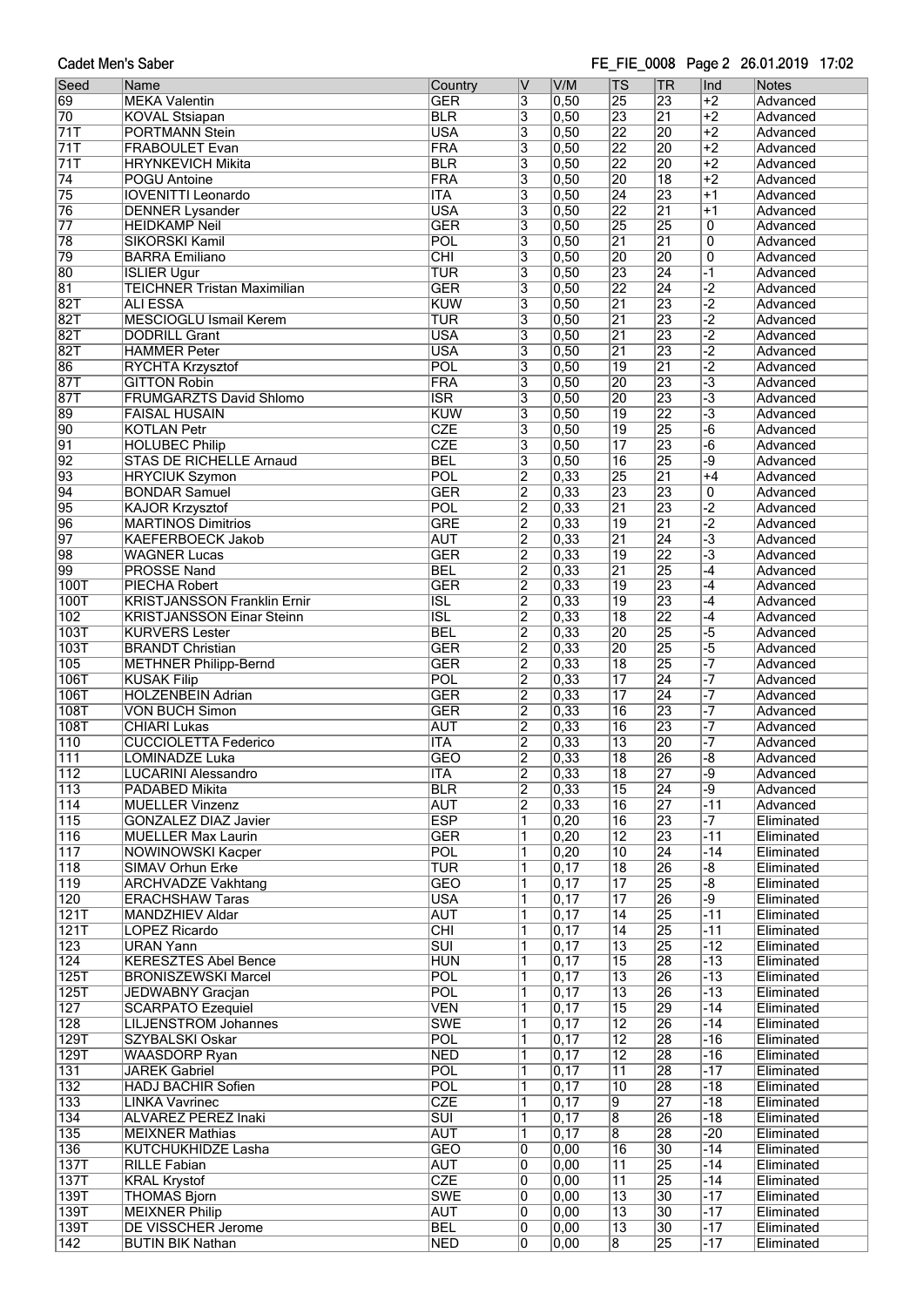**Cadet Men's Saber** FE\_FIE\_0008 Page 3 26.01.2019 17:02 V V/M TS TR Ind Notes<br>
0 0,00 11 30 -19 Elimin Seed Name Country<br>143T GOETZ Maximilian GER GER 0,00 11 30 -19 Eliminated<br>0,00 11 30 -19 Eliminated 143T GOETZ Maximilian GER 0 0,00 11 30 -19 Eliminated<br>
0 0,00 10 30 -20 Eliminated<br>
0 0,00 9 30 -21 Eliminated<br>
0 0,00 9 30 -21 Eliminated 143T KALOUTAS Filippos GRE 145 POGLEDNIK Gal<br>146T JEREB Maks SLO 30 -20 Eliminated<br>30 -21 Eliminated 146T JEREB Maks SLO<br>146T KUSAK Oskar POL 9 30 -21 Eliminated<br>9 30 -21 Eliminated  $\begin{array}{|c|c|} \hline 0 & 0,00 \\ \hline 0 & 0,00 \end{array}$ **146T** KUSAK Oskar POL<br>148 | VIDAR Alexander | ISL | ISL 9 30 -21 Eliminated<br>7 30 -23 Eliminated  $\begin{array}{|c|c|} \hline 0 & 0,00 \\ \hline 0 & 0,00 \end{array}$ 148 VIDAR Alexander 148 VIDAR Alexander 149 SLO  $\begin{array}{|l|l|} \hline 0 & 0,00 \\ \hline 0 & 0,00 \end{array}$ 7 30 -23 Eliminated<br>6 30 -24 Eliminated 149 JEREB Martin SLO<br>150 ROSLON Bartosz POL<br>151 PLANCKH Matthias AUT  $\begin{array}{|c|c|c|}\n\hline\n0 & 0,00 \\
\hline\n0 & 0,00\n\end{array}$ 6 30 -24 Eliminated<br>5 30 -25 Eliminated<br>1 30 -29 Eliminated  $\begin{array}{|c|c|} \hline 0 & 0,00 \\ \hline 0 & 0,00 \end{array}$ 5 30 -25 Eliminated<br>1 30 -29 Eliminated 150 | ROSLON Bartosz **POL**  $|0,00|$ Eliminated 151 PLANCKH Matthias AUT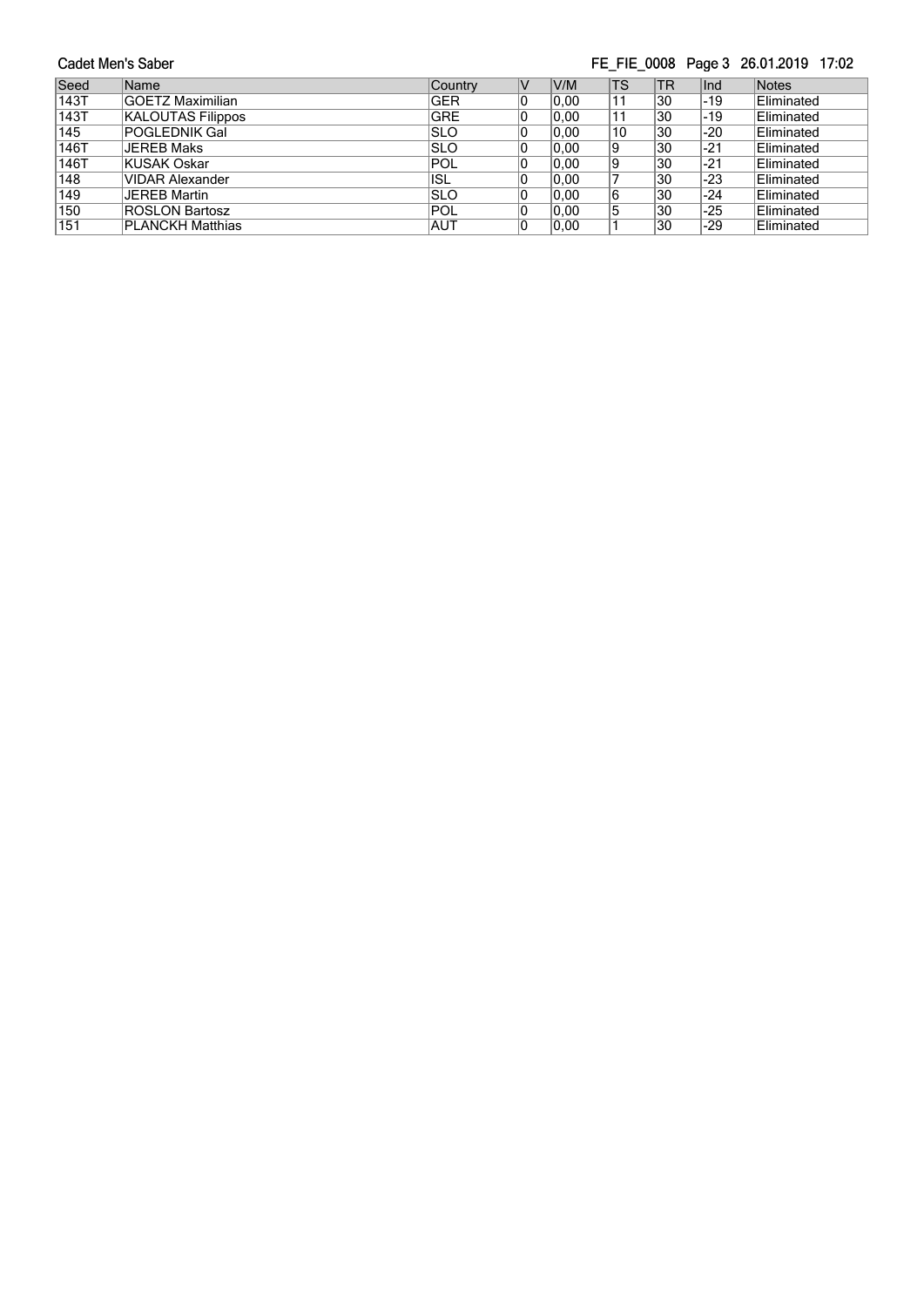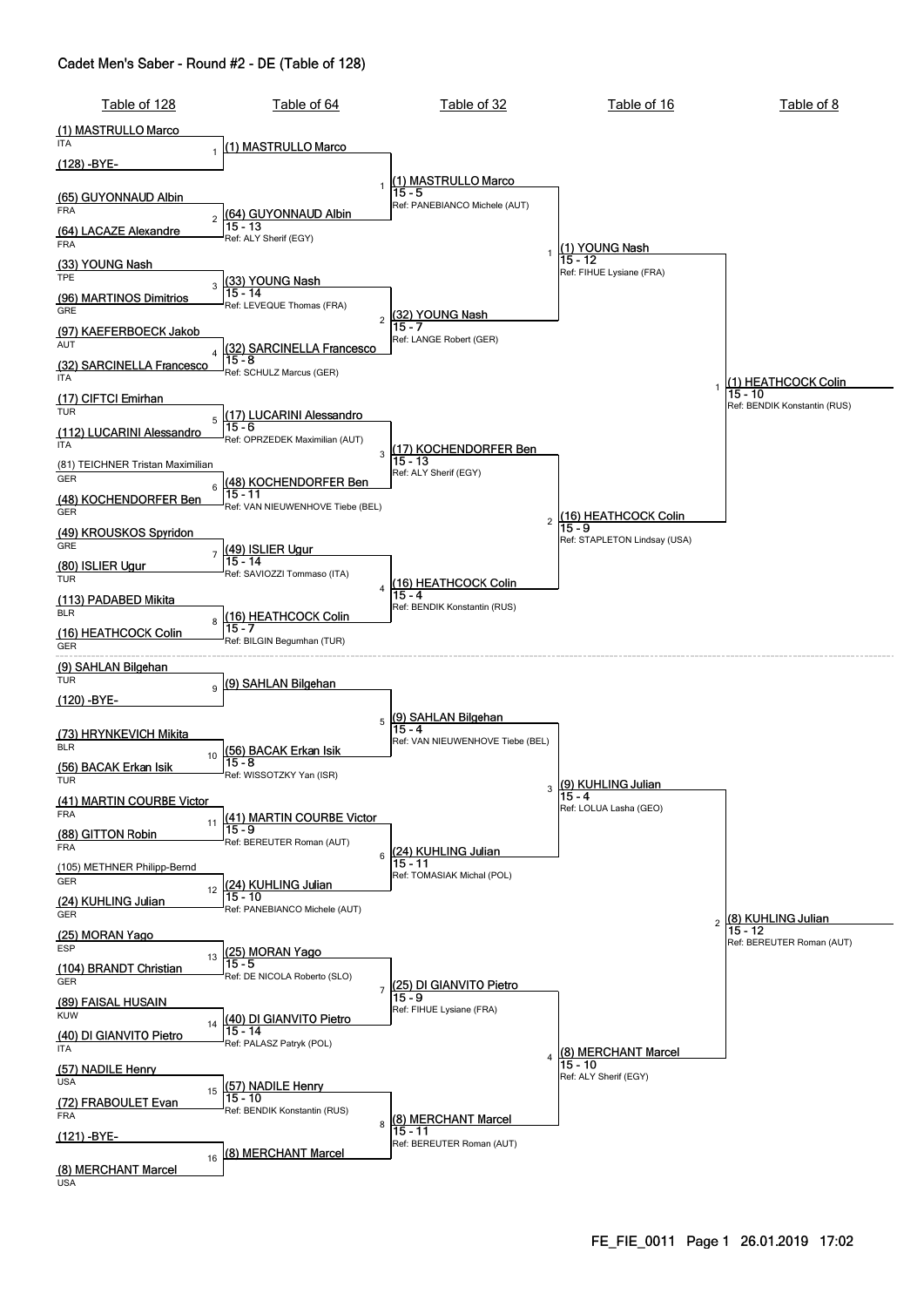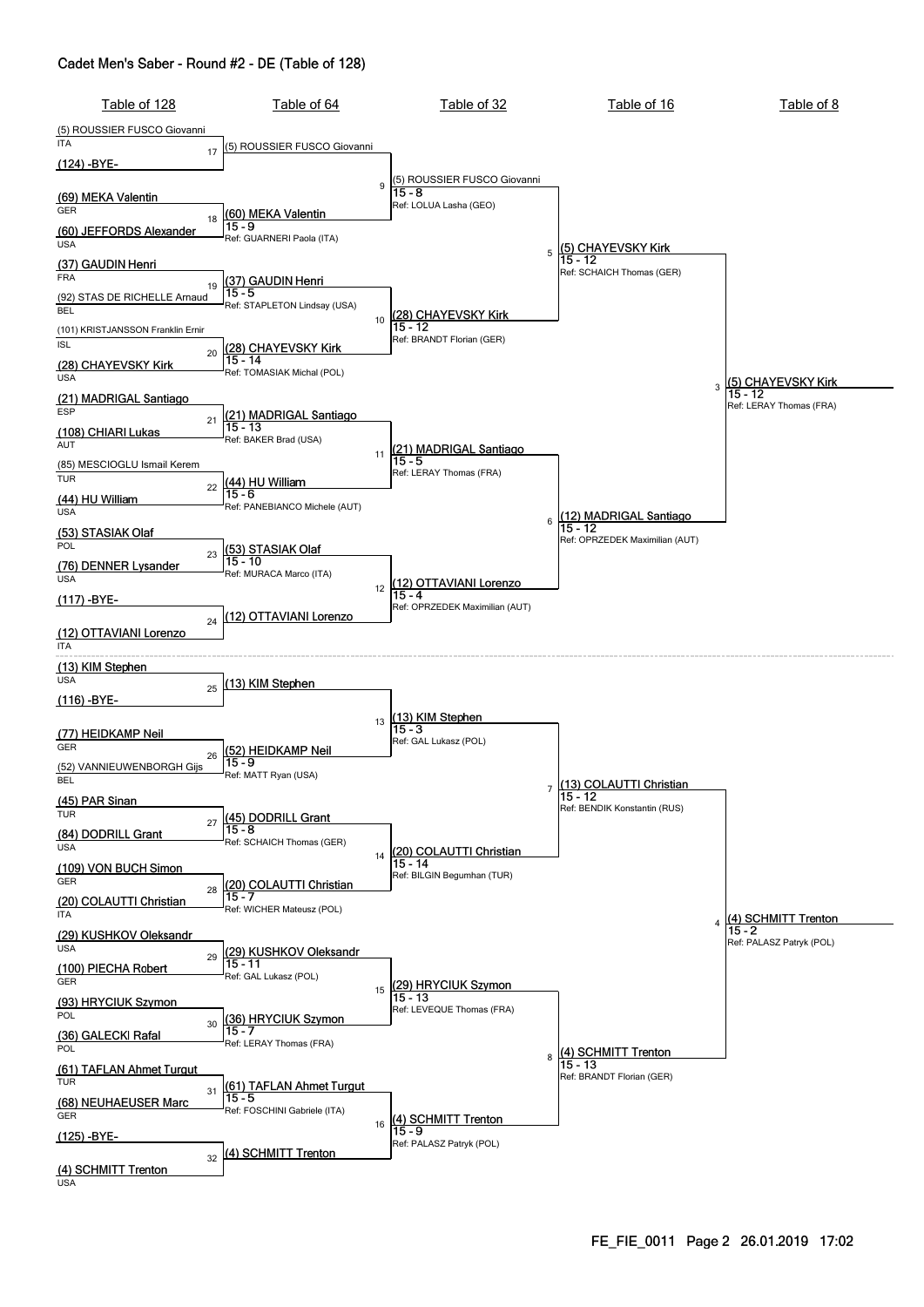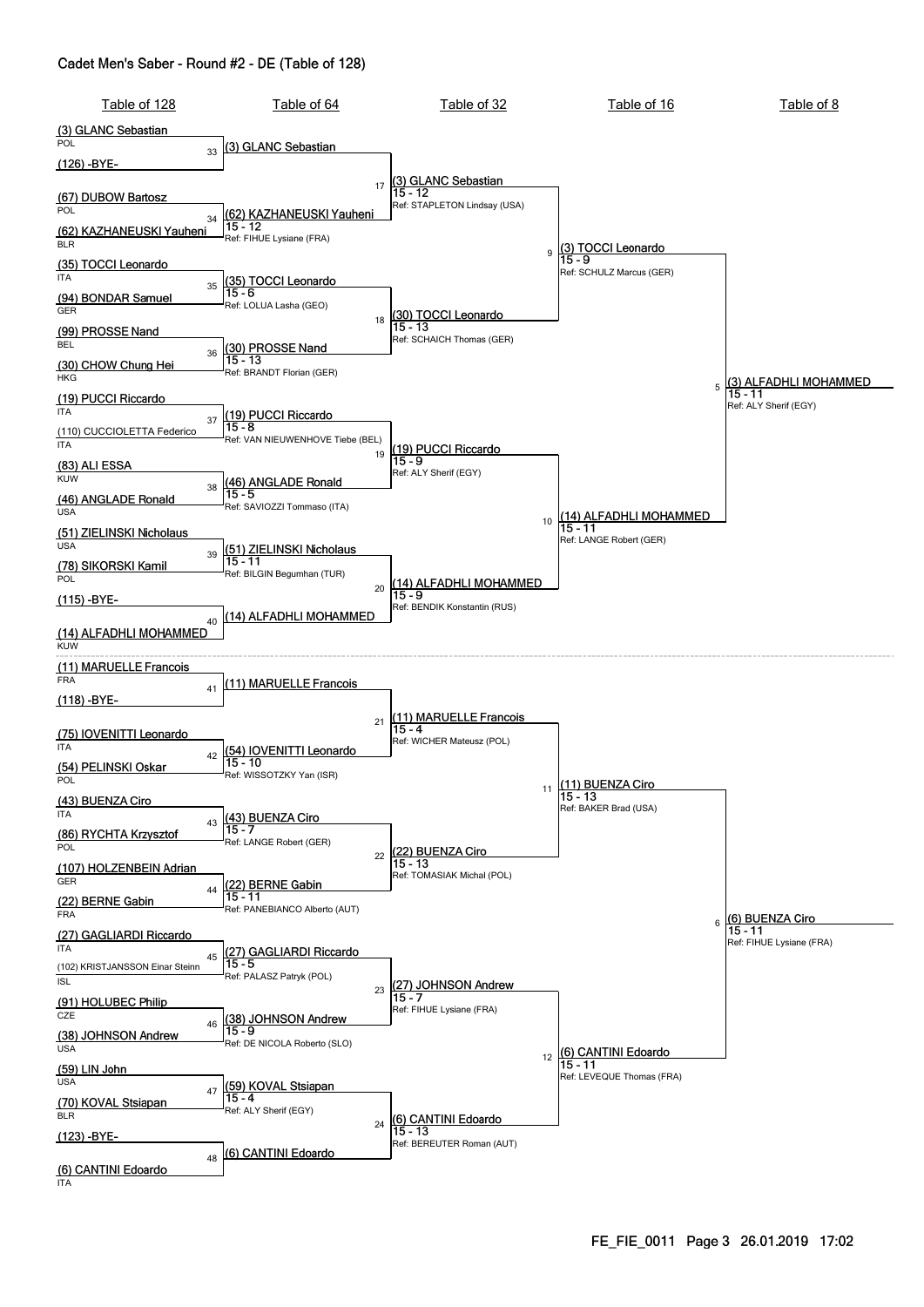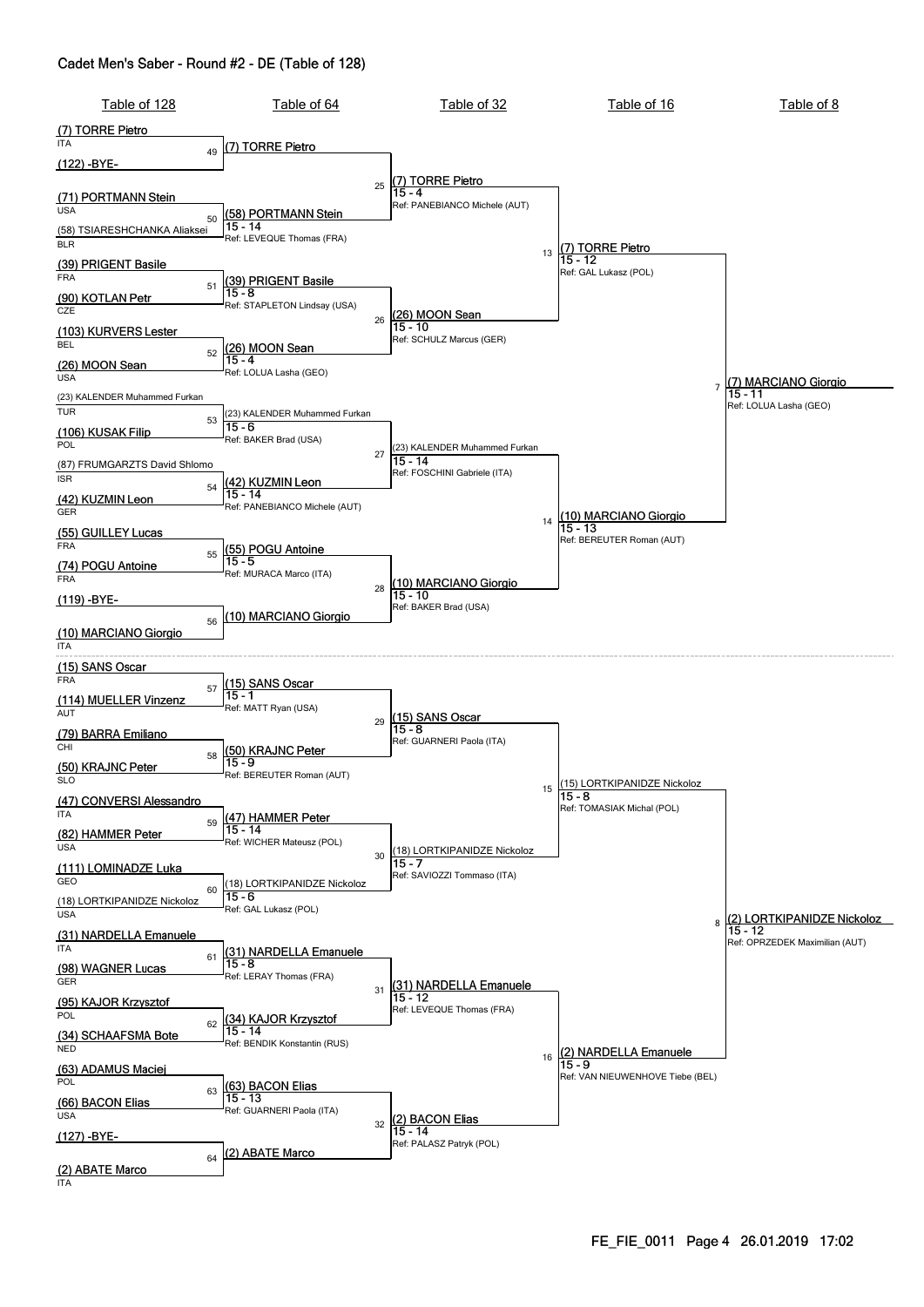| Table of 8                           | Semi-Finals                                             | Finals                                  |                                                                    |
|--------------------------------------|---------------------------------------------------------|-----------------------------------------|--------------------------------------------------------------------|
| (1) HEATHCOCK Colin<br><b>GER</b>    | (1) HEATHCOCK Colin                                     |                                         |                                                                    |
| (8) KUHLING Julian<br><b>GER</b>     | 15 - 8<br>Ref: BENDIK Konstantin (RUS)                  | l(1) HEATHCOCK Colin                    |                                                                    |
| (5) CHAYEVSKY Kirk<br><b>USA</b>     | (4) SCHMITT Trenton<br>$\overline{2}$                   | 15 - 12<br>Ref: BENDIK Konstantin (RUS) |                                                                    |
| (4) SCHMITT Trenton<br>USA           | 15 - 12<br>Ref: LOLUA Lasha (GEO)                       |                                         | <b>MARCIANO Giorgio</b><br>(1)                                     |
| (3) ALFADHLI MOHAMMED<br><b>KUW</b>  | (3) ALFADHLI MOHAMMED<br>3                              |                                         | 15 - 7<br>Ref: BEREUTER Roman (AUT)<br>Assist: FIHUE Lysiane (FRA) |
| (6) BUENZA Ciro<br><b>ITA</b>        | $15 - 9$<br>Ref: BEREUTER Roman (AUT)<br>$\overline{c}$ | (2) MARCIANO Giorgio                    | Assist: LOLUA Lasha (GEO)                                          |
| (7) MARCIANO Giorgio<br><b>ITA</b>   | <b>MARCIANO Giorgio</b>                                 | 15 - 13<br>Ref: FIHUE Lysiane (FRA)     |                                                                    |
| LORTKIPANIDZE Nickoloz<br><b>USA</b> | 15 - 12<br>Ref: OPRZEDEK Maximilian (AUT)               |                                         |                                                                    |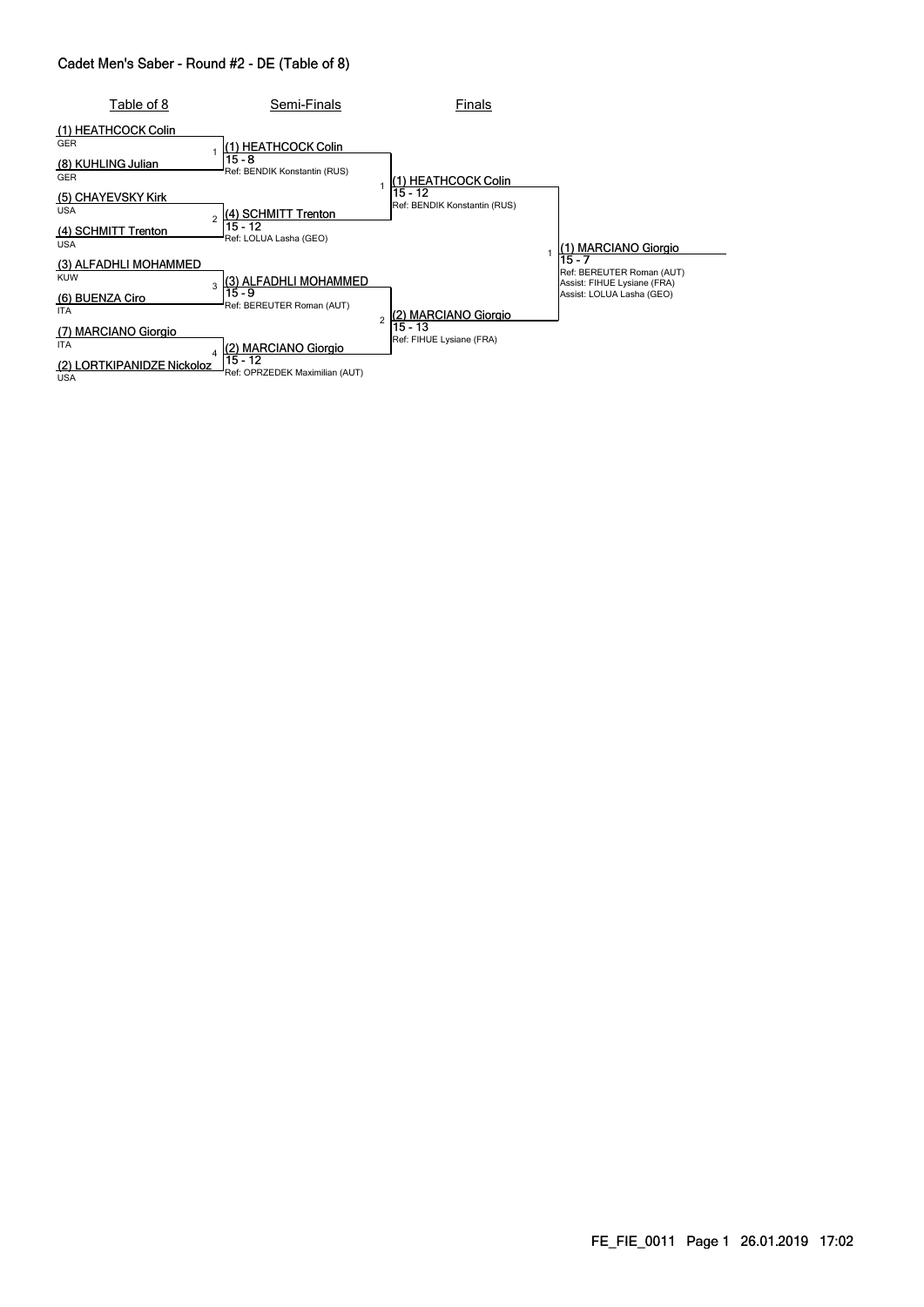

**Final Ranking** 

Tournament:<br>Date: FIE Document:

ECC Sabre Moedling 2019<br>Samstag, 26. Jänner 2019 - 09:00<br>FE\_FIE\_0012



| Place                              | Name                            | Country                   | Birthdate                |
|------------------------------------|---------------------------------|---------------------------|--------------------------|
| 1                                  | <b>MARCIANO Giorgio</b>         | <b>ITA</b>                | 09.01.2002               |
| $\overline{2}$                     | <b>HEATHCOCK Colin</b>          | <b>GER</b>                | 20.12.2005               |
| $\overline{3T}$                    | <b>SCHMITT Trenton</b>          | <b>USA</b>                | 08.02.2002               |
| $\overline{3T}$                    | <b>ALFADHLI MOHAMMED</b>        | <b>KUW</b>                | 18.04.2003               |
| 5                                  | <b>LORTKIPANIDZE Nickoloz</b>   | <b>USA</b>                | 12.04.2002               |
| 6                                  | <b>KUHLING Julian</b>           | <b>GER</b>                | 24.03.2002               |
| 7                                  | <b>CHAYEVSKY Kirk</b>           | <b>USA</b>                | 11.09.2003               |
| $\overline{8}$                     | <b>BUENZA Ciro</b>              | <b>ITA</b>                | 18.07.2002               |
| 9T                                 | <b>CANTINI Edoardo</b>          | <b>ITA</b>                | 25.02.2004               |
| $\overline{9T}$                    | <b>TORRE Pietro</b>             | <b>ITA</b>                | 06.05.2002               |
| $\overline{11}$                    | <b>MERCHANT Marcel</b>          | <b>USA</b>                | 18.04.2002               |
| $\overline{12}$                    | <b>COLAUTTI Christian</b>       | <b>ITA</b>                | 06.10.2002               |
| $\overline{13}$                    | <b>MADRIGAL Santiago</b>        | <b>ESP</b>                | 06.02.2004               |
| $\overline{14}$                    | <b>NARDELLA Emanuele</b>        | <b>ITA</b>                | 02.01.2003               |
| $\overline{15}$                    | <b>YOUNG Nash</b>               | <b>TPE</b>                | 25.06.2004               |
| $\overline{16}$                    | <b>TOCCI Leonardo</b>           | <b>ITA</b>                | 10.05.2003               |
| 17                                 | <b>MASTRULLO Marco</b>          | <b>ITA</b>                | 11.08.2003               |
| $\overline{18}$                    | <b>GLANC Sebastian</b>          | POL                       | 13.08.2002               |
| $\overline{19}$                    | ROUSSIER FUSCO Giovanni         | <b>ITA</b>                | 16.10.2003               |
|                                    |                                 | <b>TUR</b>                |                          |
| $\overline{20}$<br>$\overline{21}$ | <b>SAHLAN Bilgehan</b>          | FRA                       | 04.09.2003<br>08.03.2003 |
|                                    | <b>MARUELLE Francois</b>        |                           |                          |
| 22T                                | <b>OTTAVIANI Lorenzo</b>        | $\overline{\mathsf{ITA}}$ | 01.02.2002               |
| 22T                                | <b>KIM Stephen</b>              | <b>USA</b>                | 02.02.2002               |
| $\overline{24}$                    | <b>SANS Oscar</b>               | FRA                       | 12.06.2002               |
| $\overline{25}$                    | <b>PUCCI Riccardo</b>           | <b>ITA</b>                | 30.10.2002               |
| $\overline{26}$                    | <b>KALENDER Muhammed Furkan</b> | TUR                       | 06.01.2003               |
| $\overline{27}$                    | <b>MOON Sean</b>                | <b>USA</b>                | 10.04.2002               |
| 28                                 | <b>JOHNSON Andrew</b>           | <b>USA</b>                | 12.03.2002               |
| 29                                 | DI GIANVITO Pietro              | <b>ITA</b>                | 28.08.2002               |
| $\overline{30}$                    | <b>KOCHENDORFER Ben</b>         | <b>GER</b>                | 11.02.2002               |
| $\overline{31}$                    | <b>BACON Elias</b>              | <b>USA</b>                | 29.10.2002               |
| $\overline{32}$                    | <b>HRYCIUK Szymon</b>           | POL                       | 24.08.2002               |
| $\overline{33}$                    | <b>ABATE Marco</b>              | <b>ITA</b>                | 30.04.2002               |
| 34                                 | <b>BERNE Gabin</b>              | FRA                       | 25.04.2003               |
| $\overline{35}$                    | <b>MORAN Yago</b>               | <b>ESP</b>                | 20.01.2003               |
| $\overline{36}$                    | <b>GAGLIARDI Riccardo</b>       | <b>ITA</b>                | 22.03.2003               |
| $\overline{37}$                    | <b>KUSHKOV Oleksandr</b>        | <b>USA</b>                | 22.05.2003               |
| $\overline{38}$                    | <b>SARCINELLA Francesco</b>     | <b>ITA</b>                | 20.04.2004               |
| 39                                 | <b>GAUDIN Henri</b>             | FRA                       | 12.01.2002               |
| $\overline{40}$                    | <b>PRIGENT Basile</b>           | FRA                       | 27.02.2003               |
| 41T                                | <b>MARTIN COURBE Victor</b>     | FRA                       | 09.01.2003               |
| 41T                                | <b>KUZMIN Leon</b>              | <b>GER</b>                | 08.05.2002               |
| $\overline{43}$                    | <b>HU William</b>               | <b>USA</b>                | 05.06.2002               |
| 44                                 | <b>ANGLADE Ronald</b>           | <b>USA</b>                | 20.06.2003               |
| 45                                 | <b>KRAJNC Peter</b>             | <b>SLO</b>                | 04.11.2003               |
| 46                                 | <b>ZIELINSKI Nicholaus</b>      | <b>USA</b>                | 01.11.2002               |
| 47                                 | <b>STASIAK Olaf</b>             | POL                       | 18.07.2002               |
| 48                                 | <b>BACAK Erkan Isik</b>         | <b>TUR</b>                | 23.02.2004               |
| 49                                 | <b>NADILE Henry</b>             | <b>USA</b>                | 13.09.2002               |
| $\overline{50}$                    | <b>TAFLAN Ahmet Turgut</b>      | <b>TUR</b>                | 07.02.2003               |
| $\overline{51}$                    | KAZHANEUSKI Yauheni             | <b>BLR</b>                | 05.02.2003               |
| 52                                 | <b>GUYONNAUD Albin</b>          | <b>FRA</b>                | 24.01.2004               |
| 53                                 | <b>MEKA Valentin</b>            | <b>GER</b>                | 21.03.2003               |
| $\overline{54}$                    | <b>KOVAL Stsiapan</b>           | <b>BLR</b>                | 09.03.2003               |
| $\overline{55}$                    | PORTMANN Stein                  | <b>USA</b>                | 19.04.2004               |
| $\overline{56}$                    | <b>POGU Antoine</b>             | FRA                       | 09.03.2002               |
| $\overline{57}$                    | <b>IOVENITTI Leonardo</b>       | ITA                       | 23.02.2003               |
| $\overline{58}$                    | <b>HEIDKAMP Neil</b>            | <b>GER</b>                | 29.04.2002               |
|                                    |                                 | <b>TUR</b>                | 02.04.2002               |
| $\overline{59}$                    | <b>ISLIER Ugur</b>              |                           |                          |
| 60T                                | <b>HAMMER Peter</b>             | <b>USA</b>                | 05.02.2003               |
| 60T                                | <b>DODRILL Grant</b>            | <b>USA</b>                | 27.06.2004               |
| $\overline{62}$                    | KAJOR Krzysztof                 | POL                       | 06.02.2003               |
| 63                                 | <b>PROSSE Nand</b>              | <b>BEL</b>                | 27.03.2004               |
| 64                                 | <b>LUCARINI Alessandro</b>      | <b>ITA</b>                | 29.01.2002               |
| 65                                 | <b>CIFTCI Emirhan</b>           | <b>TUR</b>                | 07.04.2002               |
| 66                                 | <b>CHOW Chung Hei</b>           | <b>HKG</b>                | 21.04.2002               |
| 67                                 | <b>SCHAAFSMA Bote</b>           | <b>NED</b>                | 08.09.2002               |
| $\overline{68}$                    | <b>GALECKI Rafal</b>            | <b>POL</b>                | 03.01.2002               |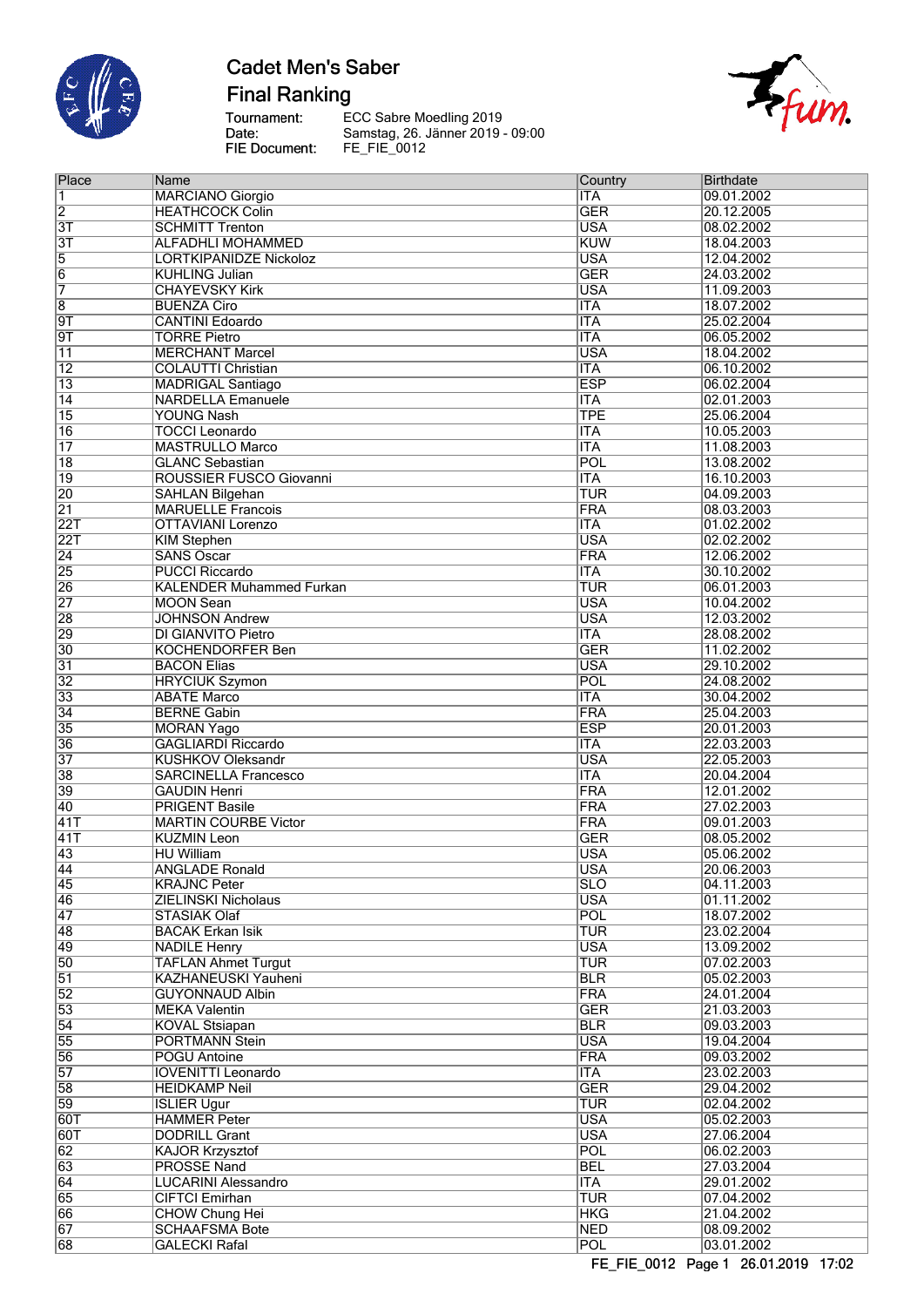| Place            | Name                               | Country                 | Birthdate  |
|------------------|------------------------------------|-------------------------|------------|
| 69               | <b>PAR Sinan</b>                   | TUR                     | 07.05.2004 |
| 70               | <b>CONVERSI Alessandro</b>         | <b>ITA</b>              | 02.01.2003 |
| $\overline{71}$  | <b>KROUSKOS Spyridon</b>           | <b>GRE</b>              | 03.01.2003 |
| $\overline{72}$  | <b>VANNIEUWENBORGH Gijs</b>        | <b>BEL</b>              | 27.01.2003 |
| 73               | PELINSKI Oskar                     | POL                     | 19.02.2002 |
| $\overline{74}$  | <b>GUILLEY Lucas</b>               | FRA                     | 20.10.2005 |
| 75T              | TSIARESHCHANKA Aliaksei            | <b>BLR</b>              | 08.04.2004 |
|                  |                                    |                         |            |
| 75T              | LIN John                           | <b>USA</b>              | 31.05.2004 |
| $\overline{77}$  | <b>JEFFORDS Alexander</b>          | <b>USA</b>              | 31.08.2004 |
| 78               | <b>ADAMUS Maciej</b>               | POL                     | 07.05.2003 |
| 79               | <b>LACAZE Alexandre</b>            | FRA                     | 05.09.2003 |
| 80               | <b>DUBOW Bartosz</b>               | POL                     | 29.08.2002 |
| 81               | <b>NEUHAEUSER Marc</b>             | <b>GER</b>              | 24.02.2004 |
| 82T              | <b>HRYNKEVICH Mikita</b>           | <b>BLR</b>              | 02.02.2002 |
| 82T              | <b>FRABOULET Evan</b>              | FRA                     | 07.10.2003 |
| $\overline{84}$  | <b>DENNER Lysander</b>             | <b>USA</b>              | 12.01.2004 |
| 85               | SIKORSKI Kamil                     | POL                     | 30.10.2003 |
|                  |                                    |                         |            |
| 86               | <b>BARRA Emiliano</b>              | $\overline{CHI}$        | 08.03.2002 |
| 87               | <b>TEICHNER Tristan Maximilian</b> | <b>GER</b>              | 30.01.2004 |
| <b>88T</b>       | <b>ALI ESSA</b>                    | <b>KUW</b>              | 02.03.2002 |
| 88T              | <b>MESCIOGLU Ismail Kerem</b>      | TUR                     | 15.03.2003 |
| $\overline{90}$  | RYCHTA Krzysztof                   | POL                     | 14.07.2002 |
| 91T              | <b>FRUMGARZTS David Shlomo</b>     | $\overline{\text{ISR}}$ | 10.10.2003 |
| 91T              | <b>GITTON Robin</b>                | FRA                     | 03.03.2003 |
| 93               | <b>FAISAL HUSAIN</b>               | <b>KUW</b>              | 19.04.2004 |
|                  |                                    | <b>CZE</b>              |            |
| $\overline{94}$  | <b>KOTLAN Petr</b>                 |                         | 03.04.2002 |
| 95               | <b>HOLUBEC Philip</b>              | <b>CZE</b>              | 27.03.2004 |
| 96               | <b>STAS DE RICHELLE Arnaud</b>     | <b>BEL</b>              | 24.04.2003 |
| $\overline{97}$  | <b>BONDAR Samuel</b>               | <b>GER</b>              | 15.09.2003 |
| 98               | <b>MARTINOS Dimitrios</b>          | <b>GRE</b>              | 05.05.2004 |
| 99               | <b>KAEFERBOECK Jakob</b>           | <b>AUT</b>              | 26.05.2004 |
| 100              | <b>WAGNER Lucas</b>                | <b>GER</b>              | 02.04.2004 |
| 101T             | <b>PIECHA Robert</b>               | <b>GER</b>              | 10.08.2003 |
| 101T             |                                    |                         |            |
|                  | <b>KRISTJANSSON Franklin Ernir</b> | $\overline{\text{ISL}}$ | 09.12.2002 |
| 103              | <b>KRISTJANSSON Einar Steinn</b>   | $\overline{\text{ISL}}$ | 09.02.2002 |
| 104T             | <b>KURVERS Lester</b>              | <b>BEL</b>              | 28.06.2002 |
| 104T             | <b>BRANDT Christian</b>            | <b>GER</b>              | 29.05.2002 |
| 106              | <b>METHNER Philipp-Bernd</b>       | <b>GER</b>              | 01.03.2004 |
| <b>107T</b>      | <b>HOLZENBEIN Adrian</b>           | <b>GER</b>              | 22.06.2002 |
| <b>107T</b>      | <b>KUSAK Filip</b>                 | POL                     | 15.07.2003 |
| 109T             | <b>CHIARI Lukas</b>                | <b>AUT</b>              | 16.01.2003 |
| 109T             | <b>VON BUCH Simon</b>              | <b>GER</b>              | 15.01.2003 |
|                  |                                    |                         |            |
| 111              | <b>CUCCIOLETTA Federico</b>        | <b>ITA</b>              | 26.03.2004 |
| 112              | LOMINADZE Luka                     | <b>GEO</b>              | 31.10.2003 |
| 113              | PADABED Mikita                     | <b>BLR</b>              | 24.01.2003 |
| 114              | <b>MUELLER Vinzenz</b>             | <b>AUT</b>              | 21.06.2004 |
| $\overline{115}$ | GONZALEZ DIAZ Javier               | <b>ESP</b>              | 14.06.2002 |
| 116              | <b>MUELLER Max Laurin</b>          | <b>GER</b>              | 25.11.2003 |
| 117              | <b>NOWINOWSKI Kacper</b>           | POL                     | 03.02.2003 |
| 118              | SIMAV Orhun Erke                   | TUR                     | 07.08.2003 |
| 119              |                                    | <b>GEO</b>              | 05.02.2003 |
|                  | <b>ARCHVADZE Vakhtang</b>          | <b>USA</b>              |            |
| 120              | <b>ERACHSHAW Taras</b>             |                         | 15.05.2003 |
| 121T             | <b>MANDZHIEV Aldar</b>             | <b>AUT</b>              | 14.05.2002 |
| 121T             | LOPEZ Ricardo                      | $\overline{CHI}$        | 14.10.2003 |
| $\overline{123}$ | <b>URAN Yann</b>                   | $\overline{\text{SUI}}$ | 20.06.2002 |
| 124              | <b>KERESZTES Abel Bence</b>        | <b>HUN</b>              | 01.10.2003 |
| 125T             | <b>JEDWABNY Gracjan</b>            | POL                     | 12.01.2002 |
| 125T             | <b>BRONISZEWSKI Marcel</b>         | POL                     | 07.10.2004 |
| 127              | <b>SCARPATO Ezequiel</b>           | <b>VEN</b>              | 28.06.2003 |
| 128              | <b>LILJENSTROM Johannes</b>        | <b>SWE</b>              | 25.04.2002 |
| 129T             |                                    | <b>NED</b>              |            |
|                  | <b>WAASDORP Ryan</b>               |                         | 16.11.2004 |
| 129T             | SZYBALSKI Oskar                    | POL                     | 15.03.2004 |
| 131              | <b>JAREK Gabriel</b>               | POL                     | 01.04.2003 |
| 132              | <b>HADJ BACHIR Sofien</b>          | POL                     | 25.08.2003 |
| 133              | <b>LINKA Vavrinec</b>              | <b>CZE</b>              | 27.11.2002 |
| 134              | ALVAREZ PEREZ Inaki                | $\overline{\text{SUI}}$ | 04.12.2004 |
| 135              | <b>MEIXNER Mathias</b>             | <b>AUT</b>              | 11.03.2005 |
| 136              | <b>KUTCHUKHIDZE Lasha</b>          | <b>GEO</b>              | 10.11.2004 |
| 137T             |                                    |                         |            |
|                  | <b>RILLE Fabian</b>                | <b>AUT</b>              | 31.03.2003 |
| 137T             | <b>KRAL Krystof</b>                | <b>CZE</b>              | 01.01.2004 |
| 139T             | <b>THOMAS Bjorn</b>                | <b>SWE</b>              | 25.11.2003 |
| 139T             | <b>MEIXNER Philip</b>              | <b>AUT</b>              | 25.05.2003 |
| 139T             | DE VISSCHER Jerome                 | <b>BEL</b>              | 09.09.2004 |
| 142              | <b>BUTIN BIK Nathan</b>            | <b>NED</b>              | 23.04.2005 |
|                  |                                    |                         |            |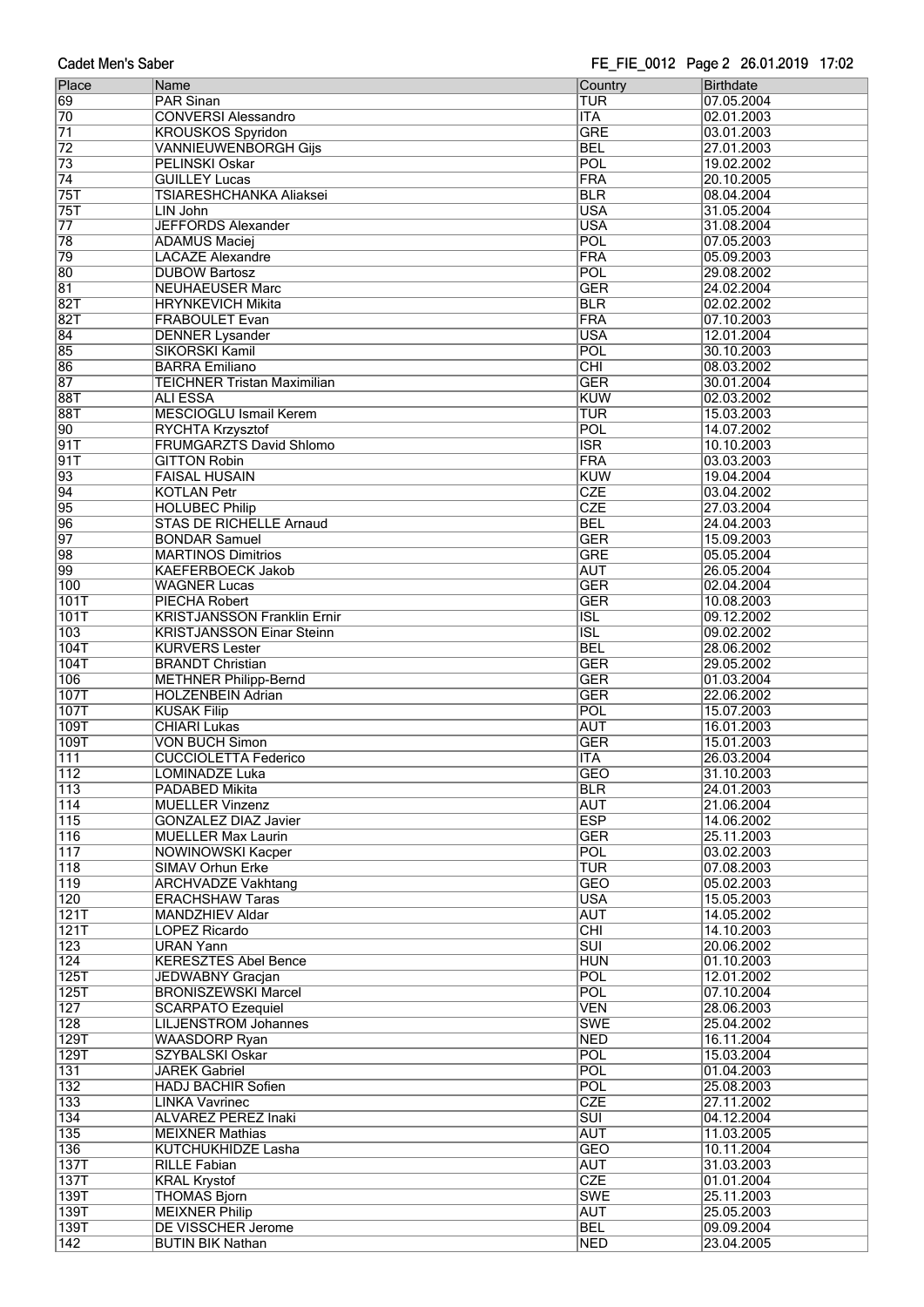**Cadet Men's Saber** FE\_FIE\_0012 Page 3 26.01.2019 17:02 Place Name Research Country Birthdate 143T KALOUTAS Filippos GRE GRE 15.06.2004 143T GOETZ Maximilian GER 31.07.2003 1451 GOETZ Maximilari<br>
145 POGLEDNIK Gal<br>
146T KUSAK Oskar POL 22.03.2005<br>
146T JEREB Maks SLO 09.06.2006<br>
148 VIDAR Alexander ISL 05.03.2005 145 POGLEDNIK Gal SLO 15.11.2004 146T KUSAK Oskar POL 22.03.2005 148 VIDAR Alexander 148 VIDAR Alexander 148 VIDAR Alexander 15 Control 15 Control 15 Control 149 VIDAR Alexander<br>149 JEREB Martin 149 SLO 12003 149 JEREB Martin SLO 02.04.2003<br>150 ROSLON Bartosz POL 22.05.2004<br>151 PLANCKH Matthias AUT 17.01.2005 150 ROSLON Bartosz POL 22.05.2004 151 PLANCKH Matthias **AUT** 17.01.2005